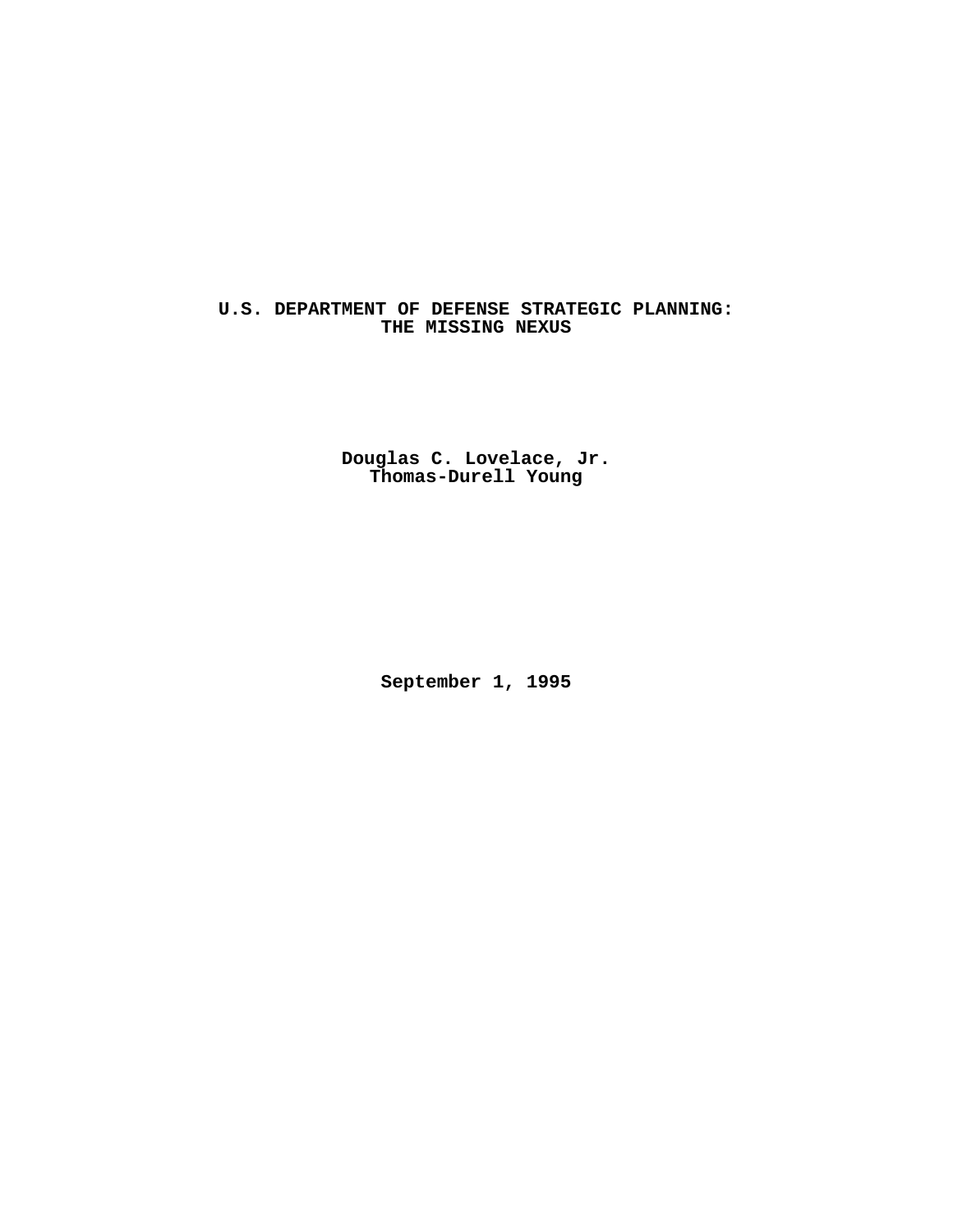#### \*\*\*\*\*\*\*

The views expressed in this report are those of the authors and do not necessarily reflect the official policy or position of the Department of the Army, the Department of Defense, or the U.S. Government. This report is cleared for public release; distribution is unlimited.

#### \*\*\*\*\*\*\*

Comments pertaining to this report are invited and should be forwarded to: Director, Strategic Studies Institute, U.S. Army War College, Carlisle Barracks, PA 17013-5050. Comments also may be conveyed directly to the authors by calling Dr. Lovelace at commercial (717) 245-3010 or DSN 242-3010; or Dr. Young at commercial (717) 245-4058 or DSN 242-4058.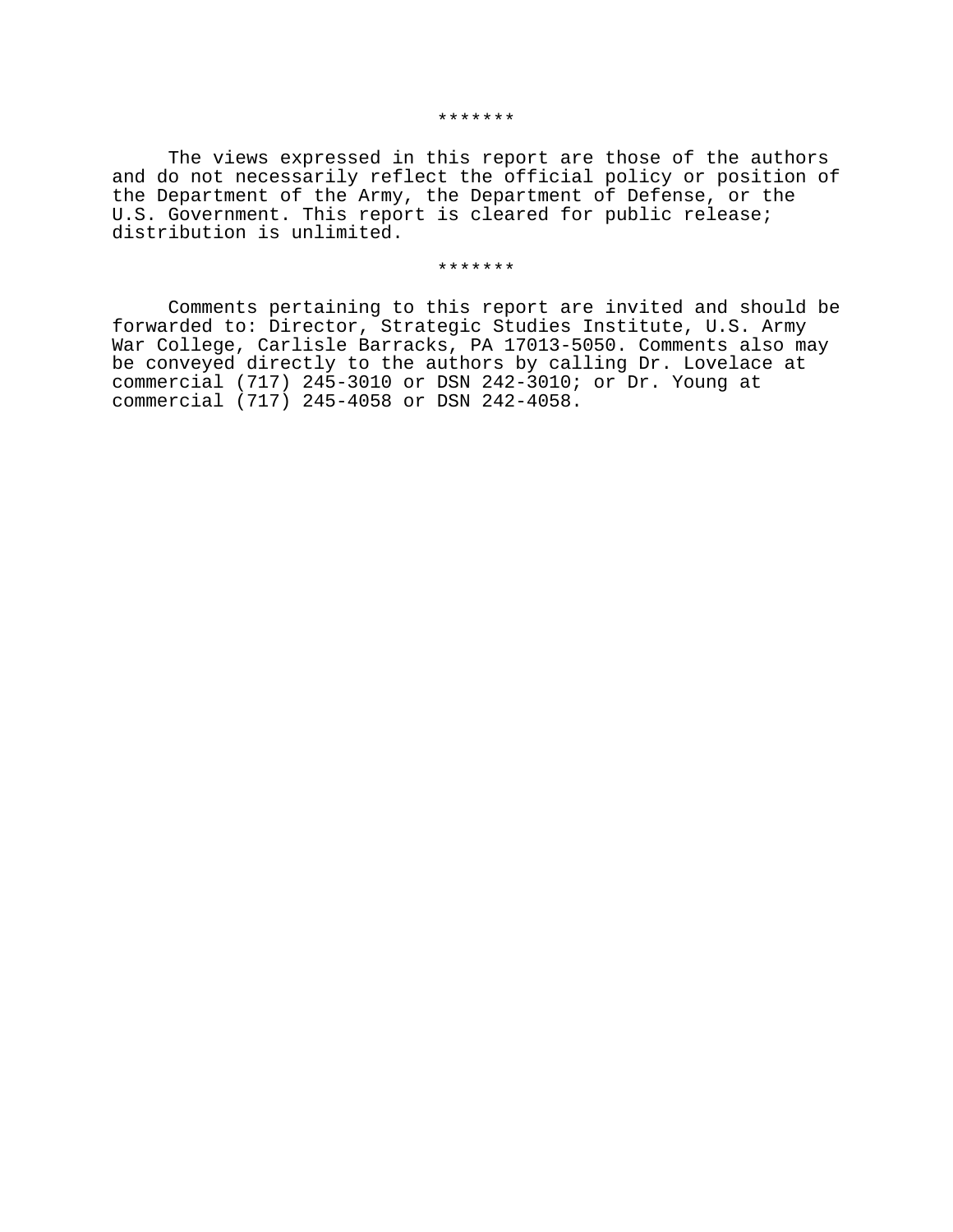# **FOREWORD**

This is the pilot in a series of reports on strategic planning conducted within the U.S. Department of Defense. It focuses on the strategic planning responsibilities of the Chairman of the Joint Chiefs of Staff because planning at that level provides the critical nexus between the strategic direction provided by the National Command Authorities and its implementation by the unified combatant commands and military departments. The authors' thorough understanding of the statutory requirements for strategic planning and the interactions between the Chairman's complex strategic planning process and other key DOD planning systems enables them to explicate today's strategic planning challenges and offer insightful recommendations.

Strategic planning in the post-Cold War era has proven to be exceptionally problematic. The plethora of national and international tensions that the east-west confrontation of the Cold War in large measure subdued combine now to create a world replete with diverse challenges to U.S. interests. Equally disturbing is the fact that these challenges are not as clearly defined and easily articulated as was the monolithic Soviet threat. The authors point out that the Cold War provided inherent stability in U.S. strategic planning and that the basic elements of a strategic military plan evolved over time. They go on to argue that the elimination of the National Military Strategy Document and the abandonment of the Base Case Global Family of Operation Plans amounted to recision of the Chairman's strategic plan, and that nothing has been developed to take its place.

In this thought-provoking study, the authors define a formal strategic plan: one that contains specific strategic objectives, offers a clear and executable strategy for achieving objectives, illuminates force capability requirements, and is harmonized with the Future Years Defense Program. They discuss the reasons why a strategic plan is needed and the value it would have in coherently connecting the guidance provided by the National Command Authorities to the integrated activities of the unified commands, the Services, and other components of DoD. They conclude by examining three alternatives to improve the strategic planning processes and to facilitate efficient development of strategic plans. They settle on a set of recommendations that they believe would comprehensively link the major elements of current strategic planning, albeit modified in some cases, and establish a clearer military foundation for DoD resource decisions.

Thus, the National Military Strategic Plan, proposed by the authors, would stand as the centerpiece of a system incorporating:

- Joint Warfighting Capability Assessments;
- CINCs' Integrated Priority Lists;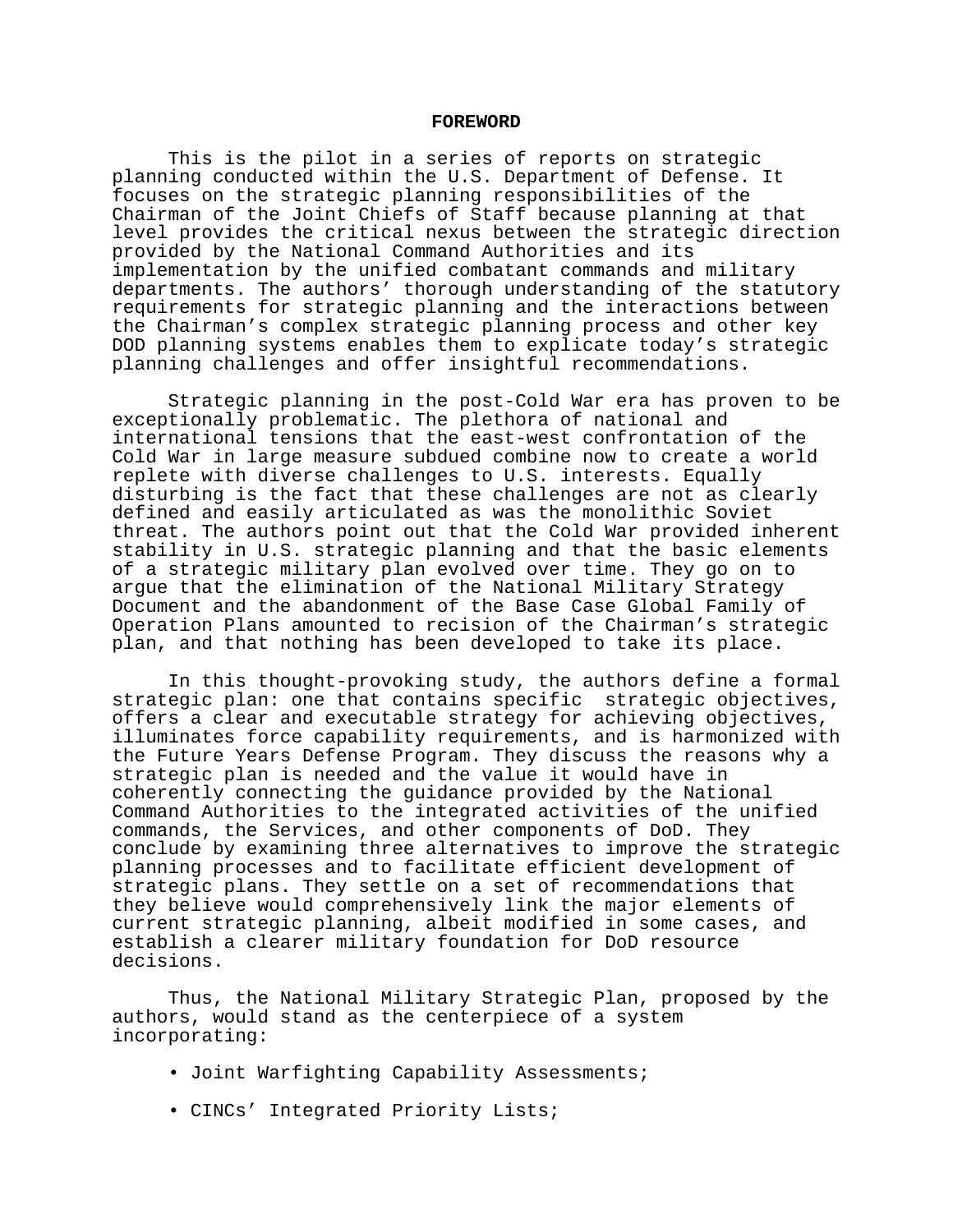- The new Chairman's Program Recommendation;
- The Unified Command Plan;
- The Joint Strategic Capabilities Plan; and,
- Joint Military Net Assessments.

The Strategic Studies Institute is pleased to publish this report as a contribution to the ongoing defense planning debate.

RICHARD H. WITHERSPOON Colonel, U.S. Army Director, Strategic Studies Institute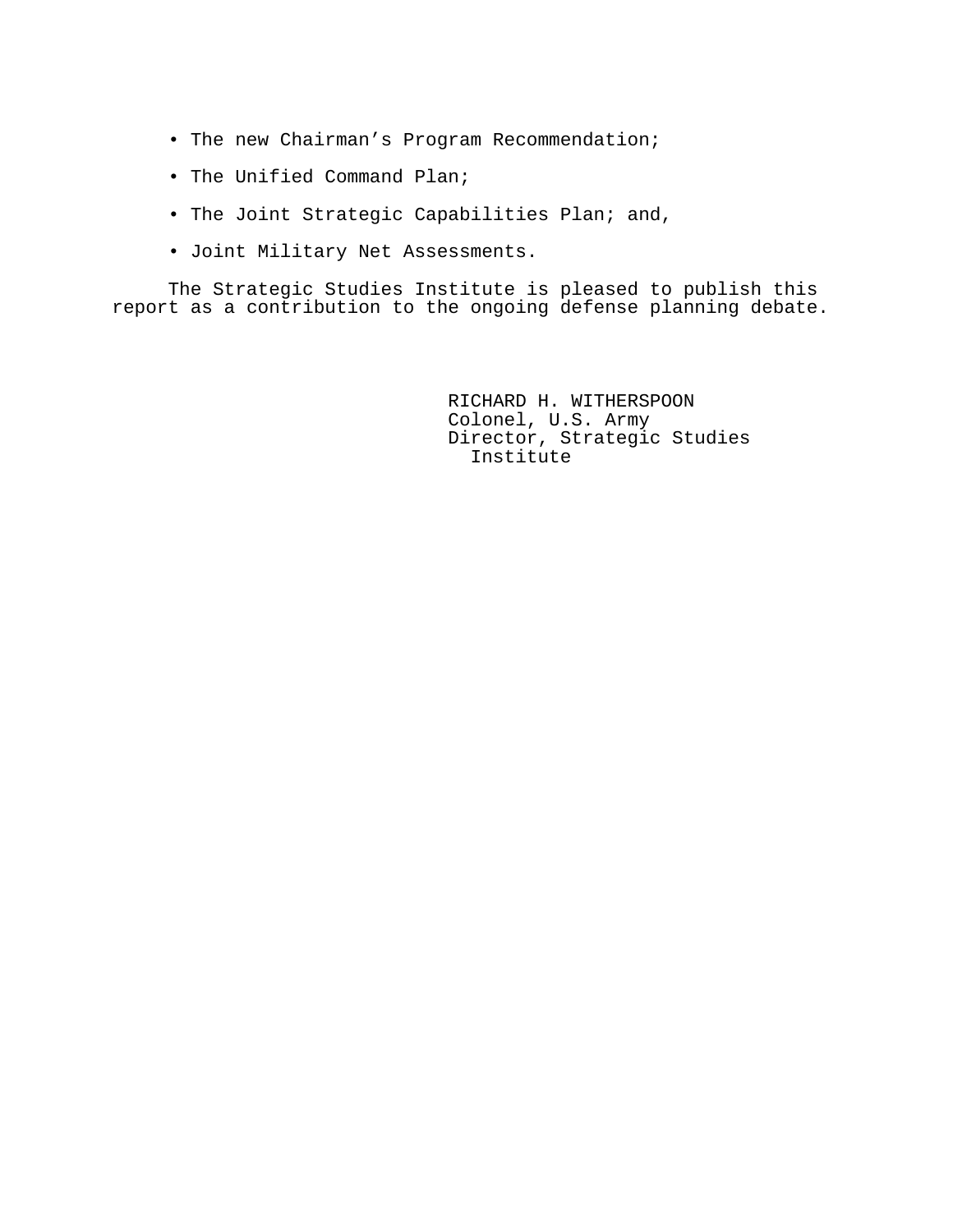#### **BIOGRAPHICAL SKETCHES OF THE AUTHORS**

DOUGLAS C. LOVELACE, JR. joined SSI in September 1994 on his retirement from active duty with the U.S. Army. His Army career included a combat tour in Vietnam and a number of command and staff assignments. While serving in the Plans, Concepts and Assessments Division and the War Plans Division of the Joint Staff, he collaborated in the development of documents such as the National Military Strategy, the Joint Strategic Capabilities Plan, the Joint Military Net Assessment, NSD 74, PDD 25, and others. He was also Director of Military Requirements and Capabilities Management at the U.S. Army War College. He is a contributor to The Conduct of the Persian Gulf War. He holds a B.S. in aerospace management and an M.A. in business from Embry Riddle Aeronautical University. He is also a graduate of the U.S. Army Command and General Staff College and the National War College.

THOMAS-DURELL YOUNG has held the Henry L. Stimson Chair of Military Studies at the Strategic Studies Institute of the U.S. Army War College since 1992. From 1988 to 1992, he was a National Security Affairs Analyst at the Institute. Prior to this appointment, he was a country risk analyst for BERI, S.A., a Swiss-based consulting firm. Dr. Young received his Ph.D. from the Graduate Institute of International Studies, University of Geneva, Switzerland, and is a 1990 graduate of the U.S. Army War College. He has published extensively on U.S. alliance issues with particular emphasis on Western Europe and the Southwest Pacific.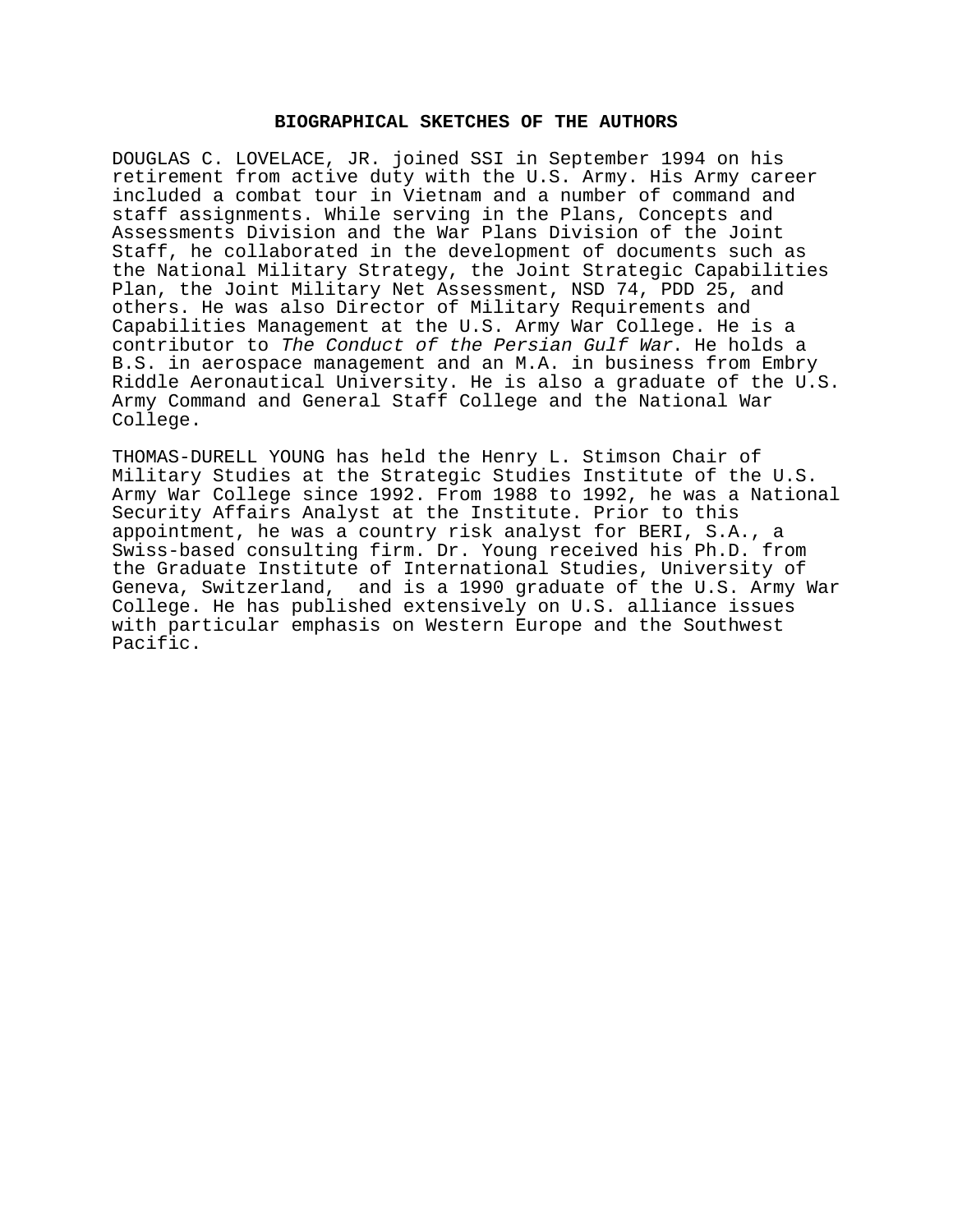# **PRECIS**

The development of strategic plans by the Chairman of the Joint Chiefs of Staff should provide the critical nexus in connecting the National Command Authorities' strategic direction of the U.S. armed forces with the planning and operations conducted by the combatant commands and the support provided by the Services and defense agencies. Title 10, United States Code, establishes a structured hierarchy for strategic direction, strategic planning, and contingency planning for the Department of Defense. The Chairman is responsible for assisting the National Command Authorities in their strategic direction endeavors, for preparing strategic plans, and for providing for the preparation and review of contingency plans. The absence of strategic plans in the post-Cold War era has precluded the identification and establishment of priorities for specific strategic objectives, inhibited planning for future military capabilities, and has not allowed for the integration of the operation planning and theater strategies of the combatant commands. Additionally, without strategic plans, there is a void in the underlying rationale for the assignment of service functions and the development of joint doctrine. This essay defines "strategic plans" and offers an approach to their development.

# **KEY RECOMMENDATIONS**

• The Chairman should develop a National Military Strategic Plan.

• The Joint Strategic Capabilities Plan should continue in its current form, but the guidance, force apportionments, and taskings it provides should be based on the National Military Strategic Plan.

• The Joint Warfighting Capability Assessments should be reoriented so they evaluate, integrate, and prioritize the CINCs' requirements.

• The JROC should be divested of its oversight responsibility for the Joint Warfighting Capability Assessments reaffirming its original charter. Oversight of the Joint Warfighting Capability Assessments should become a Director of the Joint Staff responsibility on behalf of the Chairman and the Vice Chairman.

• The Chairman's Program Recommendation should be published as a product of the reoriented Joint Warfighting Capability Assessment process.

• Assessment of force capabilities, strengths and deficiencies identified by the CINCs should be based on the National Military Strategic Plan.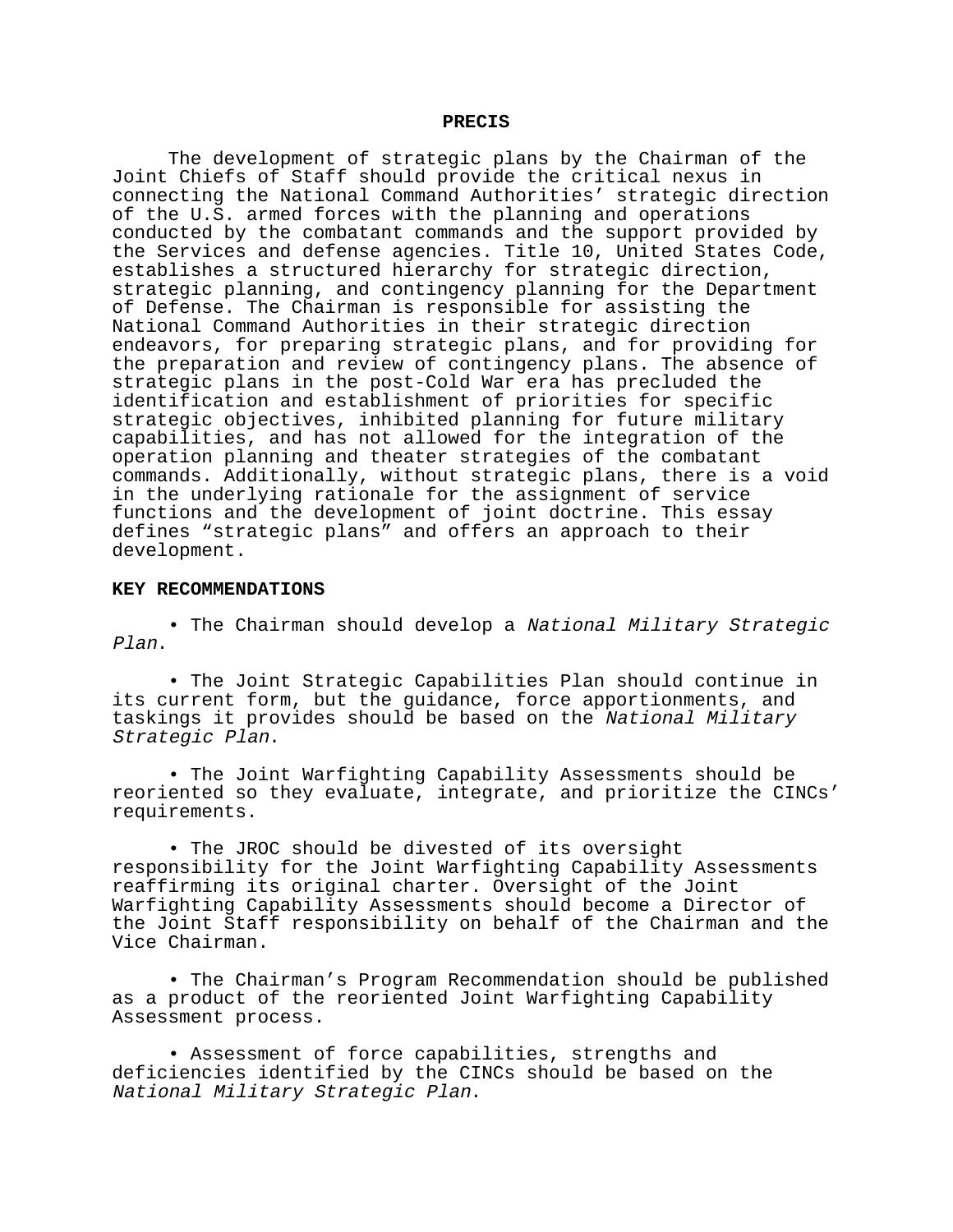• The evaluation, integration, and establishment of priorities for the CINCs' requirements should be based upon the National Military Strategic Plan.

• DoD should discontinue use of Defense Planning Guidance scenarios in the development of service programs in favor of conformance to the National Military Strategic Plan.

(Note: The full set of recommendations derived from this study begins on page 31.)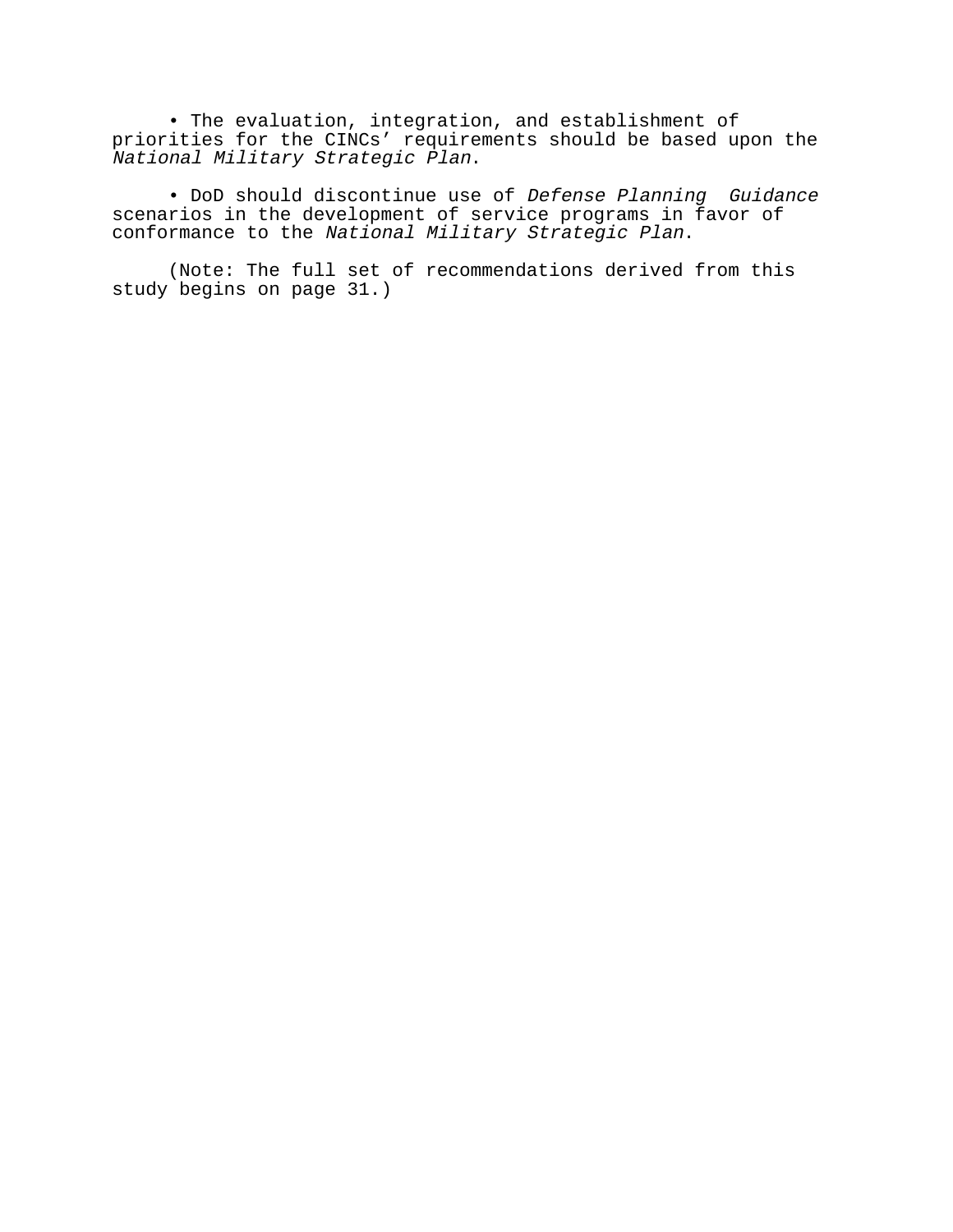# U.S. DEPARTMENT OF DEFENSE STRATEGIC PLANNING: THE MISSING NEXUS

### **Introduction**.

Strategic planning is a challenging, but necessary, endeavor for any organization, small or large. For the U.S. Department of Defense (DoD) it is a sacred responsibility to the Nation. President Eisenhower said in 1958, "No military task is of greater importance than the development of strategic plans which relate our revolutionary new weapons and force deployments to national security objectives."<sup>1</sup> In spite of its attention to strategic planning, DoD has not enjoyed great success in this area. For example, in 1985, a congressional staff report characterized DoD's strategic planning in the following manner:

Inattention to strategic planning has led to numerous deficiencies, including a lack of clarity of DoD's strategic goals. The stated goals are vague and ambiguous. In an organization as large as DoD, the clear articulation of overall strategic goals can play an important role in achieving a coordinated effort toward these goals by the various components and individuals within them. Clarity of goals can enhance unity and integration. DoD loses the benefit of this unifying mechanism through its failure to clarify its strategic goals. To correct this problem and other strategic planning deficiencies, DoD needs to establish and maintain a well-designed and highly interactive strategic planning process.

Following up on this staff finding, Congress, in the Goldwater-Nichols Department of Defense Reorganization Act of 1986 (GNA), prescribed for DoD a hierarchical process for strategic direction, strategic planning, and contingency planning for the U.S. Armed Forces.<sup>3</sup> This process was designed to improve strategic planning by harmonizing strategic direction and planning with the development of defense programs that would enable DoD to achieve its strategic goals. It was also designed to integrate and rationalize the strategic and operational planning conducted by the combatant Commanders-in-Chief (CINCs). To these ends, the Chairman of the Joint Chiefs of Staff (CJCS) was assigned key and specific responsibilities. $^{\rm 4}$  Since passage of the GNA, which is now codified in Title 10, United States Code (10 USC), the JCS and then the Chairman have developed, implemented, and revised specific processes for fulfilling most of these statutory responsibilities.

Enactment of the GNA notwithstanding, strategic planning currently conducted by the Joint Staff, on behalf of the Chairman, does not adequately establish and specify strategic objectives nor does it integrate and establish priorities for them. In short, current strategic planning for the U.S. Armed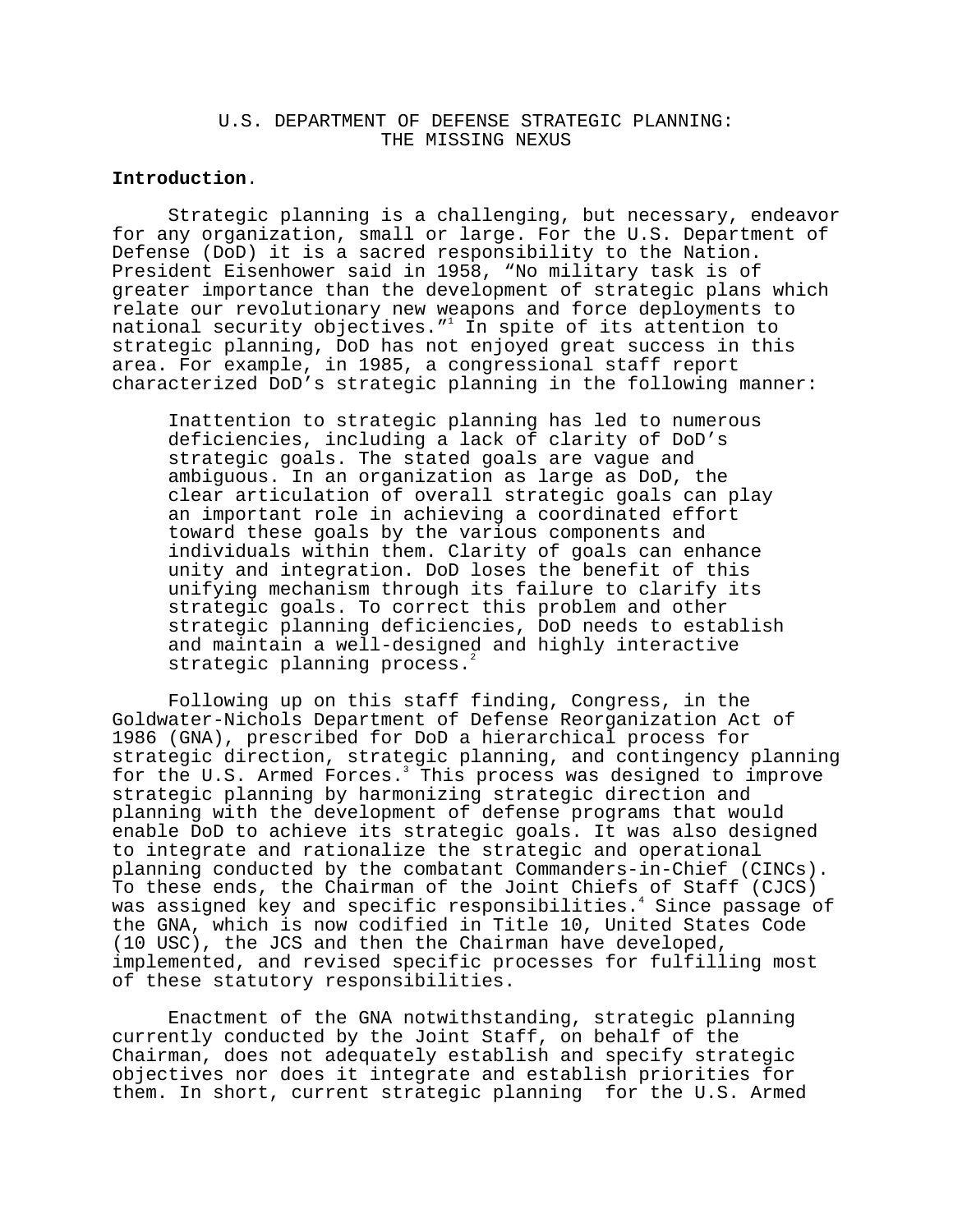Forces is of limited use in planning for future military capabilities and integrating the planning conducted by the CINCs. It should ensure that both of these efforts conform to national military and security objectives. Equally disturbing, it does not provide sufficient underlying rationale for the review of service functions nor does it provide unequivocal and compelling bases for the development and implementation of joint doctrine.

This essay will describe and assess the strategic direction and planning processes used by the Chairman, identify and discuss difficulties with the extant processes, and assess potential solutions. It will focus on the strategic planning conducted at the Chairman's level because that planning should provide the critical nexus between national security policy formulation and the execution of that policy by the CINCs. It should also serve as the critical link between the requirements of the CINCs and the programs designed by the Services to meet those requirements.

We recognize that substantial and ultimate responsibility for strategic direction and strategic planning resides with the Secretary of Defense and President, and that the processes they use and the products they produce affect the efforts of the Chairman. Therefore, this essay will also examine and assess aspects of the President's National Security Strategy (NSS) and the Defense Planning Guidance (DPG) issued by the Secretary of Defense to initiate the Planning, Programming, and Budgeting System (PPBS).

To provide a foundation for analysis, this essay will first define "strategic plans" as used in the GNA and 10 USC. To frame more clearly and describe the strategic planning responsibilities of the Chairman, a brief review of the President's and Secretary of Defense's roles in this arena will be conducted. Next an examination of the current Joint Strategic Planning System (JSPS) will be presented, followed by a discussion of many of the strategic planning initiatives implemented since passage of the GNA. Inadequacies within the current strategic planning processes which inhibit their utility in assisting the Chairman in providing integrated strategic advice to the National Command Authorities (NCA)<sup>6</sup> will be identified and assessed to show that these deficiencies result from the absence of a comprehensive strategic plan. The current planning processes produce a plethora of documents designed to provide unified strategic direction to the Services, CINCs and defense agencies, and timely military advice to the National Command Authorities. However, assessments of those documents reveal significant inadequacies because the prime integrating document, a strategic plan, is absent. The essay concludes with recommendations for changes in the current strategic planning system.

### **Strategic Planning Defined**.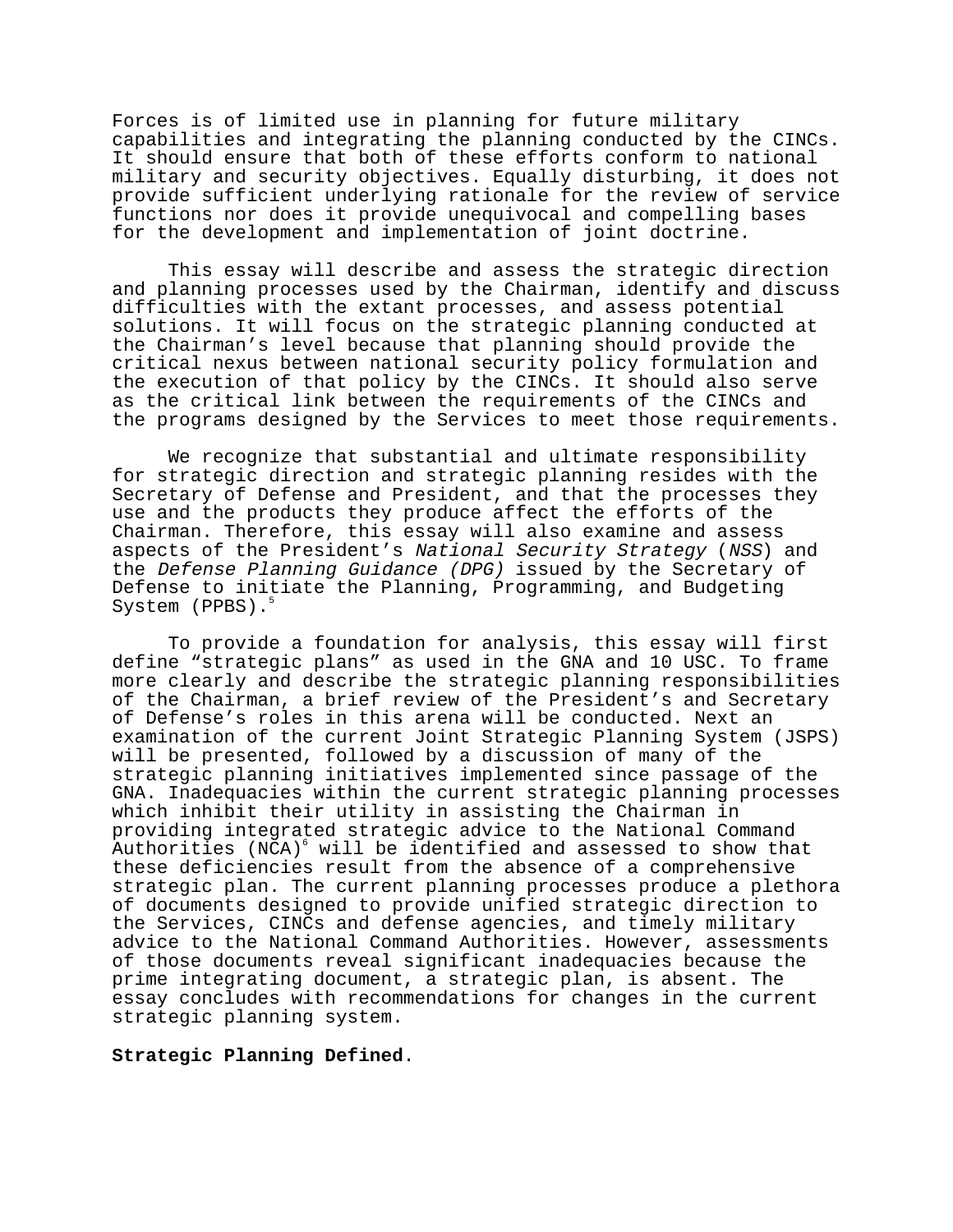At the outset, one must begin with a clear definition of strategic planning, particularly strategic planning at the Chairman's level. Although 10 USC requires the Chairman to prepare strategic plans, it provides no convenient definition. $^7$ The Department of Defense Dictionary of Military and Associated Terms defines a "strategic plan" simply as "the plan for the overall conduct of a war."<sup>8</sup> This definition is clearly deficient since it is not in consonance with the statutory references to strategic plans, nor does it allow for strategic planning, except for war. One can, however, arrive at a useful definition by determining the purposes for which strategic plans are intended. The intent of the legislation can be determined by a review of congressional action leading up to the passage of the GNA. Such a review shows that strategic plans should enumerate specific strategic objectives, identify fiscal and other constraints, offer strategy for securing objectives, and play a key role in determining force capability requirements.<sup>9</sup>

An amalgamation of the various specific references to strategic plans within 10 USC provides a comprehensive definition. These plans:

• are to be prepared by the Chairman and should conform to the resource levels projected by the Secretary of Defense to be available for the periods during which the plans are to be effective;

• should be useful for assessing the capabilities of U.S. and allies' armed forces versus potential adversaries;

• are differentiated from, and are a level above, contingency plans prepared by the CINCs;

• should serve as a standard against which force capability strengths and deficiencies are measured; $11$ 

• should contain strategic priorities that can be used to assess contributions of service programs;<sup>12</sup> and,

• should integrate the theater strategies and plans of the CINCs to ensure conformance to national military and security objectives.<sup>13</sup>

From the above, one can distill a succinct definition of a strategic plan that is appropriate for the strategic planning requirements specified in 10 USC. It is a plan that specifies, in military terms, the national strategic objectives for the defense planning period under consideration (the Future Years Defense Program−FYDP period) and describes a strategy that rationalizes the resources expected to be available during the FYDP with the strategic objectives described in the plan.<sup>14</sup>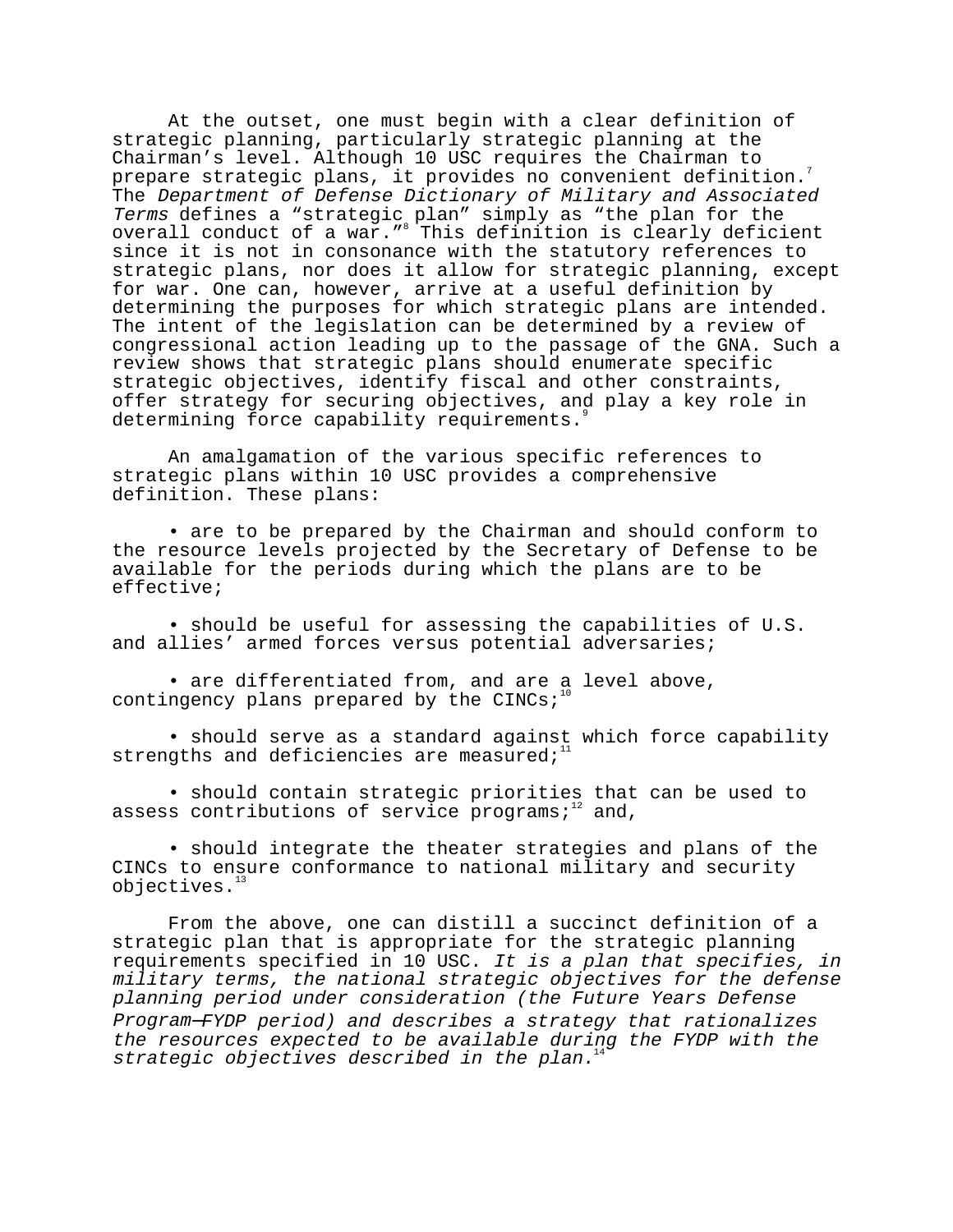To support further the intent of 10 USC, a strategic plan must be based on a global perspective and should also provide:

• a definitive statement of strategic priorities;

• a means of providing unified, strategic direction for the combatant commands;

• a template for formulating and assessing changes in the assignment of service functions; and,

• a basis for strategic concepts upon which joint doctrine should be based.

This definition and description of strategic plans are crucial in understanding the strategic planning responsibilities specified in 10 USC and current imperfections in strategic planning at the Chairman's level.

### **Strategic Planning of the National Command Authorities**.

The President. Atop the strategic planning hierarchy presented in section 153 of 10 USC, rests the strategic planning responsibilities of the President and the Secretary of Defense. The National Security Act of 1947 (as amended) requires the President to transmit to Congress each year, along with the budget for the next fiscal year, a comprehensive report on the<br>U.S. national security strategy." The statute requires the national security strategy report (National Security Strategy [NSS]) to present the national security strategy of the United States and a comprehensive description and discussion of the following:

• the worldwide interests, goals, and objectives of the United States that are vital to the national security of the United States;

• the foreign policy, worldwide commitments, and national defense capabilities of the United States necessary to deter aggression and to implement the national security strategy of the United States;

• the proposed short-term and long-term uses of the political, economic, military, and other elements of the national power of the United States to protect or promote the interests and achieve the goals and objectives referred to above;

• the adequacy of the capabilities of the United States to carry out the national security strategy, including an evaluation of the balance among the capabilities of all elements of the national power of the United States to support the implementation of the national security strategy; and,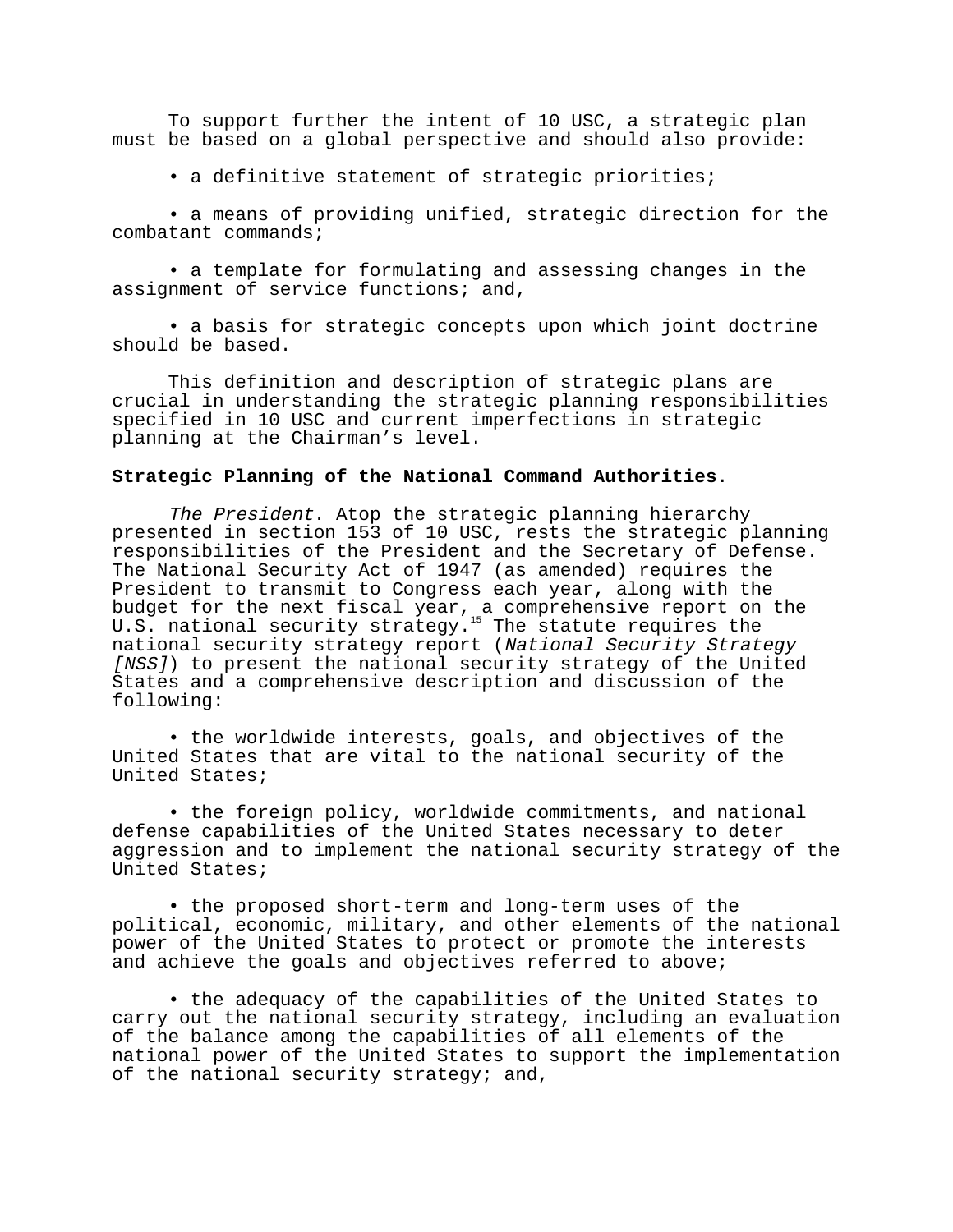• such other information as may be necessary to help inform Congress on matters relating to the national security strategy of the United States.

Traditionally, however, administrations to varying degrees have been loath to use the NSS as the effective policy instrument envisaged by Congress. The most recent strategy, published in February 1995, is entitled A *National Security Strategy of*<br>*Engagement and Enlargement*." As much as 20 percent of the document is devoted to describing accomplishments of the current administration.<sup>18</sup> (Although this is not a novel use of the NSS, there are more appropriate fora for reporting administration accomplishments.<sup>19</sup>) While this NSS provides useful definitions of "vital," important," and "humanitarian" interests, a noteworthy improvement over its predecessors, it does not describe specific areas where those interests are at stake. Moreover, it does not offer policy guidance establishing clear priorities of national interests.<sup>20</sup> In essence, therefore, the  $NSS$  generally describes what is to be accomplished, and to some extent how, but is not  $s$ ufficient to translate general policy into executable strategy.<sup>21</sup>

An assessment, therefore, of the NSS leads to the conclusion that, in general, it is not the "comprehensive description and discussion" required by the National Security Act of 1947 (as amended by the  $GNA$ ).<sup>22</sup> While this is an important finding, it is not damning with respect to the strategic planning for which the Chairman is responsible. The NSS provides useful guidance for the development of the National Military Strategy (NMS) and the Chairman can develop the strategy in whatever degree of detail he desires so long as it does not contradict any of the general guidance contained in the NSS. The more general the NSS, the more flexibility the Chairman enjoys in designing the NMS. Continuing this logic a step further, one can conclude that the NSS would not inhibit the development of strategic plans by the Chairman; it is not sufficiently specific to have that effect.

The Secretary of Defense. The Secretary of Defense is an intended beneficiary, but not an author, of strategic plans.<sup>23</sup> However, to complete an assessment of the policy guidance upon which the Chairman bases his strategic planning, two of the Secretary's statutory responsibilities must be addressed. 10 USC requires the "Secretary of Defense, with the advice and assistance of the Chairman of the Joint Chiefs of Staff, [to] provide annually to the heads of the Department of Defense components written policy guidance for the preparation and review of program recommendations and budget proposals of their respective components, including guidance on:

- national security objectives and policies;
- the priorities of military missions; and,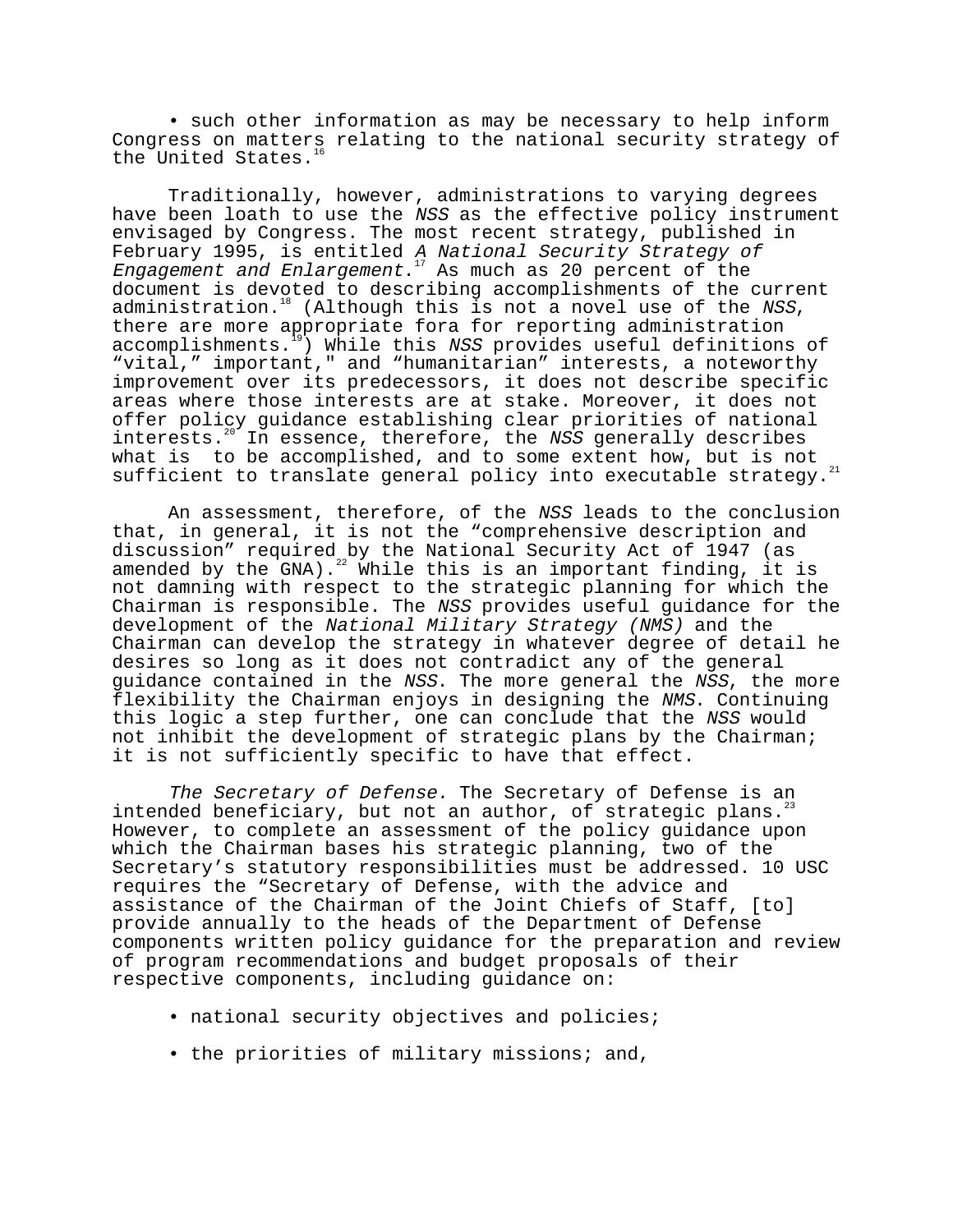• the resource levels projected to be available for the period of time for which such recommendations and proposals are<br>to be effective."<sup>24</sup>

To fulfill this responsibility, the Secretary publishes the Defense Planning Guidance.<sup>2</sup>

It is a misperception that the strategic direction provided in the National Security Strategy travels along two branches within DoD, one to the Secretary of Defense who translates it into the DPG, and the other to the Chairman who uses it to develop the National Military Strategy. In actuality, the branching of strategic direction occurs at the Chairman's level, and the DPG, although a Secretary of Defense document, is more directly influenced by the Chairman's strategy than by the NSS.<sup>26</sup> Given this relationship, it can be concluded that the DPG neither enhances nor inhibits the strategic planning of the Chairman. However, the Secretary of Defense must provide the Chairman with a realistic projection of the defense resource levels expected to be available for the planning period under consideration. $27$  The Chairman, in turn, is obliged to provide the Secretary of Defense with key recommendations resulting from his strategic planning which should inform the development of the DPG. The Chairman's strategic planning provides the foundation for the first "P" in the Planning, Programming and Budgeting System.<sup>2</sup>

However, the very general nature of the National Military Strategy precludes its use as the vehicle for transmitting specific recommendations. The DPG, itself, is a much more comprehensive document than the National Military Strategy. It reflects a great deal of strategic decisionmaking. It provides some, but not necessarily clear, guidance on regional priorities as well as some overall priorities for force planning.<sup>29</sup> <sup>'</sup> It also provides general programming priorities and specific programming guidance.<sup>30</sup> Since the *DPG* offers no further elaboration on the national security and military strategies than that contained in the National Security Strategy and National Military Strategy, one could reasonably question the basis for the strategic planning and programming decisions it reflects. Absent the influence of strategic plans, and since the National Military Strategy is not sufficiently specific to provide such a basis, the DPG features Illustrative Planning Scenarios (IPS).

The IPSs are interesting inventions. They postulate, for illustrative purposes, scenarios in which the United States, perhaps with allies, becomes embroiled in conflict with hypothetical adversaries. The scenarios are described in the Defense Planning Guidance as reflecting some of the military challenges anticipated over the Future Years Defense Program, but are neither predictive nor exhaustive regarding those challenges, and they are not intended to reflect policy decisions. These qualifiers notwithstanding, the scenarios purportedly illustrate the types of military capabilities needed, enable DoD components to perform detailed program planning, provide a basis for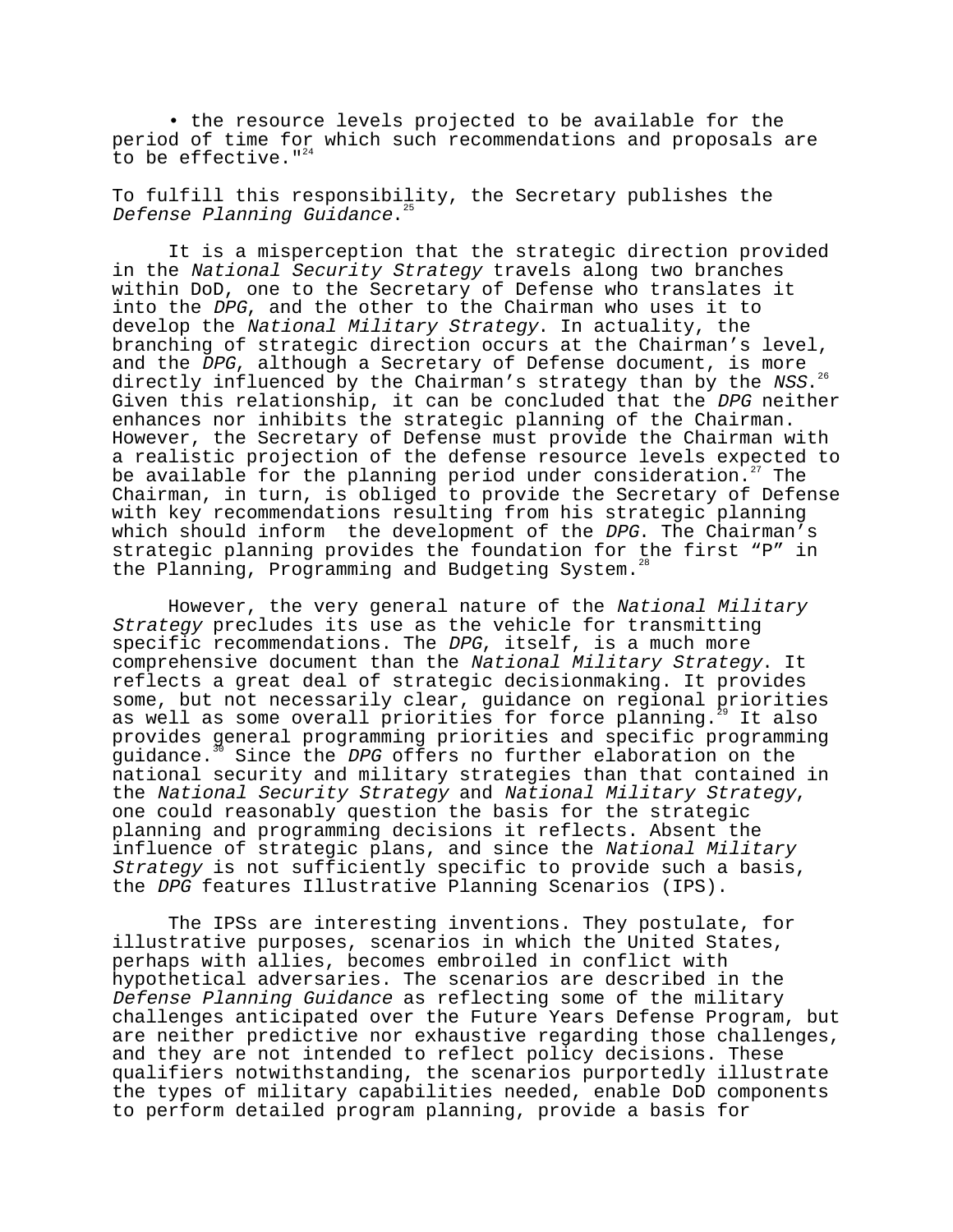ensuring consistency among various DoD component programs, and serve as analytical tools for evaluating component programs after they are submitted.

From this analysis, one may conclude that DoD develops defense programs based on an incomplete set of capability determinants that do not presume to predict future conflicts and do not necessarily reflect current policy. Alternatively, a comprehensive strategic plan would derive from an actual assessment of the strategic environment over the Future Years Defense Program, establish a priority for specific strategic objectives achievable within that time frame, describe an executable strategy for achieving those objectives, and define the military capability required to effect the strategy. Rather than basing program planning on hypothetical scenarios, it should be based on tangible requirements distilled from the actual strategic plan DoD intends to implement over the Future Years Defense Program.

10 USC also requires the Secretary of Defense, with the approval of the President, and after consultation with the Chairman of the Joint Chiefs of Staff, "[to] provide annually to the Chairman written policy guidance for the preparation and review of contingency plans. Such guidance shall include guidance on the specific force levels and specific supporting resource levels projected to be available for the period of time for which such plans are to be effective."<sup>32</sup> The vehicle used by the Secretary of Defense to fulfill this responsibility is entitled the Contingency Planning Guidance (CPG).<sup>3</sup>

The *CPG* is a close-hold, highly classified document that is significantly different in form and content from the Defense Planning Guidance. Assessment of the CPG is limited by its classification and restricted circulation. However, some observations concerning its relationship to strategic planning can be made. The CPG has limited direct impact on the Chairman's strategic planning. There is no traceable flow of strategic direction from the CPG into the Chairman's strategic planning process. Additionally, there is no formal process by which strategic planning conducted by the Chairman impacts the Contingency Planning Guidance.<sup>34</sup> The CPG is published annually<br>and, therefore, is a short range document.<sup>35</sup> The annual policy adjustments contained in successive CPGs may combine to indicate the need for a renewed national military strategy but, presumably, that need would have already been identified through<br>the Joint Strategy Review (JSR) process." Also, the highly classified content of the CPG is directly translated into the Joint Strategic Capabilities Plan (JSCP) and is not used as input into the Chairman's strategic planning process.<sup>37</sup> Although the CPG does not directly affect the Chairman's strategic planning, it is relevant in discerning the true nature of the JSCP.

The JSCP is the tool used by the Chairman to cause the CINCs to prepare operation plans.<sup>38</sup> 10 USC assigns the Chairman the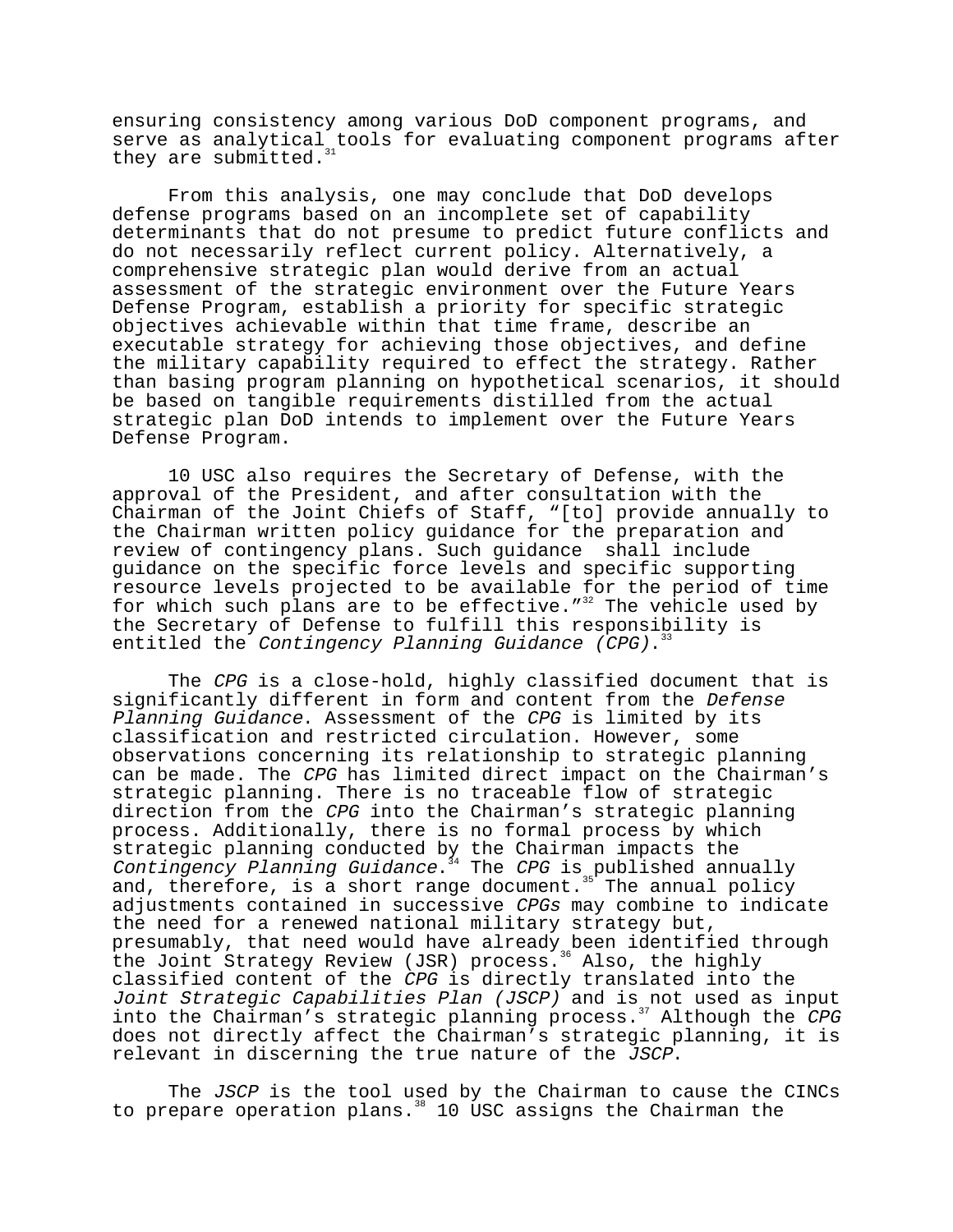responsibility for "providing for the preparation and review of contingency plans which conform to policy guidance from the President and the Secretary of Defense" and "[p]reparing joint logistic and mobility plans to support those contingency plans and recommending the assignment of logistic and mobility responsibilities to the armed forces in accordance with those logistic and mobility plans."<sup>39</sup> Policy set forth in the Contingency Planning Guidance reaches the CINCs via changes to, or republication of, the JSCP. The flow of strategic direction is from the Contingency Planning Guidance to the JSCP, ultimately resulting in new or revised operation plans.

After examining the significant National Command Authorities' influences on the Chairman's strategic planning, we find that while they may not provide comprehensive policy and strategy guidance, they are not unduly constraining. We move now to the crux of our assessment, the strategic planning conducted by the Chairman.

### **The Chairman's Strategic Planning**.

During the period beginning with the passage of GNA in 1986 through the end of superpower confrontation in the early 1990s, a series of events combined to render ineffectual the strategic planning conducted at the Chairman's level. Although the GNA sought to improve strategic planning, by 1990 formal strategic planning at the Chairman's level was minimal.

The three principal strategic direction and planning responsibilities assigned to the Chairman by GNA (codified in 10 USC) are to:

• ". . . [ assist] the President and the Secretary of Defense in providing for the strategic direction of the armed forces;"

• "[ prepare] strategic plans, including plans which conform to the resource levels projected to be available for the period of time for which the plans are to be effective" and to ". . . [prepare] joint logistics and mobility plans to support those strategic plans and recommending the assignment of logistic and mobility responsibilities to the armed forces in accordance with those logistics and mobility plans;" and,

• "[conduct] net assessments to determine the capabilities of the armed forces of the United States and its allies as compared with those of potential adversaries. $1^{40}$ 

Nominally, strategic planning at the Chairman's level is conducted principally within the Joint Strategic Planning System (JSPS).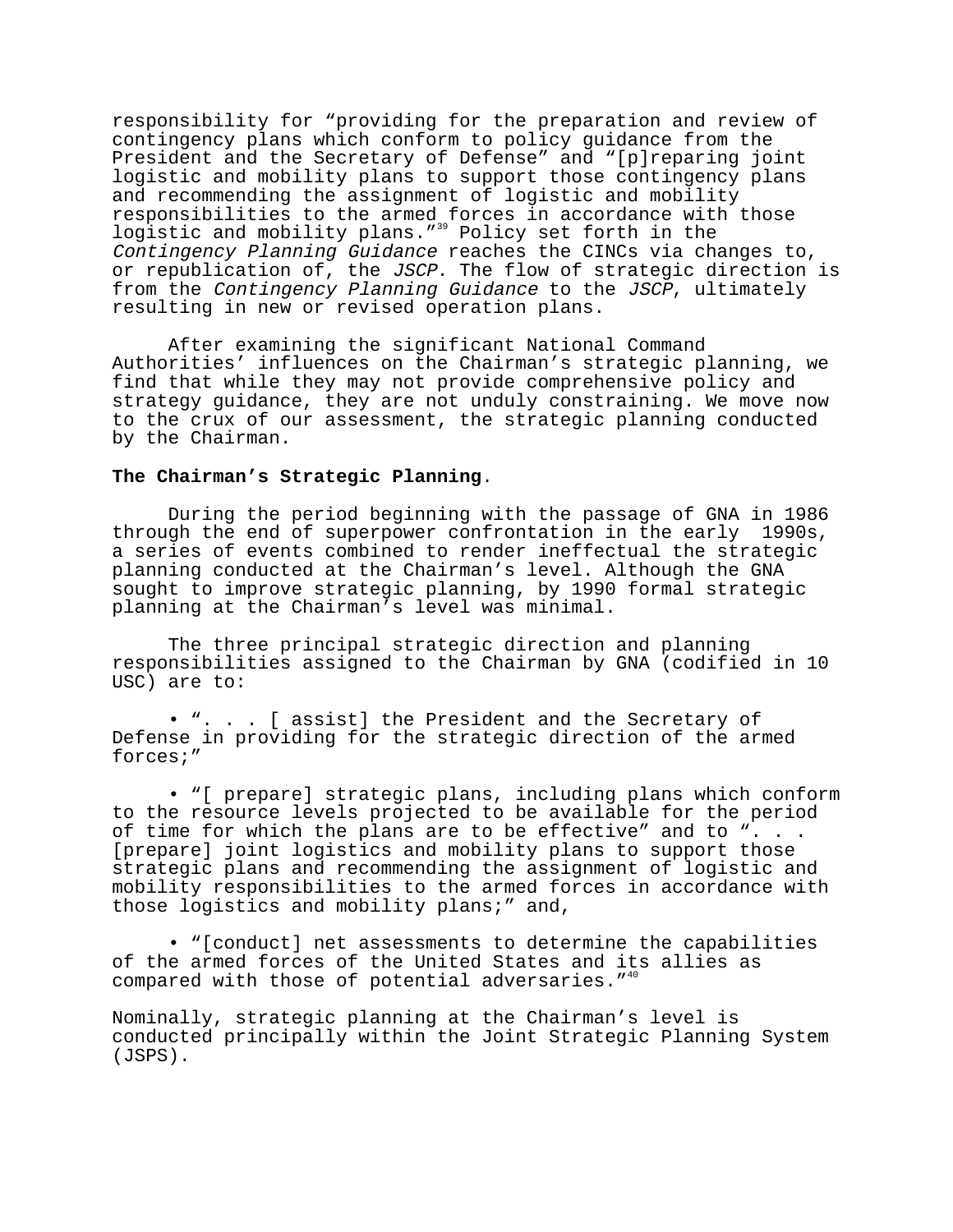The Joint Strategic Planning System. The formal process established to assist the Chairman in strategic planning is the JSPS. At the time of passage of the GNA, the JSPS was defined by JCS Memorandum of Policy 84 (JCS MOP 84). This MOP, first published in 1952, survived until 1990 when it was replaced by CJCS MOP  $7.^{41}$  The MOP 84 version of the JSPS was unwieldy, complex, and bureaucratic and produced no less than 10 major documents every 2-year planning cycle.42 It was roundly criticized by Congress and others.43 Nevertheless, planning under the provisions of MOP 84 produced the National Military Strategy Document (NMSD) and the Base Case Global Family of Operation Plans, which collectively approached a strategic plan.<sup>4</sup>

Although the 1990 version of the JSPS (CJCS MOP 7) sought to streamline the JSPS in order to make it more responsive "in a rapidly changing national security environment," it did not survive a single planning cycle.45 This streamlined JSPS envisaged one strategic planning process and three primary products:

- Joint Strategy Review (JSR) process;
- National Military Strategy Document;
- Joint Strategic Capabilities Plan; and,
- Chairman's Program Assessment.

The new Memorandum of Policy described a system that began with the Joint Strategy Review. The review was to determine if the National Military Strategy should be changed.<sup>46</sup> The NMSD was to include the National Military Strategy, written and published by the Chairman, but approved by the President. Additionally, the NMSD was to contain recommended national military objectives; recommended fiscally constrained force levels; military strategy and force options; and a risk assessment of the recommended strategy, forces, and military options.<sup>47</sup> The *NMSD* was also to feature functional annexes to supplement the base document. The annexes were to provide concise military taskings, priorities, requirements, or additional guidance.48 The NMSD was to serve as the Chairman's advice to the Secretary of Defense with respect to the development of the Defense Planning Guidance. The Joint Strategic Capabilities Plan, retained in CJCS MOP 7 as a key product of the Joint Strategic Planning System, continued to serve as the principal vehicle by which the CINCs were tasked to develop global and regional operation plans.<sup>4</sup>

The final document prescribed by CJCS MOP 7 was the Chairman's Program Assessment (CPA). It was to provide the Chairman's assessment of the Program Objective Memorandum (POM) forces proposed by the Services.<sup>50</sup> The CPA was to assist the Secretary of Defense in making decisions on the defense program subsequent to receipt of the POMs from the military departments and other DoD components. It was to accomplish this in two ways. First, it was to contain the Chairman's assessment of the extent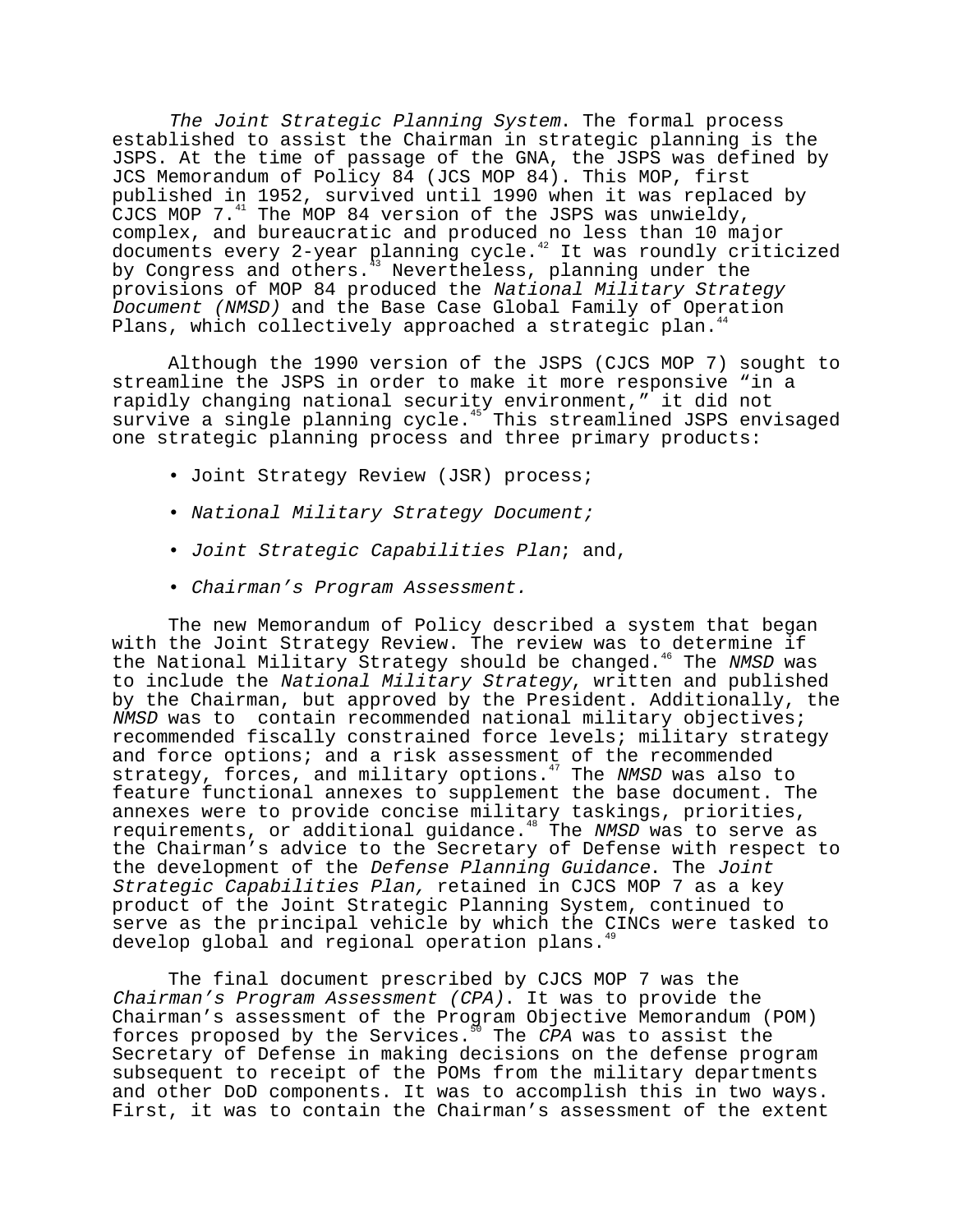to which the various service POMs conformed to the priorities established in strategic plans and for the priorities established for the CINCs' requirements. Second, the CPA was to contain alternative program recommendations to achieve greater program conformance to established priorities.<sup>51</sup> The 1990 version of the Joint Strategic Planning System was aborted before completion of the Joint Strategy Review, which led to yet another revision of the process.

In mid-1992, the Joint Staff began revising CJCS MOP 7 to make it more accurately reflect the manner in which joint strategic planning had been conducted during 1990 and 1991. The intent was to make it a less precise, more open-ended process that afforded the Chairman greater flexibility in forging the National Military Strategy. Feeling somewhat dis- enfranchised from the process that produced the 1992 version of that document, the Services and many of the CINCs resisted the Joint Staff's efforts to dismantle the formal system.<sup>52</sup> The compromise that resulted retained many of the original CJCS MOP 7 provisions, but also featured several important changes. The most significant change was elimination of the National Military Strategy Document in favor of an unclassified, generalized National Military  $Strategy.$ <sup>53</sup> This, combined with the abandonment of the Base Case Global Family of OPLANs, effectively eliminated the elements that collectively served as a strategic plan. To date, nothing has filled this planning void.

The new *National Military Strategy* took a form radically different from that envisioned by the original CJCS MOP  $7.^54$ Whereas the classified National Military Strategy Document provided national military objectives, policy, strategy, force planning options and assessments, and risk evaluations; the National Military Strategy, in its new form, did not address national military objectives, but merely reiterated national interests and objectives from the 1991 National Security Strategy.<sup>55</sup> While the national military strategy contained within the National Military Strategy Document published in 1989 consisted of some 50-pages of text specifying strategic objectives, assumptions, and priorities; the 1992 National Military Strategy provided a 10-page discussion of what appears to be national military doctrine, void of any specific strategic objectives and priorities.<sup>56</sup> It is interesting to note that although the National Military Strategy, in its new form, lacks the specificity of the strategy set forth in the National Military Strategy Document, detailed operation planning guidance and tasks continue to be given to the CINCs via the Joint Strategic Capabilities Plan. Hence, one might ask what is the basis for translating the National Military Strategy into the specific tasks and guidance contained in the Joint Strategic Capabilities Plan?

The Joint Staff began implementation of CJCS MOP 7 (Revision 1), even before the revision was officially approved. A concerted effort was made to adhere to the established procedures and time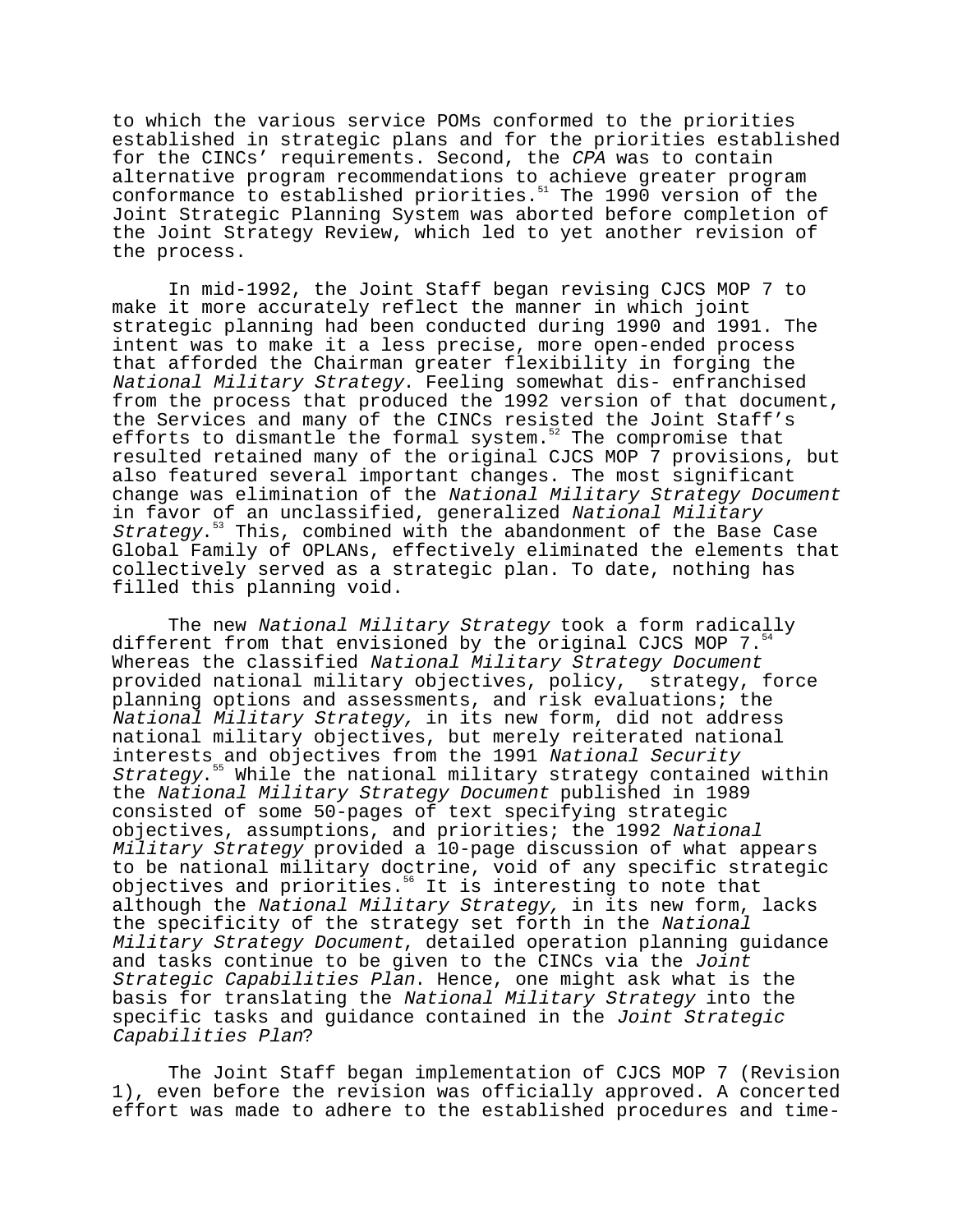lines as closely as possible. The Joint Strategy Review was initiated in the fall of 1992. By mid-summer 1993 a Joint Strategy Review report was provided to the Chairman and work subsequently began on a new National Military Strategy. However, a number of factors delayed publication of the new National Military Strategy until February 1995.<sup>57</sup> Although more brightly colored and featuring some new lexicon, the 1995 National Military Strategy is of the same form and not substantially different from its predecessor.<sup>5</sup>

# **The Chairman's Strategic Plans: Current Lacunae**.

Unified action of the armed forces is predicated upon unified direction.59 The National Security Act of 1947 (as amended) states that ". . . it is the intent of Congress to . . . provide for the unified strategic direction of the combatant forces, for their operation under unified command, and for their integration into an efficient team of land, naval, and air forces . . . . "<sup>60</sup> In providing for the unified action and strategic direction of the U.S. Armed Forces, the Chairman plays a critical role as the key military advisor to the National Command Authorities. His responsibilities in assisting the National Command Authorities in this regard hinge upon his ability to develop coherent strategic plans for the employment of the U.S. Armed Forces. Effective strategic planning on the part of the Chairman is a major determinant of the quality of the unified strategic direction provided to the CINCs and the service secretaries by the National Command Authorities.

Since the end of the Cold War, comprehensive strategic plans have not been developed. As a consequence, key planning documents have not been based upon strategic plans of global scope. Rather, they have been based upon ambiguous objectives and a near term outlook.<sup>61</sup> However, this is not to suggest that this void in strategic planning be filled by a return to a global family of operation plans and a national military strategy document that contemplate global war. That is clearly inappropriate. What is needed is a new type of strategic plan that addresses the realities of the post-Cold War era.

For almost 50 years, the United States assumed the strategic defensive in dealing with the containment of the monolithic Soviet threat. Two generations of military strategic planners have passed through this defensive strategic planning paradigm. "Threat-based" planning became so inculcated into the military culture that it became universally regarded as the only type of military strategic planning that made sense.<sup>62</sup> After the dissolution of the Warsaw Pact and the disintegration of the Soviet Union, the U.S. military encountered great difficulty in breaking out of the threat-based planning paradigm and entering into a new era of objectives-based planning. The type of strategic plan advocated in this essay is a proactive plan that would enable the U.S. Armed Forces to contribute positively to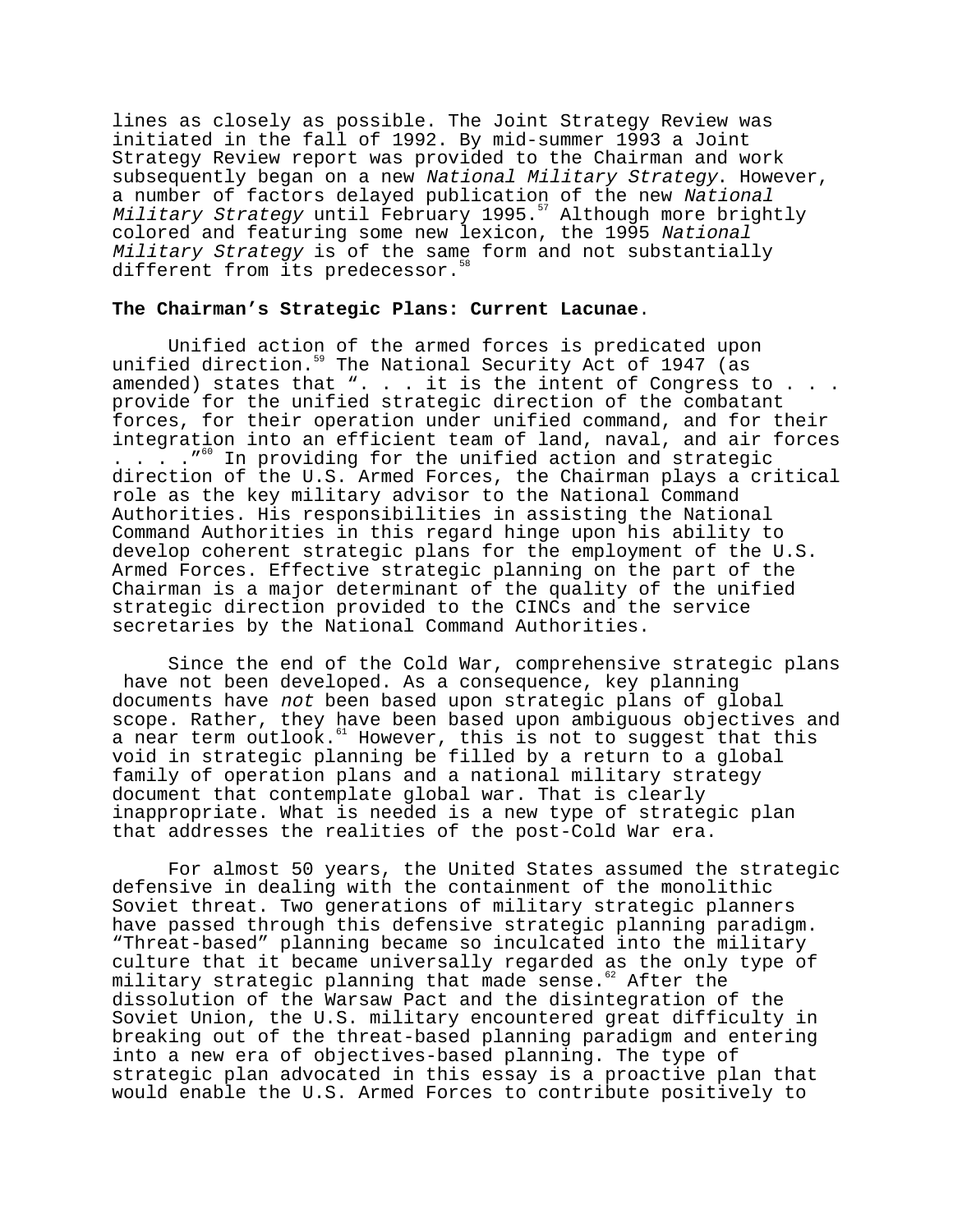the international environment to further U.S. interests and values. Such a proactive strategic plan would assist the Chairman in fulfilling several of his statutory responsibilities.

The following analysis of current institutional tools for achieving unified strategic direction of the U.S. Armed Forces shows that their full potential must rest upon the Chairman's formulation of strategic plans. $^{63}$ 

Unified Command Plan (UCP). 10 USC requires the Chairman to ". . . review the missions, responsibilities (including geographic boundaries), and force structure of each combatant command; and . . . recommend to the President, through the Secretary of Defense, any changes to such missions, responsibilities, and force structures as may be necessary."<sup>64</sup> The UCP establishes the broad missions, responsibilities, force structure, and geographic areas of responsibility of the CINCs.<sup>65</sup> The missions assigned by the UCP are significantly more general than the specific tasks the Chairman assigns the CINCs in the Joint Strategic Capabilities Plan.66 Like the National Military Strategy, the UCP is a relatively general document while the Joint Strategic Capabilities Plan is quite specific. The Chairman's task is to take the general strategic foundations and principles presented in the National Military Strategy, translate them into the broad CINC responsibilities presented in the UCP, and then to further translate them into specific tasks to focus the regionally oriented strategic and operational planning conducted by the CINCs.<sup>67</sup> The Chairman's strategic planning should point to the most appropriate combatant command structure; to include assignment of geographic and functional areas of responsibility, enduring missions, and forces. In doing so, this planning would enable the Chairman to assist in providing globally integrated, strategic direction to the CINCs. However, such direction cannot be logically derived from discrete assessments of each region, but must be based on a strategic plan of global scope. As stated earlier, given the current and projected national security environments, the strategic plan would not necessarily contemplate global war, but would provide overarching rationale for the most appropriate unified command structure.

Joint Strategic Capabilities Plan. The Chairman is responsible for ensuring that the deliberate operation plans of the CINCs are integrated at the national level to effect the policy guidance promulgated by the National Command Authorities.<sup>68</sup> Through the JSCP, the Chairman causes the CINCs to prepare contingency (operation) plans in support of national objectives.<sup>69</sup> The JSCP contains a précis of the National Military Strategy, general planning guidance to the CINCs, Armed Services and the Defense agencies, specific planning tasks for each CINC, a listing and apportionment (for planning) of the forces expected to be available at the beginning of the plans' effective period, an intelligence estimate for planning, and other forms of<br>specific planning guidance." A close comparison of the *National*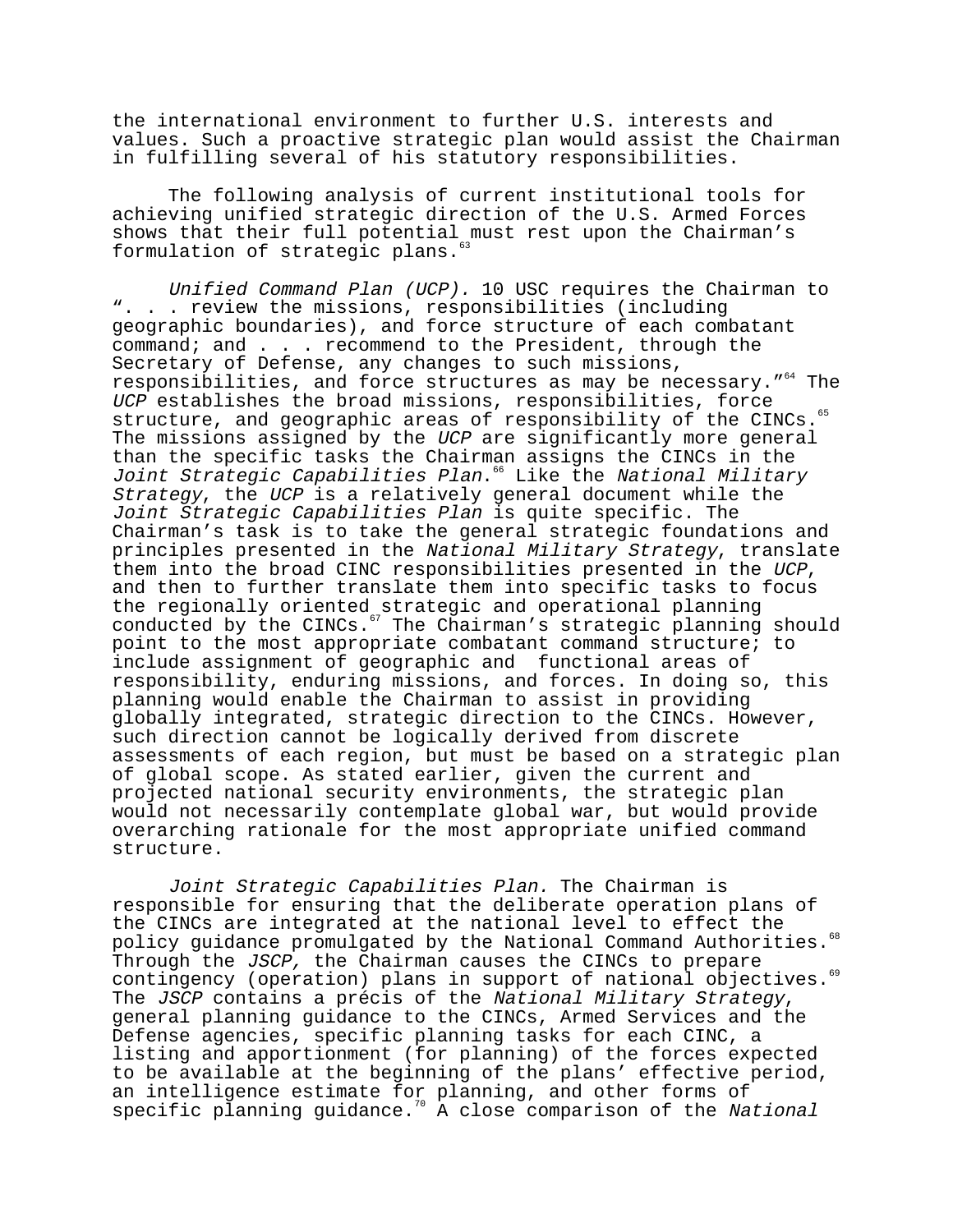Military Strategy to the JSCP reveals that a tremendous amount of interpretation of the National Military Strategy is required to translate this very general document into one which is much more specific. One might ask how this interpretation of the National Military Strategy is accomplished and where it is documented. Without an overarching strategic plan, the basis for this translation of the National Military Strategy into specific JSCP guidance and tasks is unclear.

The Joint Staff has asserted that the JSCP, as its name implies, is a strategic plan. However, it does not satisfy the 10 USC description of a strategic plan. According to the Joint Strategic Planning System (as described in CJCS MOP 7), the purpose of the JSCP is to "[provide] strategic guidance, including apportionment of resources, to the CINCs and the Chiefs of the Services, to accomplish assigned strategic tasks based on military capabilities existing at the beginning of the planning period . . . [it is] the principal vehicle by which the CINCs are tasked to develop global and regional OPLANs."<sup>11</sup> In revising CJCS MOP 7 in 1993, the Joint Staff made no substantive changes in the declared purpose of the JSCP, but added a provision that the JSCP "fulfills the Chairman's responsibility to '. . . prepare strategic plans' specified in 10 USC 153."<sup>72</sup> There was no such claim made in the original CJCS MOP 7, nor in its predecessor, JCS MOP 84.

In the JSCP itself, the Joint Staff describes the document's purpose: ". . . provides guidance to the CINCs and Chiefs of the Services to accomplish tasks and missions based on near-term (emphasis added) military capabilities." There is no claim that it fulfills the Chairman's responsibility for preparing strategic plans.73 Additionally, the revised CJCS MOP 7 points out that the JSCP is directly impacted by the Contingency Planning Guidance, a near-term document revised or republished annually.<sup>74</sup> Clearly, therefore, the JSCP is structured primarily to cause CINCs to prepare contingency (operation) plans and, by itself, does not meet the 10 USC requirement for a strategic plan. However, strategic planning conducted by the CJCS should provide the basis for the JSCP. The Chairman's strategic plan is critical in linking the strategic direction provided by the National Command Authorities to the disparate deliberate planning efforts of the CINCs.

Force Strengths and Deficiencies. Contained within the Contingency Planning and Preparedness paragraph of Section 153 of 10 USC is the requirement for the CJCS to "[advise] the Secretary of Defense on critical deficiencies and strengths in force capabilities . . . identified during the preparation and review of contingency plans and assessing the effects of such deficiencies and strengths on meeting national security objectives and policy and on strategic plans."<sup>75</sup> Here again, strategic planning plays a key role. As the CINCs prepare their operation plans and as the plans are reviewed, it is expected that specific force capability strengths and deficiencies will be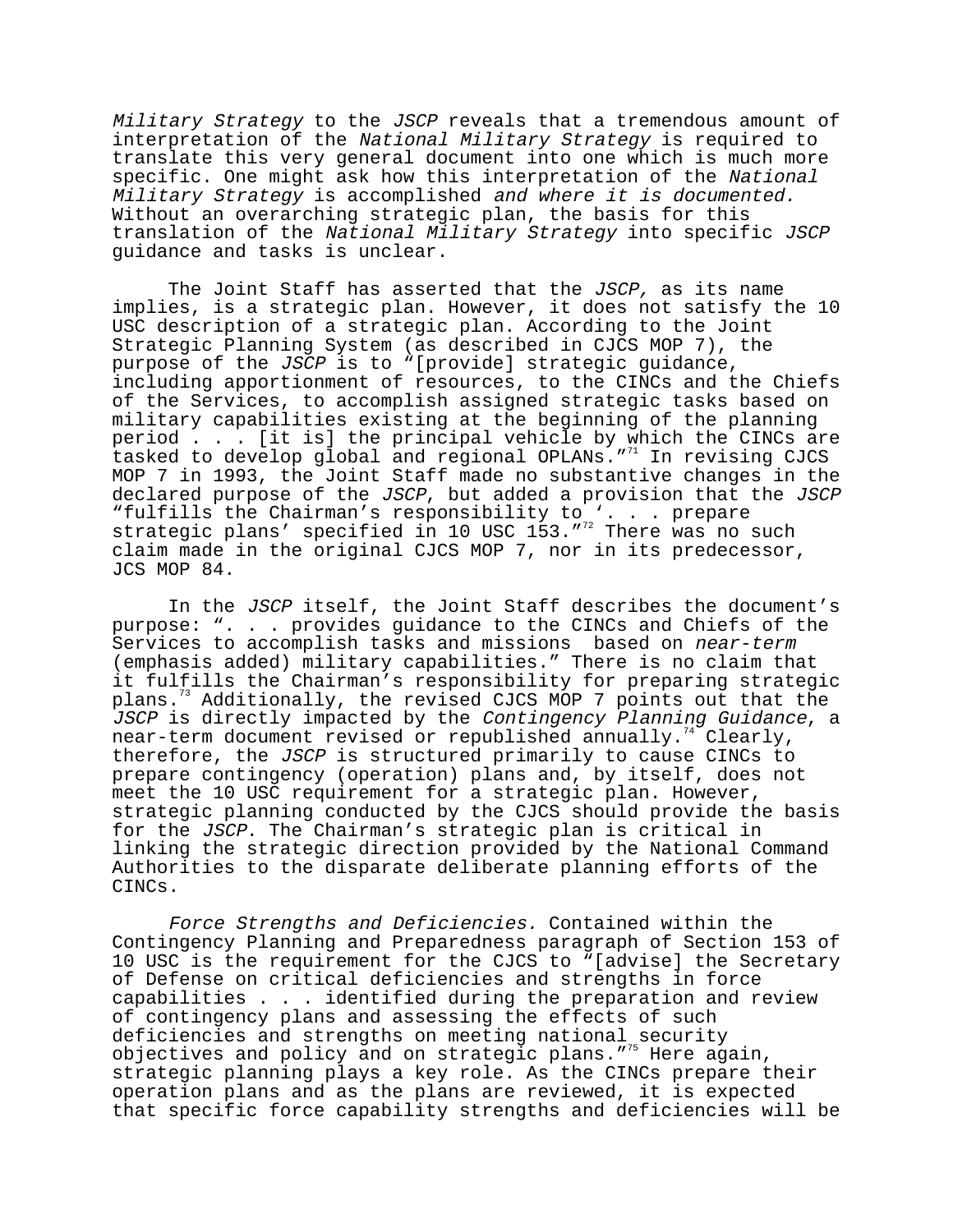illuminated. These strengths and deficiencies have relevance only within the context of particular regional plans until the Chairman performs an integrated assessment of them to determine their impact on strategic plans, national defense policy, and national security objectives. A strategic plan prepared by the Chairman would provide the necessary standard against which force capability strengths and deficiencies could be weighed from a national perspective.

Integrating and Establishing Priorities for CINC Requirements. Strategic plans would facilitate the fulfillment of other responsibilities of the Chairman. If we combine the responsibilities assigned in sections 153 and 163 of 10 USC, we find the Chairman is responsible for soliciting the requirements of the combatant commanders; evaluating, integrating, and establishing priorities for their requirements; and advising the Secretary of Defense of the commands' requirements, individually and collectively. Additionally, he is to advise the Secretary of Defense on the extent to which service program recommendations and budget proposals conform to the priorities established in strategic plans and for the combatant commanders. This advice may include alternative program recommendations that differ from those submitted by the Services.<sup>76</sup> By developing strategic plans, the Chairman can establish appropriate rationale for the priorities he assigns to the various requirements of the CINCs, for his assessments of service programs, and for alternative program recommendations he may submit to the Secretary of Defense. The absence of strategic plans has caused the Chairman to devise other means of underpinning his recommendations, specifically the Joint Warfighting Capability Assessments (JWCAs), the Chairman's Program Recommendation (CPR), and the linking of the Chairman's Program Assessment (CPA) to the Joint Requirements Oversight Council process.

Joint Requirements Oversight Council (JROC). The revision of the charter of the JROC and the initiation of Joint Warfighting Capability Assessments by the Vice Chairman of the Joint Chiefs of Staff are recently implemented means for the Chairman to develop and support recommendations concerning requirements for military capability.77 Under its 1992 charter, the JROC was oriented toward reviewing, validating and approving requirements for future military capabilities identified by the CINCs, Services, and others.<sup>78</sup> The 1995 revision of the charter significantly expanded the mission and functioning of the JROC. It now "[assists] the Chairman . . . in carrying out his responsibilities to assess warfighting capabilities . . .[and] . . . to assess the extent program recommendations and budget proposals of Military Departments and DOD components conform with established priorities."<sup>79</sup> In assessing warfighting capabilities in addition to requirements for future capabilities, the JROC now appears to be also concerned with current force capability strengths and deficiencies, an area previously assessed by other 80 means.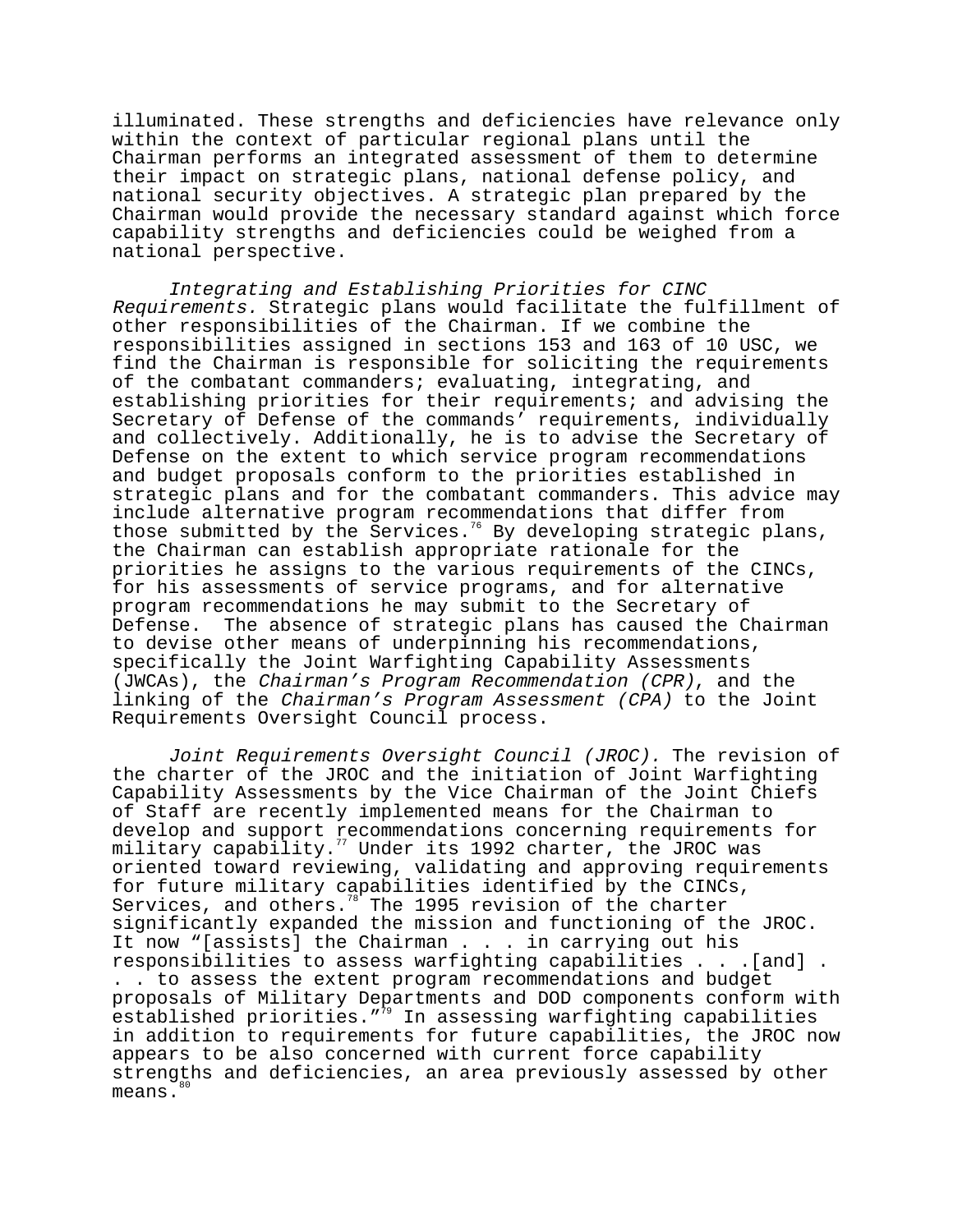Assessment of current force strengths and deficiencies, to include their "effect . . . on meeting national security objectives and policy and on strategic plans," is a task quite dissimilar from identifying future force requirements. It is clear 10 USC places responsibility for assessing current capability on the Chairman but it is equally clear the CINCs are to be principal participants.<sup>81</sup> Bringing the assessment of current force capability under the auspices of the JROC can have the effect of emphasizing Service perspectives while marginalizing the participation of the CINCs.

Assessment of current force capability can serve two important purposes. First, and most immediately, it can provide a strategic level risk assessment with respect to the use of the military element of national power. Secondly, but equally important, it can provide strategic relevance to force capability strengths and deficiencies identified by the CINCs by pointing out which strengths and deficiencies really matter given the priority of strategic objectives.<sup>83</sup>

The difficulty with the JROC assessing current military capability is that contemporary deficiencies do not necessarily translate into requirements for future capabilities. A significant current force deficiency, one that may warrant a major program, would take perhaps 10 years to result in a compensating fielded capability. However, in the intervening period, changes in the strategic environment, U.S. interests, and national military strategy may mitigate or eliminate the deficiency. So we cannot base requirements for future capabilities on current deficiencies. If we were to do so, we would always be developing and procuring capabilities to fight the last war. To the extent the JROC assesses future capability requirements, it relies on scenarios to extrapolate current deficiencies into the future.<sup>84</sup> A better approach would be to base requirements on a strategic plan that anticipates the future national security environment, projects and establishes a priority for national military objectives, and provides the basis for a national military strategy that rationalizes anticipated resources with objectives.

Chairman's Program Recommendation (CPR). The Chairman recently introduced a new document, the CPR, by which he provides programming advice to the Secretary of Defense. The purpose of the CPR is to inject the Chairman's advice into the Planning, Programming and Budgeting System early enough to influence the Defense Planning Guidance. It is purported to be an integration of the views of the CINCs with those of the Chairman regarding military requirements.<sup>85</sup> CINCs formally submit their program priorities, in the form of Integrated Priority Lists (IPL), through the Chairman to the Assistant Secretary of Defense for Program Analysis and Evaluation (ASD [PA&E]).<sup>86</sup> The Integrated Priority Lists are keyed to the Future Years Defense Program under consideration. For example, the Integrated Priority Lists for the FY 94-99 Future Years Defense Program were required to be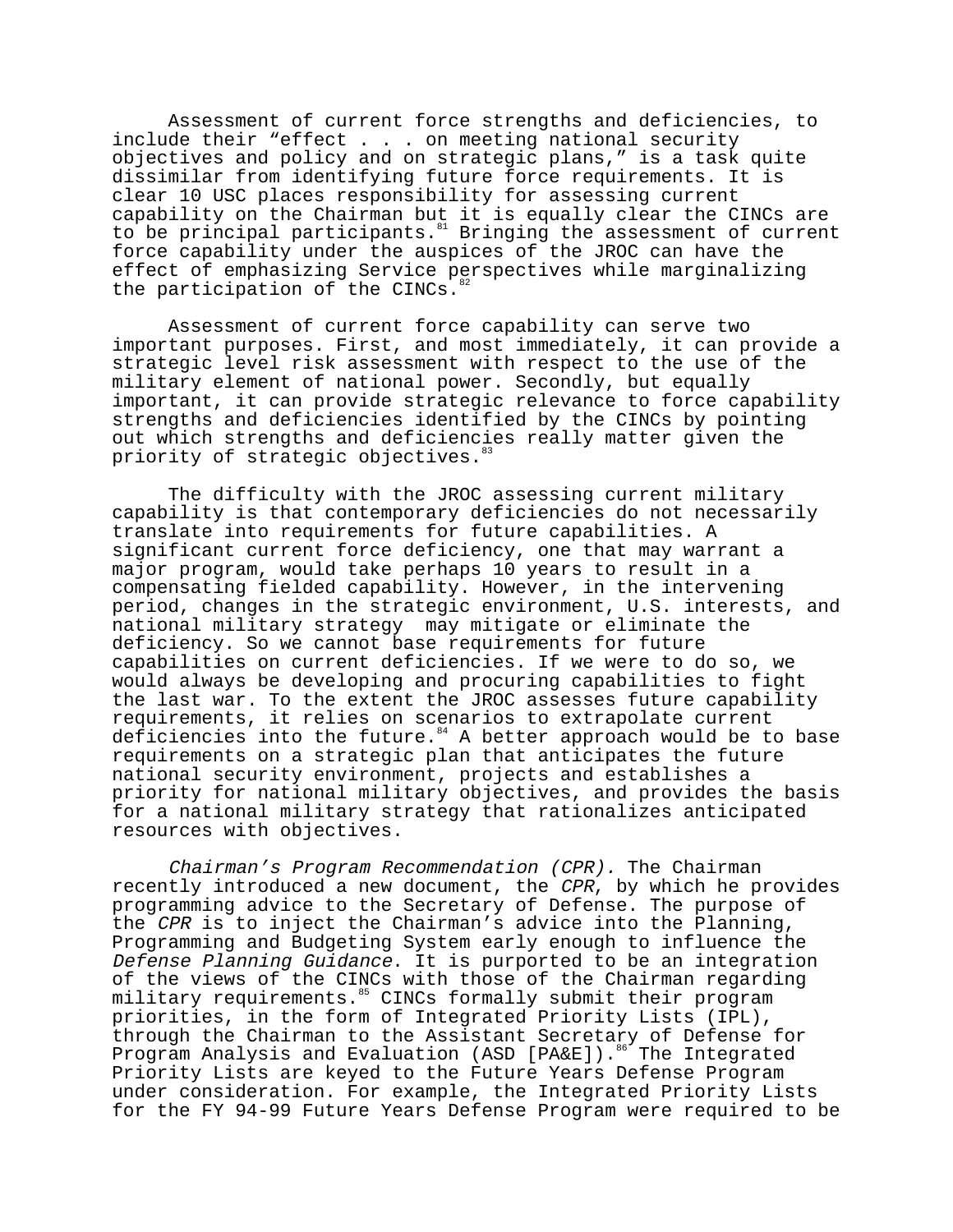submitted in the fall of 1991 so they could influence the FY 94 99 Defense Planning Guidance. However, the CPR is not based principally on the CINCs' Integrated Priority Lists, but on the Joint Warfighting Capability Assessments performed under the auspices of the JROC.<sup>87</sup> The *CPR* should be based principally on the<br>Chairman's evaluation, integration, and prioritization of the CINCs' Integrated Priority List. It should not depend on the consensus of the JROC membership. Development of the CPR and its submission to the Secretary of Defense is a noteworthy initiative. Nonetheless, by basing it on the Joint Warfighting Capability Assessments, its focus is directed away from the requirements of the CINCs and toward the desires of the Services. Orienting the Joint Warfighting Capability Assessments more on the requirements of the CINCs could overcome this problem; however, this too would require integration by the Chairman based on the global strategic perspective contained in a strategic plan.

Chairman's Program Assessment (CPA). In 1994, the JROC became a principal participant in the development of the CPA.<sup>88</sup> Prior to that time, no relationship between the JROC and the Joint Staff's CPA development efforts was apparent. In fact, they were two separate and distinct activities. Notwithstanding this, the CPA remains the Chairman's principal tool for assessing the extent to which the programs of the military departments and other DoD components conform ". . . to the priorities established in strategic plans . . ." and to the ". . . priorities established for the requirements of the CINCs."<sup>89</sup> The CPA is also a vehicle by which the Chairman can offer alternative program recommendations. Formally, it is a product of the Joint Strategic Planning System that nominally serves as an interface with the Planning, Programming and Budgeting System. The statute calls for the Chairman to use the priorities established in strategic plans and those he establishes for the requirements of the CINCs as the bases for this assessment. Without strategic plans, there are no articulated and documented strategic priorities. The requirements of the CINCs are made known to the Chairman via the Integrated Priority Lists. But the Chairman does not require the lists, nor is he the principal user of the information they contain. However, he should be. He should evaluate, integrate, and prioritize them so that the programming advice he provides to the Secretary of Defense in the Chairman's Program Recommendation synthesizes the requirements of all the CINCs in accordance with the strategic plan for the Future Years Defense Program under consideration. The CPA, like the Chairman's Program Recommendation, should also be strongly influenced by the Integrated Priority Lists.

Force Capability Net Assessments. The Chairman has another assessment responsibility that warrants review. The Strategic Planning paragraph of Section 153, 10 USC requires the Chairman to "[perform] net assessments to determine the capabilities of the armed forces of the United States and its allies as compared with those of their potential adversaries."<sup>90</sup> This assessment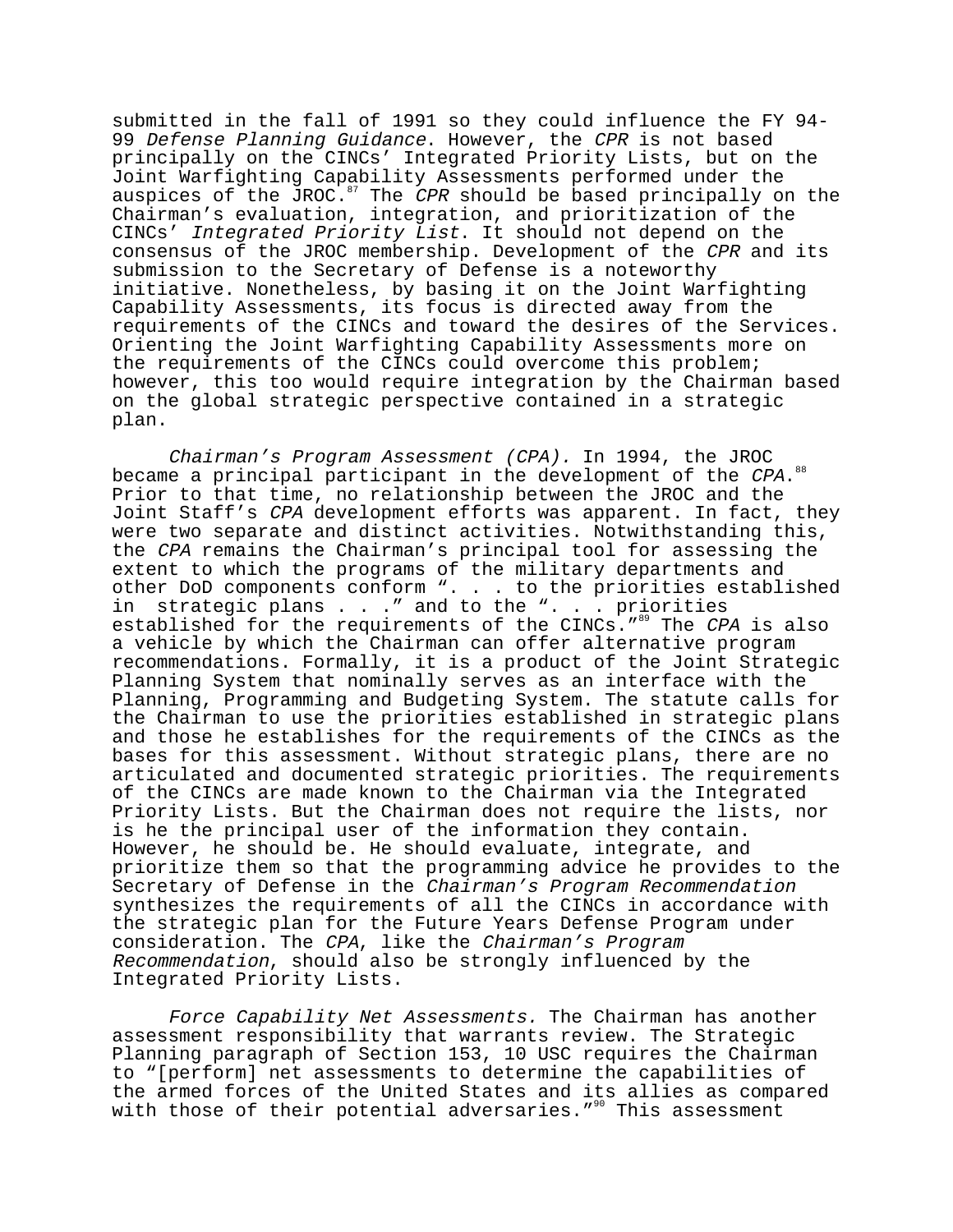responsibility is distinct from, and in addition to, that contained in the Contingency Planning and Preparedness paragraph of 10 USC.<sup>91</sup> To fulfill this statutory requirement, the Chairman has prepared, and the Secretary has submitted to the Congress, Joint Military Net Assessments (JMNAs).

While the JMNAs may be useful for Congress in considering the merits of budget submissions and attendant Future Years Defense Programs, they suffer from the same flaw as the Defense Planning Guidance, i.e., they are scenario based. The placement of this net assessment requirement in the Strategic Planning paragraph of the Chairman's functions section of 10 USC points toward a congressional intent to have the assessments based on strategic plans, not hypothetical scenarios. This makes eminent sense. If a JMNA is based on an approved strategic plan, Congress would be in a better position to judge the extent to which a given Future Year Defense Program promises to achieve specific national security and military objectives. Additionally, since the scenarios do not reflect established policy, it is difficult for Congress to discern how much weight the JMNAs should be given. The less compelling Congress views the JMNAs, the more difficult it will be for DoD to counter the congressional forces that tend to suboptimize defense programs.

Roles, Missions, and Functions. 10 USC requires the Chairman triennially to "submit to the Secretary of Defense a report containing . . . recommendations for changes in the assignment of functions (or roles and missions) to the armed forces to achieve maximum effectiveness . . . ." In preparing the report, the Chairman is to consider, inter alia, changes in the threat, unnecessary duplication, and changes in technology that can be applied effectively to warfare.<sup>92</sup> Two such reports have been produced since passage of the GNA. The first received little notice; however, the second generated considerable controversy. It was not that the report proposed radical changes, but that it was perceived to be, more or less, an affirmation of the status quo. This led to the establishment of the congressionally mandated, independent Commission on Roles and Missions (CORM).<sup>93</sup> The present Chairman has indicated that identification of needed changes may be a task too difficult for DoD.<sup>94</sup> Some argue that the<br>task also proved too difficult for the CORM.<sup>95</sup> If recommended changes to roles, missions, and functions were based, in part, on approved strategic plans, the task of identifying needed changes would be less difficult and the Chairman's recommendations could be better supported.

Joint Doctrine. 10 USC also gives the Chairman the responsibility for the development of joint doctrine.  $96$  The relationship of strategic planning and joint doctrine is somewhat opaque but, nevertheless important. The value of joint doctrine in improving joint (and unified)<sup>97</sup> warfighting capability is widely accepted. However, effective joint doctrine has additional value. It can serve as information to senior civilian leadership and governmental agencies as to how they may expect the armed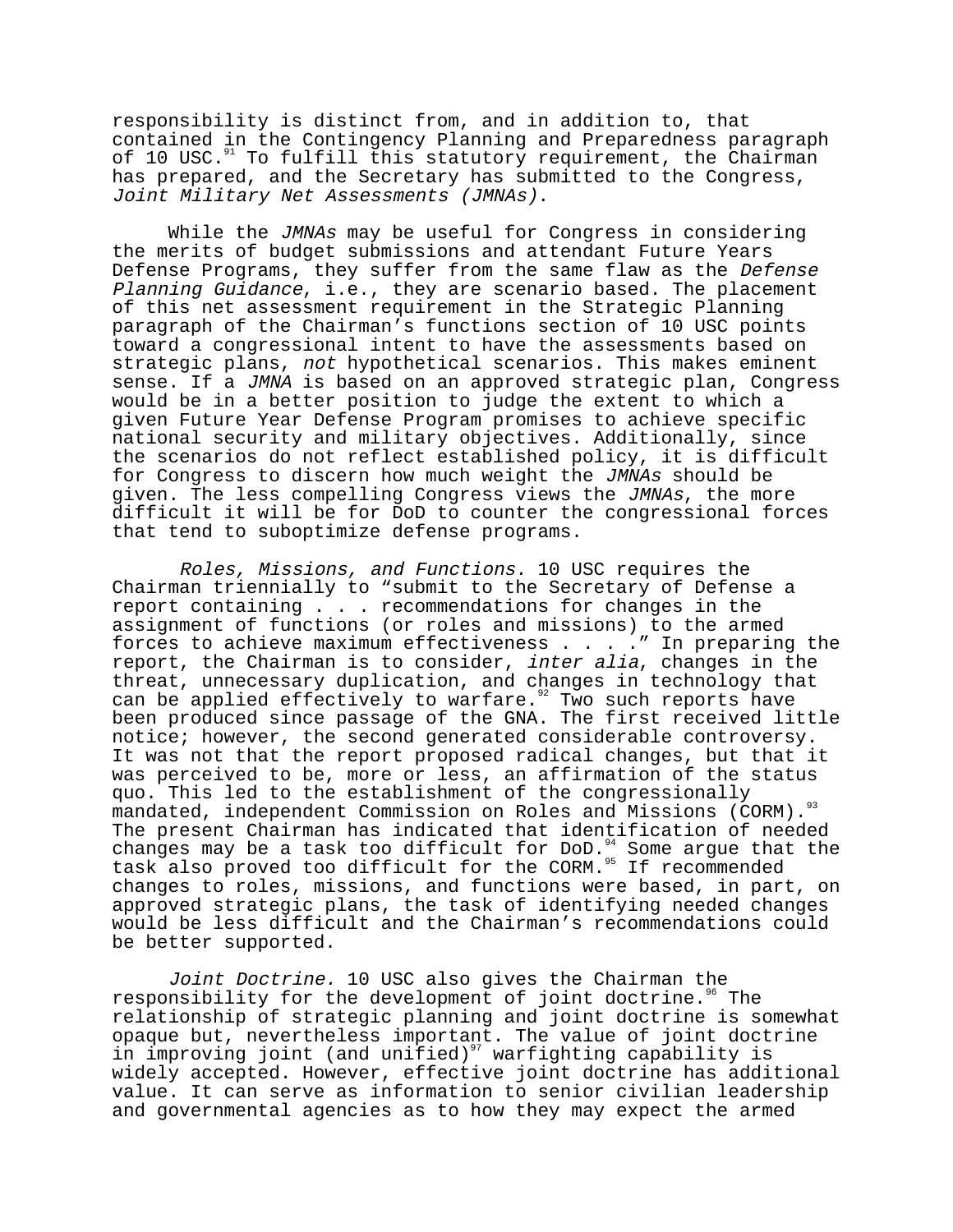forces of the United States to be employed. It can also serve a similar purpose for alliance and potential coalition governments and armed forces, particularly apropos establishing the U.S. national position for the development of multinational doctrine.<sup>98</sup> The Chairman's strategic planning can help uncover joint doctrinal challenges, voids, and opportunities; thus providing impetus for the development of new doctrine and revision of extant doctrine. Additionally, the unifying effect of strategic plans would enhance the implementation of joint doctrine across Services and combatant commands.

Conversely, the absence of strategic plans gives rise to disaggregated development of joint doctrine. Additionally, without strategic plans the Services are less likely to implement joint doctrine in a standardized fashion. Finally, without strategic concepts that should be established in strategic plans, there is no unified strategic basis for the development of joint doctrine. Strategic plans would provide the critical linkage between the National Military Strategy and the development and implementation of joint doctrine.

### **The Missing Nexus in Strategic Planning**.

Recent measures taken to overcome the inadequacies in strategic planning have recognized and ameliorated some of the difficulties resulting from the absence of strategic plans, but they do not directly or fully address the problem. These initiatives, including expansion of the responsibilities of the JROC, the initiation of Joint Warfighting Capability Assess ments, and linking the Chairman's Program Assessment to the JROC process, can be incorporated into a holistic solution and should not be abandoned. Given the current state of the planning processes at the Chairman's level, there appear to be three viable alternatives for correcting the deficiencies in strategic planning:

• revising and expanding the National Military Strategy so that it meets the requirements of a strategic plan;

• expanding the Joint Strategic Capabilities Plan making it, as its name implies, a joint strategic plan; or,

• creating a new document, the National Military Strategic Plan (NMSP).

There may be other alternative solutions but these three are directly supported by statute, are executable within the current strategic planning framework, and do not require reengineering of the Chairman's strategic planning processes.

Option 1: National Military Strategy Expansion. Prior to the end of the Cold War, the National Military Strategy Document, coupled with the Base Case Global Family of OPLANs, closely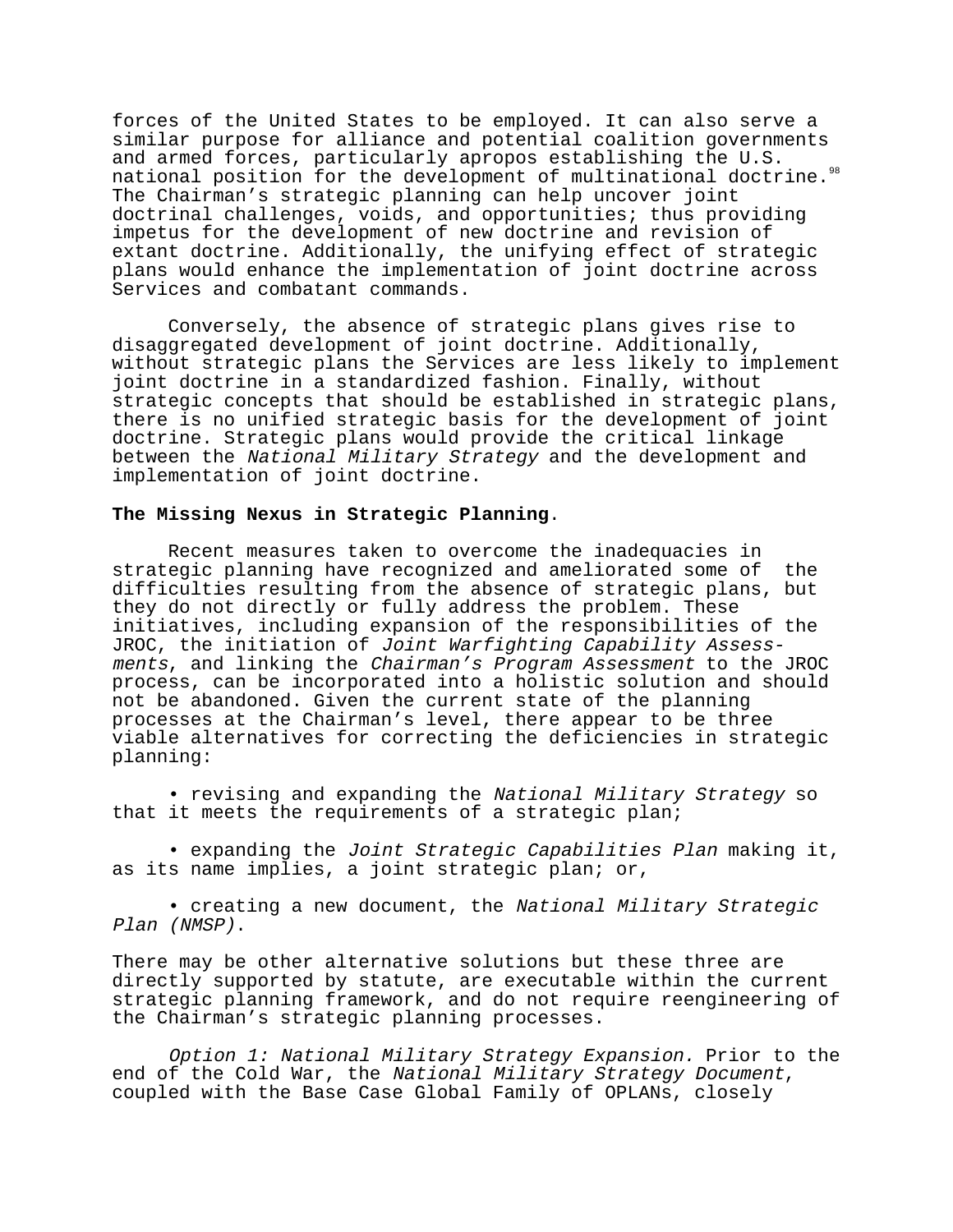approximated a strategic plan. However, the mutation of the national military strategy from the detailed and comprehensive version contained in the National Military Strategy Document to the unclassified, generalized form of the post-Cold War National Military Strategy was by design, and for good reasons. The arrival of a post-Cold War era of significantly diminished military threats to U.S. national security and increased focus on domestic social and fiscal issues brought with it an intense demand on the part of Congress and the public for an explanation of what changes in military force levels are required and why. General Powell responded to the requirement for more widespread communication of military strategy and the forces needed to support it by publishing an easily understood, unclassified National Military Strategy. This new National Military Strategy was widely accepted because the Congress and the public were generally unable to understand the new strategic environment with any more clarity than it reflected. Nevertheless, the abandonment of the National Military Strategy Document and shelving of the Base Case Family of OPLANs were tantamount to inadvertent abdication of the Chairman's statutory strategic planning responsibility.

Over half a decade has elapsed since the Berlin wall came down. The "new world order," or disorder as some have characterized it, has taken sufficient form for critics to suggest that it is time to develop a strategy for coping with it.<sup>59</sup> The question before us now is should the Chairman replace the National Military Strategy with a comprehensive, classified, modern version of the National Military Strategy Document? The answer is no. The current National Military Strategy is not a strategy per se, but a hybrid of national military doctrine and policy. It is an institutionalized form of communication among the Services, CINCs, OSD and other offices of the Executive Branch, Congress, industry, academe, the public, and the international community. It effectively informs all of the general rationale for U.S. military forces, reaffirms national security policies, encourages debate, reassures allies, and puts potential adversaries on notice. This type of National Military Strategy continues to serve the purposes for which it was created and, therefore, warrants perpetuation. However, some measures must be taken to fill the strategic planning void which resulted from abandonment of the National Military Strategy Document and the Global Family of OPLANs.

Option 2: Joint Strategic Capabilities Plan Expansion. An alternative to changing the form and content of the National Military Strategy is to expand the scope of the JSCP. As we noted earlier, although the JSCP in its current form compiles planning guidance, tasks, and force apportionments for all the CINCs under one cover, it falls short of meeting the requirements of a strategic plan. However, it could be expanded to contain a strategic plan. This approach is appealing at first glance. The précis of the National Military Strategy that appears at the front of the Joint Strategic Capabilities Plan could be replaced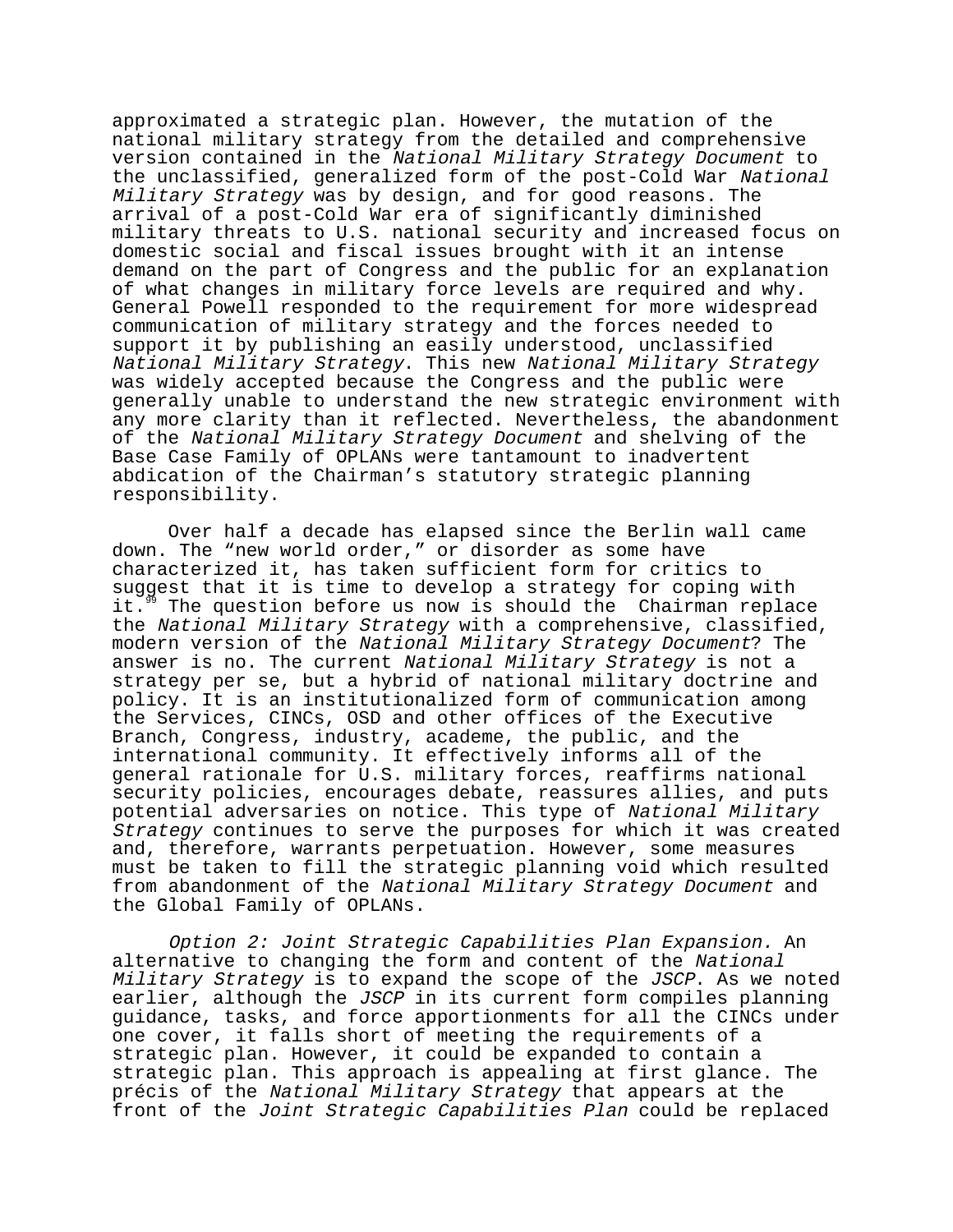by a comprehensive strategic plan that specifies strategic objectives and priorities, forces expected to be available for each 2-year deliberate planning period, and the globally integrated strategy for applying U.S and allied military capabilities to accomplish the objectives. If this were done the planning guidance, specific tasks, and force apportionments that followed would be placed in an unambiguous strategic context. This would allow the CINCs to devise more coherent and interrelated theater strategies and develop operation plans that collectively better reflect national level strategic priorities.

However, this alternative is unattractive for at least three reasons. First, the JSCP in its current form is a large, complex document and, as such, is difficult to produce. It must be staffed with all the CINCs, Services, and agencies it directly affects, and consensus-building is understandably problematic, particularly given the JSCP's near-term impact on service support and training responsibilities and operational responsibilities of the CINCs. A document that combined the strategic plan and the derivative planning guidance, tasks, and force apportionments would likely prove too unwieldy to produce or change in a timely fashion.

Second, the JSCP, a near-term document by design, is impacted annually by the Contingency Planning Guidance. In its current form, it has been able to accommodate annual fluctuations in contingency planning policy. While this may remain true for the planning guidance and tasks sections of an expanded JSCP, it would be untrue for the strategic plan section. If the Chairman is to realize any stability in strategic planning, subjecting his strategic plan to annual adjustments may be unwise. Additionally, the Chairman's strategic plans should be viewed, in part, as military advice that informs the development of contingency planning policy, not the reverse.

Third, notwithstanding its substantial volume, the JSCP is a coherent, focused document. It serves one purpose−to provide for the preparation and review of contingency plans. Given its longevity in joint strategic planning, its purpose and format are clearly understood and it has genuine utility for combatant command, Service, and defense combat support agency planners. If it were enlarged to incorporate the Chairman's strategic plan, it could lose its central focus and its utility may be lessened. For these reasons, we conclude that the expansion of the JSCP is not the preferred alternative for developing and promulgating strategic plans.

Option 3: The National Military Strategic Plan. The most appropriate alternative is the creation of a new document, the National Military Strategic Plan. It would be a product of the Joint Strategic Planning System, developed by the Joint Staff in consultation with the CINCs and Services, and published by the Chairman. It would be updated or republished as required in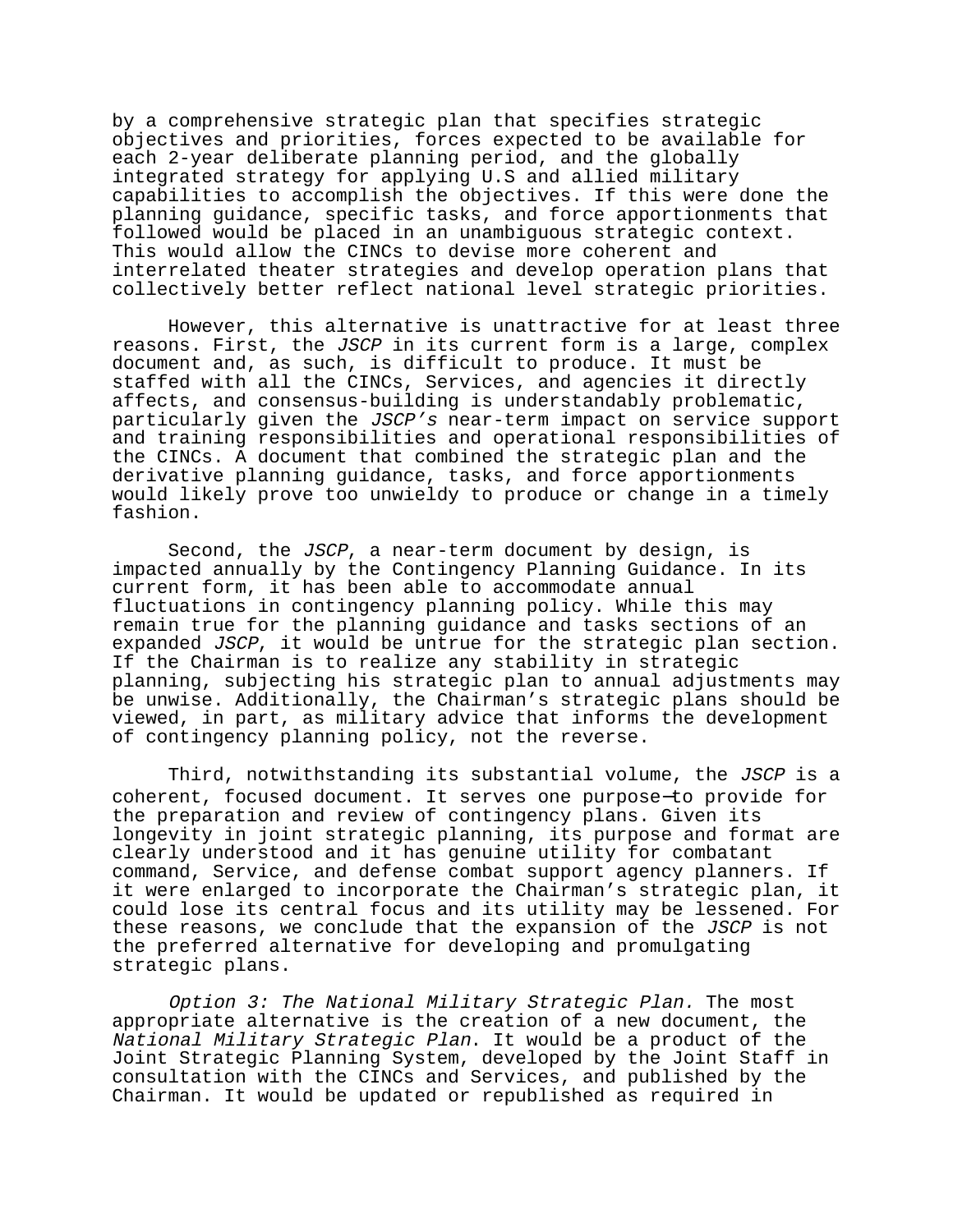anticipation of changes in the geostrategic environment, revised national security objectives and strategic priorities, and/or significant changes in fiscal guidance. The plan would be harmonized with the Planning, Programming and Budgeting System and focused on the Future Years Defense Program, but would also feature a long-range (FYDP + 14 years) section. It would derive specific national military objectives from the broad national security objectives expressed in the National Security Strategy and present them in measurable terms. It would establish a priority of national military objectives and clearly describe a strategy for attaining them within the Future Year Defense Program period and the long-range planning period, as appropriate.

The National Military Strategic Plan would proactively orchestrate and guide the development of CINC theater strategies to ensure that, in combination, they conform to the U.S. global strategy. It would undergird the planning guidance, tasks, and force apportionments provided to the CINCs in the Joint Strategic Capabilities Plan. It would be particularly useful since it would contain near-, mid-, and long-term strategies. Additionally, it would enable the Services and defense combat support agencies to predict more effectively the type and amount of military capability they must build into their respective programs to support the requirements of the CINCs. The National Military Strategic Plan would also give them a preview of the standard against which their programs would be assessed. In short, the National Military Strategic Plan would provide the critical nexus connecting the strategic direction provided by the National Command Authorities, the operation planning and requirements determination by the CINCs, and the supporting military capabilities developed by the Services and defense combat support agencies.

Implementation of the National Military Strategic Plan alternative would not be without difficulty, but is certainly feasible within the current strategic planning framework. Much of its basis would be developed during the Joint Strategy Review process of the Joint Strategic Planning System. Having been briefed on the results of the Joint Strategy Review, the Chairman would issue guidance outlining the key elements of the plan. At a minimum, the guidance would include national military objectives and their priorities, anticipated resource levels for the Future Year Defense Program period, and specific strategic elements that should be reflected in the plan. Armed with the Chairman's guidance, the Joint Staff would develop the strategic plan and coordinate it with the CINCs, Services, defense combat support agencies, and selected officials within Office of the Secretary of Defense. After approving the plan, the Chairman would present it to the National Command Authorities in keeping with his responsibility to provide military advice and assist in the strategic direction of the armed forces. While there would be no requirement for the National Command Authorities formally to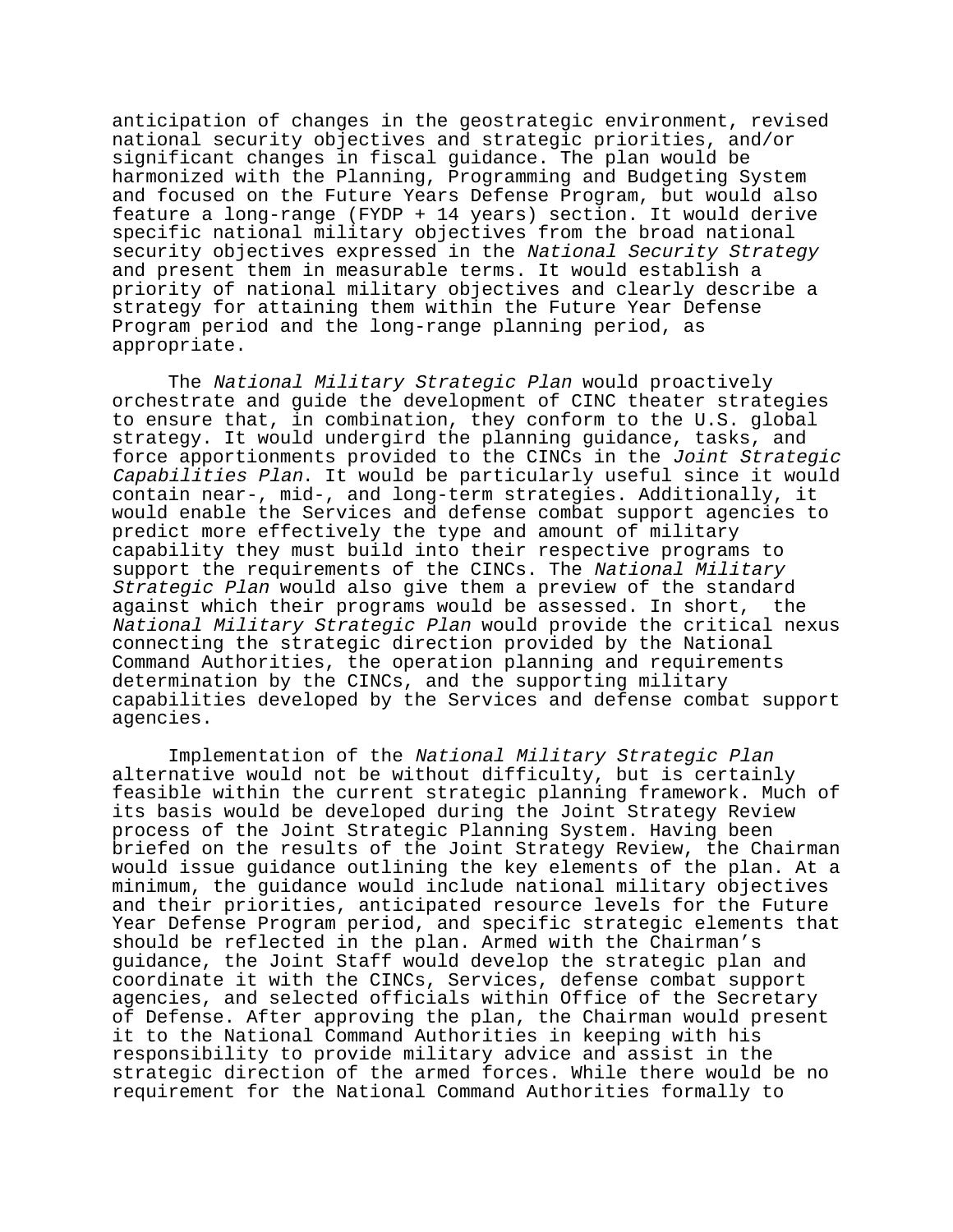approve the plan, their endorsement would help ensure that the plan was resourced by the Future Years Defense Program.

Development of the National Military Strategic Plan, therefore, would not disrupt any of the joint strategic planning processes or initiatives currently in place, but would modify some. For example, the National Military Strategic Plan could incorporate the Unified Command Plan and the latter's biennial review would become part of the strategic planning process. Additionally, the National Military Strategic Plan would inform the Chairman's triennial review of roles, missions and functions. The Joint Warfighting Capability Assessments would continue to be performed. However, they would be guided by the military capability requirements and strategic concepts reflected in the National Military Strategic Plan. Additionally, each Joint Warfighting Capability Assessment would no longer be a discreet assessment but would be anchored to the National Military Strategic Plan. The CINCs' Integrated Priority Lists would be submitted to conform to the National Military Strategic Plan and thus have greater coherence. The Joint Warfighting Capability Assessments would integrate and establish priorities for the IPLs under the staff supervision of the Director of the Joint Staff. The JROC would continue to be briefed on the integrated priorities of the CINCs' requirements, particularly those with major program research and development implications. The Chairman's Program Recommendation would remain a Chairman's report to the Secretary of Defense. In conformance to the military capability requirements reflected in the National Military Strategic Plan, it would become the means of reporting the CINCs' integrated priorities.

 A National Military Strategy, similar in form and content to today's document, would be developed from unclassified information extracted from the National Military Strategic Plan. The Chairman would be prepared to disclose classified aspects of the National Military Strategic Plan, as necessary, to assist selected members of Congress in deliberations on the defense budget. The Joint Planning Document (JPD) would be assimilated into the National Military Strategic Plan. It would no longer be published as stand alone volumes. Neither the Defense Planning Guidance nor the Joint Military Net Assessment would be based on scenarios, but on the National Military Strategic Plan. The result would be a more efficient redirection of Joint Staff energy toward strategic planning and not a net increase in the Joint Staff's work load. Finally, the National Military Strategic Plan would provide the strategic basis for the development and implementation of joint doctrine.

### **Conclusion**.

This essay has argued that strategic plans should act as the critical nexus connecting national security policy with operation planning, military requirements determination, and military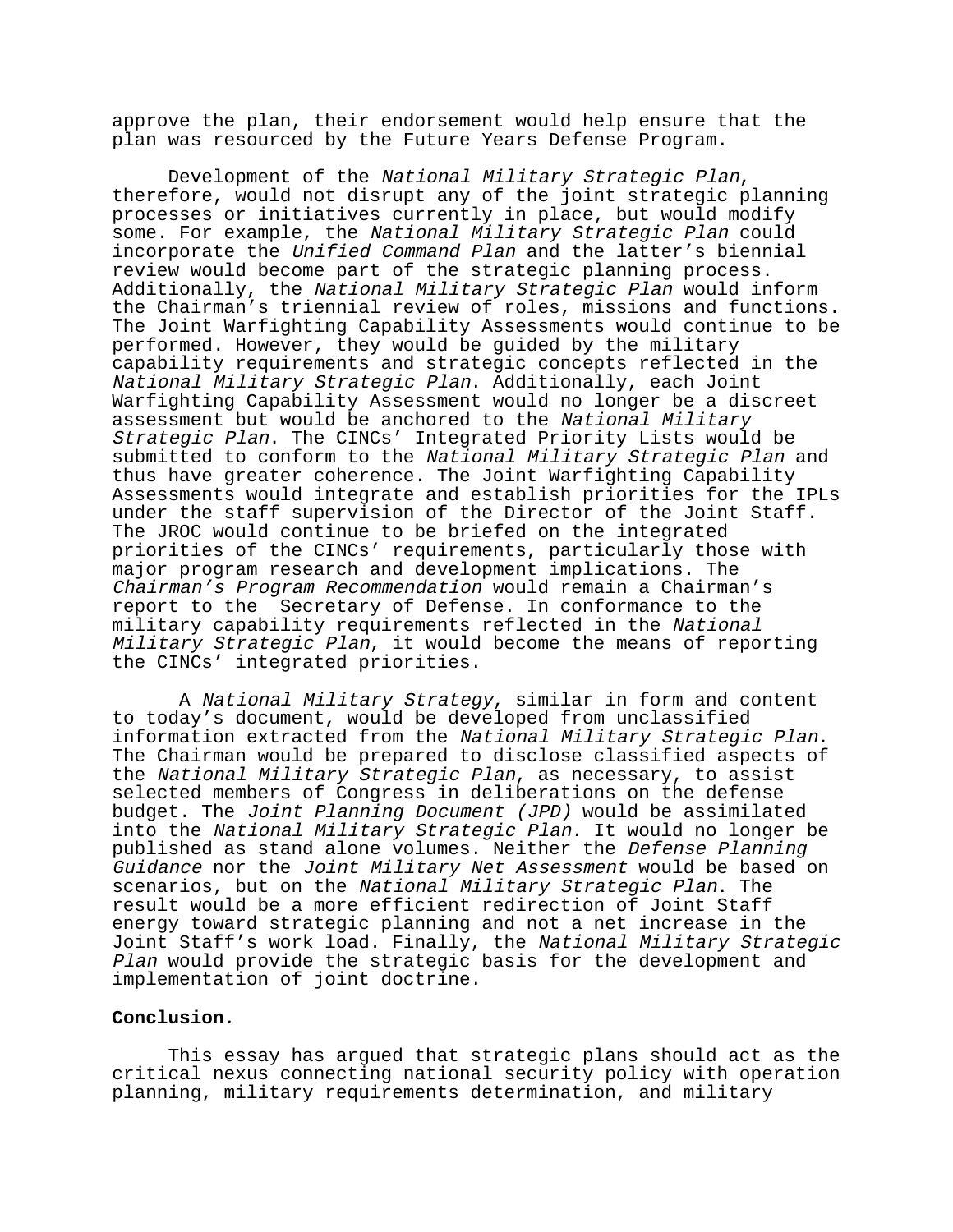capability development. Without strategic plans, joint strategic planning will continue to be flawed by:

• inability to establish specific priorities for national military objectives;

• unnecessary duplication in the development of military capabilities;

• disaggregated, regionally-focused contingency plan- ning;

• inability to reach consensus on a more rational assignment of service functions; and,

• continued difficulty in the development and implementation of joint doctrine.

10 USC, as amended by GNA, vests the Chairman with responsibility for the development of "strategic plans." The Chairman holds the highest position in the strategic planning hierarchy that is not directly constrained by political considerations. This is not to infer that the Chairman is oblivious or immune to political forces, but only to point out that he may have greater political latitude than the Secretary of Defense or the President. There is no statutory requirement for the Secretary or the President explicitly to approve the strategic plans prepared by the Chairman. The National Military Strategic Plan should be considered part of his military advice to the National Command Authorities. So advised, the National Command Authorities may develop a clearer and more concise approach toward implementing the National Security Strategy, without openly risking the political capital that a more precise NSS might risk.

 When Georgy Arbatov, Chairman of the U.S.A.-Canada Institute, said in late 1989 "We are depriving you of an enemy," few realized the prescience of his comment.100 The dissolution of the Warsaw Pact, demise of the Soviet Union, and end of the Cold War unsuspectingly cut away the anchor that provided continuity in strategic planning for the U.S. Armed Forces. Set adrift, the ship of state has successfully defended itself from encroaching menacing vessels. It defeated a corrupt government of Panama, punished and ejected Iraq from Kuwait, and restored the legitimate government of Haiti. However, the United States cannot drift indefinitely lest it unexpectedly run aground or be caught up in an unforeseen storm. The United States needs proactive strategic plans that will equip the U.S. Armed Forces to face the challenges of the 21st century. It is time to set sail and get underway. The strategic planning machinery is already in place. All that is needed is a star by which to steer.

#### **Recommendations**.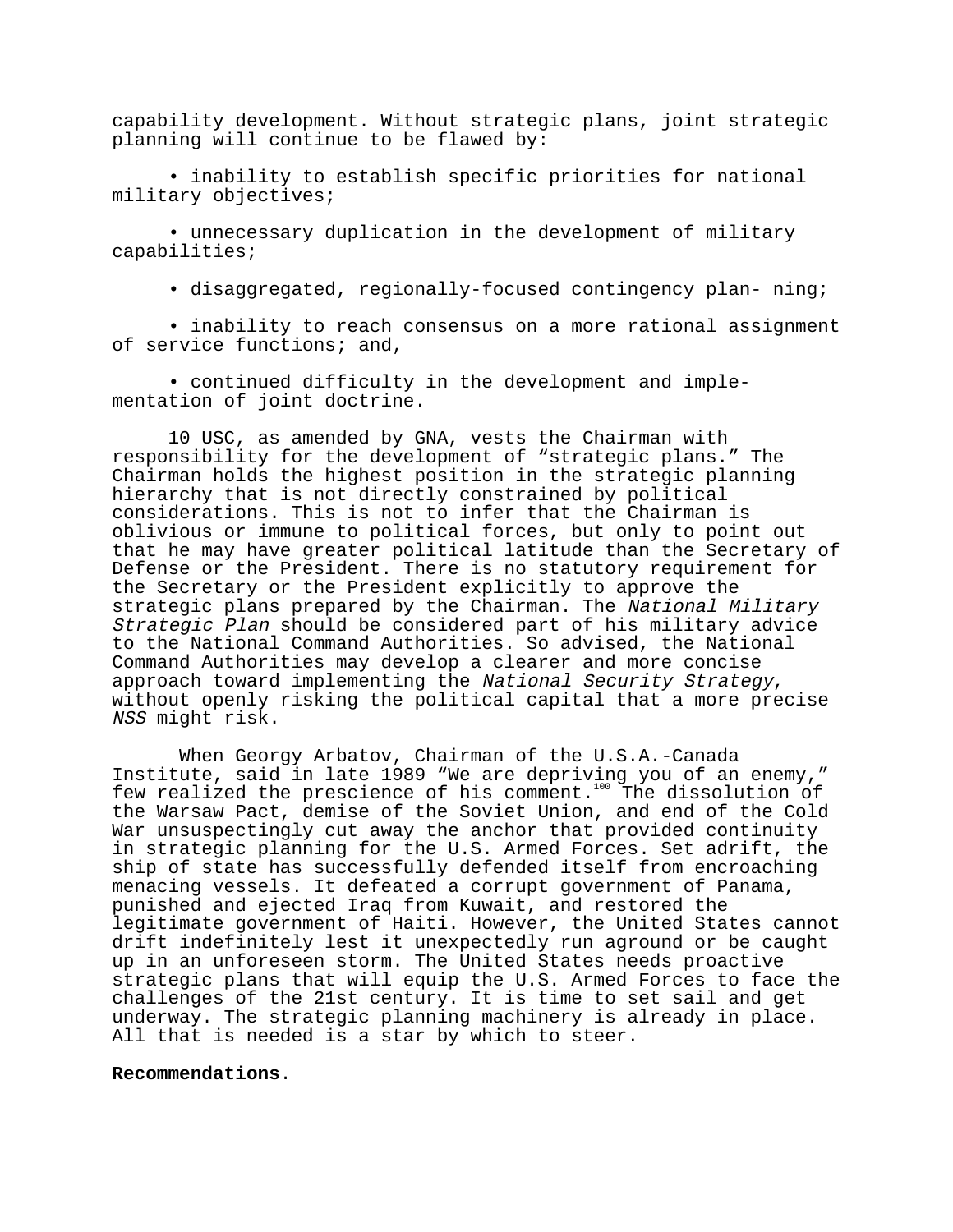• The Chairman should implement the National Military Strategic Plan option described above.

• The Joint Warfighting Capability Assessments should be reoriented so they evaluate, integrate, and prioritize the CINCs' requirements.

• The JROC should be divested of its oversight responsibility for the Joint Warfighting Capability Assessments, reaffirming its original charter. Oversight of the Joint Warfighting Capability Assessments should become a Director of the Joint Staff responsibility on behalf of the Chairman and the Vice Chairman. This would permit the assessments to be more closely coordinated with the Joint Strategy Review.

• A principal input into the Joint Warfighting Capability Assessment process should be the Integrated Priority Lists submitted by the CINCs. This would help focus the identification of military requirements on the CINCs, while continuing to ensure their requirements are integrated with national level warfighting concerns.

• Continue to publish the Chairman's Program Recommendation, but as a product of the reoriented Joint Warfighting Capability Assessment process.

• Base the biannual review of the Unified Command Plan primarily on the National Military Strategic Plan.

• Continue the Joint Strategic Capabilities Plan in its current form, but base the guidance, force apportionments, and taskings on the National Military Strategic Plan.

• Base the assessment of force capability strengths and deficiencies identified by the CINCs on the National Military Strategic Plan.

• Integrate and establish priorities for the CINCs' requirements based upon the National Military Strategic Plan.

• Use the National Military Strategic Plan as the basis for assessing the OPLANs developed by the CINCs.

• Base Joint Military Net Assessments on the National Military Strategic Plan, vice scenarios.

• Discontinue use of Defense Planning Guidance scenarios in the development of service programs in favor of conformance to the National Military Strategic Plan.

• Use the National Military Strategic Plan as input into the triennial review of roles, missions and functions.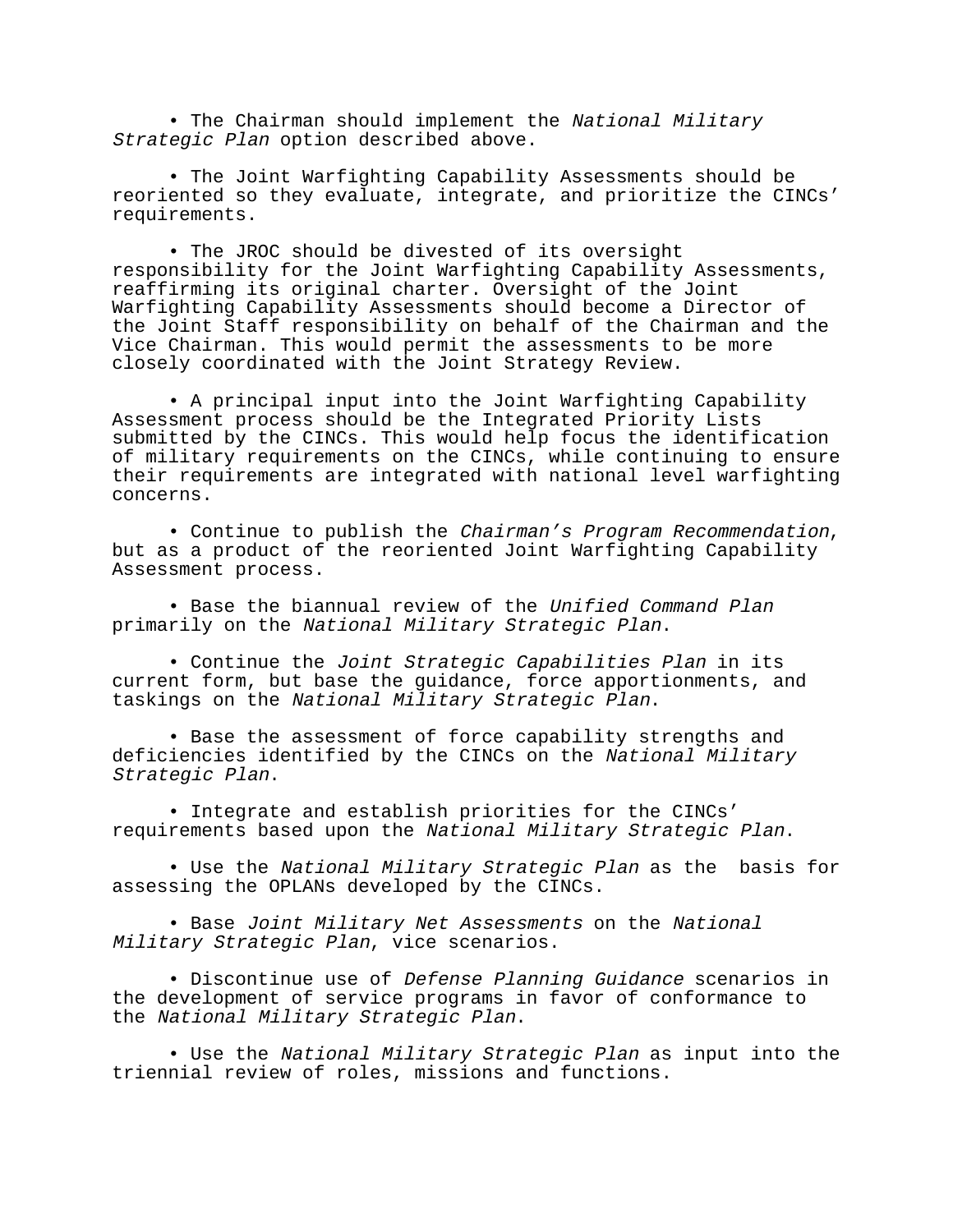• The National Military Strategic Plan should guide the development and revision of joint doctrine.

# **ENDNOTES**

1. President Dwight D. Eisenhower, Message to Congress, April 3, 1958, cited in Directions for Defense (Advance Copy), Report of the Commission on Roles and Missions of the Armed Forces, May 24, 1995, pp. 2-2.

2. U.S. Congress, Senate, Committee on Armed Services, Defense Organization and the Need for Change, Staff Report, 99th Congress, 1st Session, Washington, DC: U.S. Government Printing Office, 1985, p. 8.

3. U.S. Congress, House of Representatives, Goldwater- Nichols Department of Defense Reorganization Act of 1986, Report 99-824, 99th Congress, 2nd Session, Washington, DC: U.S. Government Printing Office, 1986, pp. 5, 17.

4. Ibid., pp. 17-18.

5. The Secretary of Defense's Planning, Programming, and Budgeting System (PPBS) and the President's National Security Council System (NSCS) are critical to national level strategic direction and planning and are certainly worthy of critical analysis. However, we will address them in this essay only to the extent necessary to facilitate our study of Chairman level processes and products. For example, the National Security Strategy (NSS), developed by the NSC, directly impacts and to some extent predetermines the National Military Strategy developed by the Chairman. While we will refrain from assessing the NSCS, we must examine the NSS. Similarly, while a complete assessment of the PPBS is beyond the scope of this study, we will examine the Defense Planning Guidance and the manner in which it relates to the strategic planning conducted by the Chairman. Therefore, we will focus on the interfaces between the Chairman's Joint Strategic Planning System (JSPS) and the PPBS and NSCS.

6. Joint Pub 1-02, Department of Defense Dictionary of Military and Associated Terms, p. 253, defines the NCA as the President and the Secretary of Defense or their duly deputized alternates or successors.

7. U.S. Congress, House of Representatives, Committee on Armed Services, Title 10, United States Code. Armed Forces, 103rd Congress, 1st Session, Washington, DC: U.S. Government Printing Office, April 1993, Section 153.

8. U.S. Department of Defense, Office of the Chairman of the Joint Chiefs of Staff, Joint Pub 1-02: Department of Defense Dictionary of Military and Associated Terms, Washington, DC: U.S. Government Printing Office, March 23, 1994, p. 364.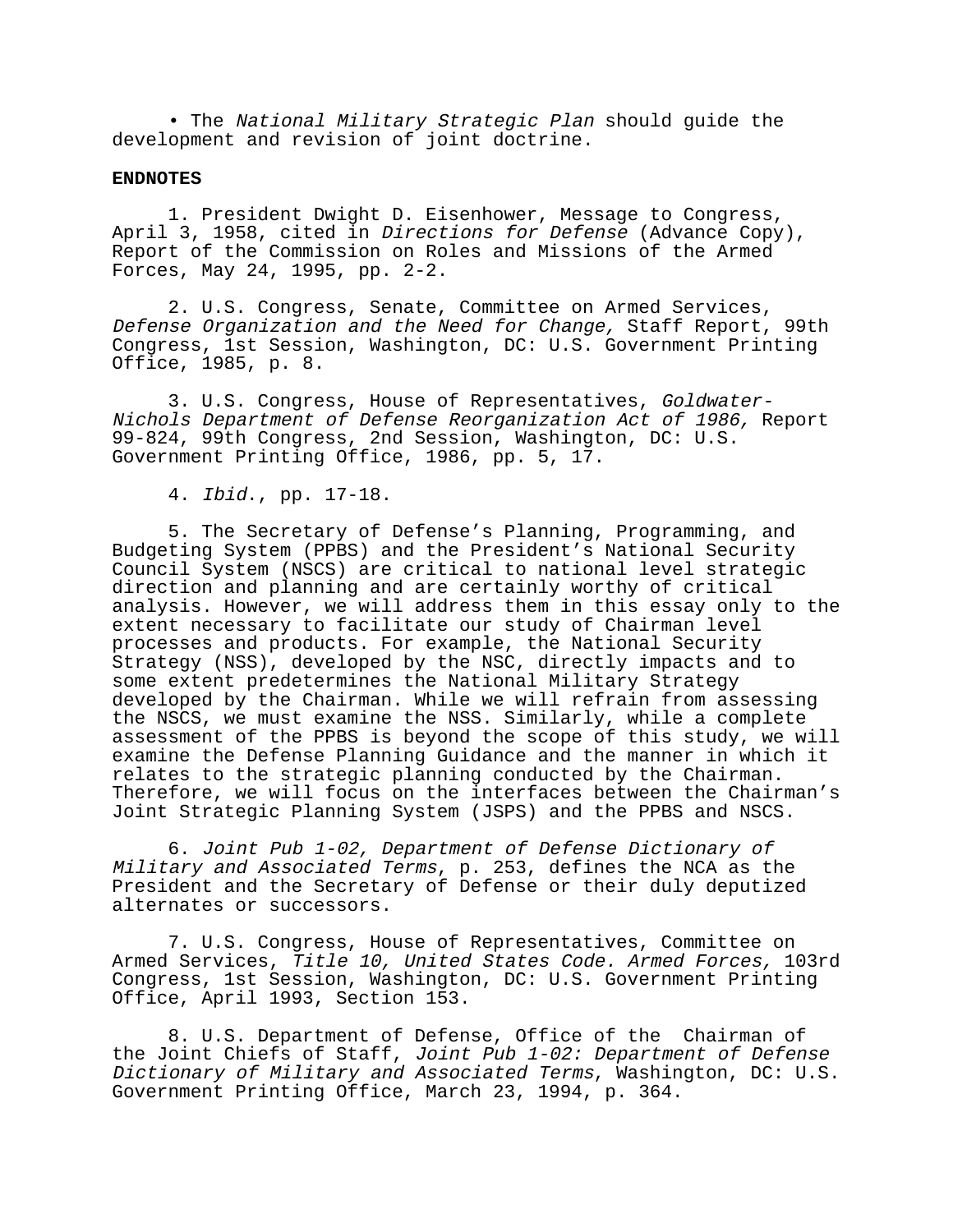9. Defense Organization and the Need for Change, pp. 493 500.

10. Title 10, U.S. Code. Armed Forces, sections 153(a)(1), (2), (3).

11. Ibid., section 153(a)(3)(C).

12. Ibid., section 153(a)(4)(B), (C), and (E).

13. U.S. Department of Defense, Office of the Chairman of the Joint Chiefs of Staff, Joint Pub 3-0: Doctrine for Joint Operations, Washington, DC: U.S. Government Printing Office, September 9, 1993, p. III-1.

14. The Future Years Defense Program (FYDP) focuses on the period from 2-8 years into the future. For example, the FY 98-99 Department of Defense budget would normally be submitted, as part of the President's Budget, to Congress by February 1997. This DoD budget would represent the first 2 years of the FY 98-03 FYDP. The FY 98-03 FYDP would be built largely during 1996, based on Defense Planning Guidance nominally published in 1995. Thus, work on the FYDP during late 1995 and 1996 would focus on the FY 98-03 time period.

15. U.S. Congress, National Security Act of 1947 (selected provisions), inside U.S. Congress, House of Representatives, Committee on Armed Services, Title 10, United States Code. Armed Forces, 103rd Congress, 1st Session, Washington, DC: U.S. Government Printing Office, April 1993, p. 1735. Although the 1995 National Security Strategy, in its preface, says it is produced in accordance with section 603 of the GNA, that provision of the GNA has been codified by amending the National Security Act of 1947.

16. U.S. Congress, National Security Act of 1947, p. 1735.

17. White House, A National Security Strategy of Engagement and Enlargement, Washington, DC: February 1995, pp. 1-33.

18. Ibid., passim, particularly pp. 3-5, 8-9, 11, 13-16, 18 25, 27-30.

19. Don M. Snider, The National Security Strategy: Documenting Strategic Vision, Carlisle Barracks, PA: Strategic Studies Institute, March 1995, pp. 9-10. An example of other more suitable fora, see The Annual Report to the President and the Congress, Washington, DC: U.S. Government Printing Office, annual.

20. Ibid., p. 14. Dr. Snider came to a similar conclusion concerning the 1994 NSS saying, "Equally noticeable by their absence in this globalist approach are the priorities necessary to make this strategy operative."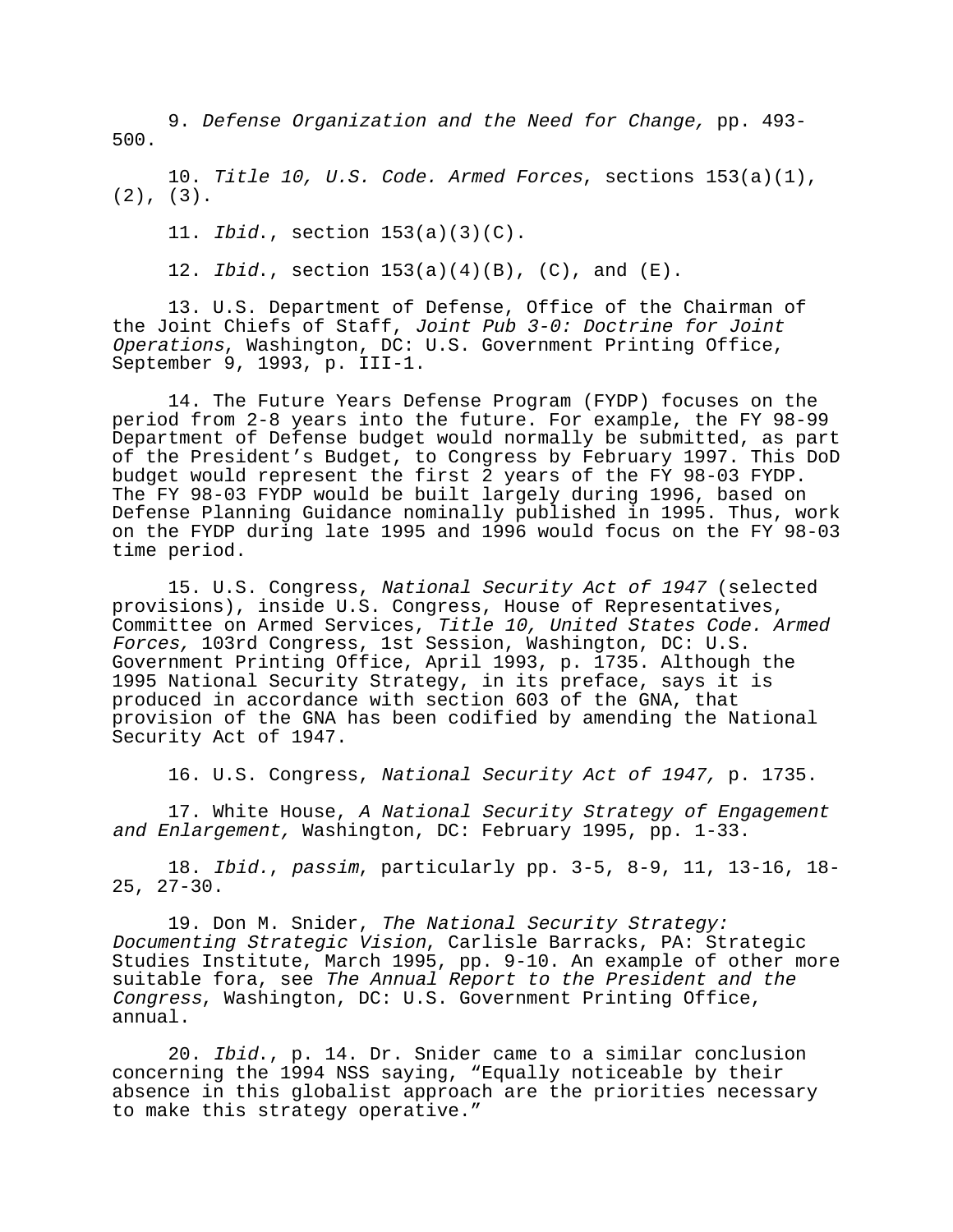21. To the current NSS's credit, it does state unequivocally that a two-war military capability is required−that is, armed forces that can fight and win two nearly simultaneous major regional conflicts. It then goes on to say that programmed forces will do just that. This type of overt commitment to a specific level of force capability is refreshing and contributes stability to strategic planning. The NSS specifically declares that the threat of intrusion into our military and commercial information systems poses a significant risk to national security and must be addressed. This also provides useful guidance to strategic planners. Complementing the definitions of vital, important, and humanitarian interests is a more complete set of intervention criteria that now include "a clearly defined, achievable mission" and an assessment of the "environment of risk." The NSS provides unambiguous guidance concerning the U.S. commitment to NATO and the advisability of increasing its membership. So while the current NSS has clear deficiencies, it also provides significant policy guidance and certainly is not without value. Ibid., pp. 12-13, 26.

22. National Security Act of 1947 (selected provisions), p. 1735.

23. There is no requirement nor explicit authorization set forth in 10 USC for the Secretary of Defense to prepare strategic plans. That is an exclusive responsibility of the Chairman. The preparation of strategic plans is one means by which the Chairman assists the President and the Secretary of Defense in providing strategic direction to the U.S. Armed Forces. Title 10, United States Code, chapters 2-4.

24. Title 10, United States Code. Armed Forces, section 113(g)(1).

25. Office of the Chairman, Joint Chiefs of Staff, Memorandum of Policy No. 7, (1st Revision, March 17, 1993), Joint Strategic Planning System, Washington, DC, p. VII-3.

26. The "advice" of the Chairman is currently provided primarily through the NMS. The NMS is based on the same strategic planning that the Chairman would use to assign tasks to the CINCs.

27. The requirement in 10 USC, Section 153, for the Chairman to prepare strategic plans that conform to resource levels projected by the Secretary of Defense to be available during the plans' effective periods is based on recommendations contained in A Quest for Excellence, the Final Report to the President by the Blue Ribbon Commission on Defense Management (Washington, DC: 1986), also known as the Packard Commission Report. The report recommended (p. xix) that defense planning should start with a comprehensive statement of national security objectives and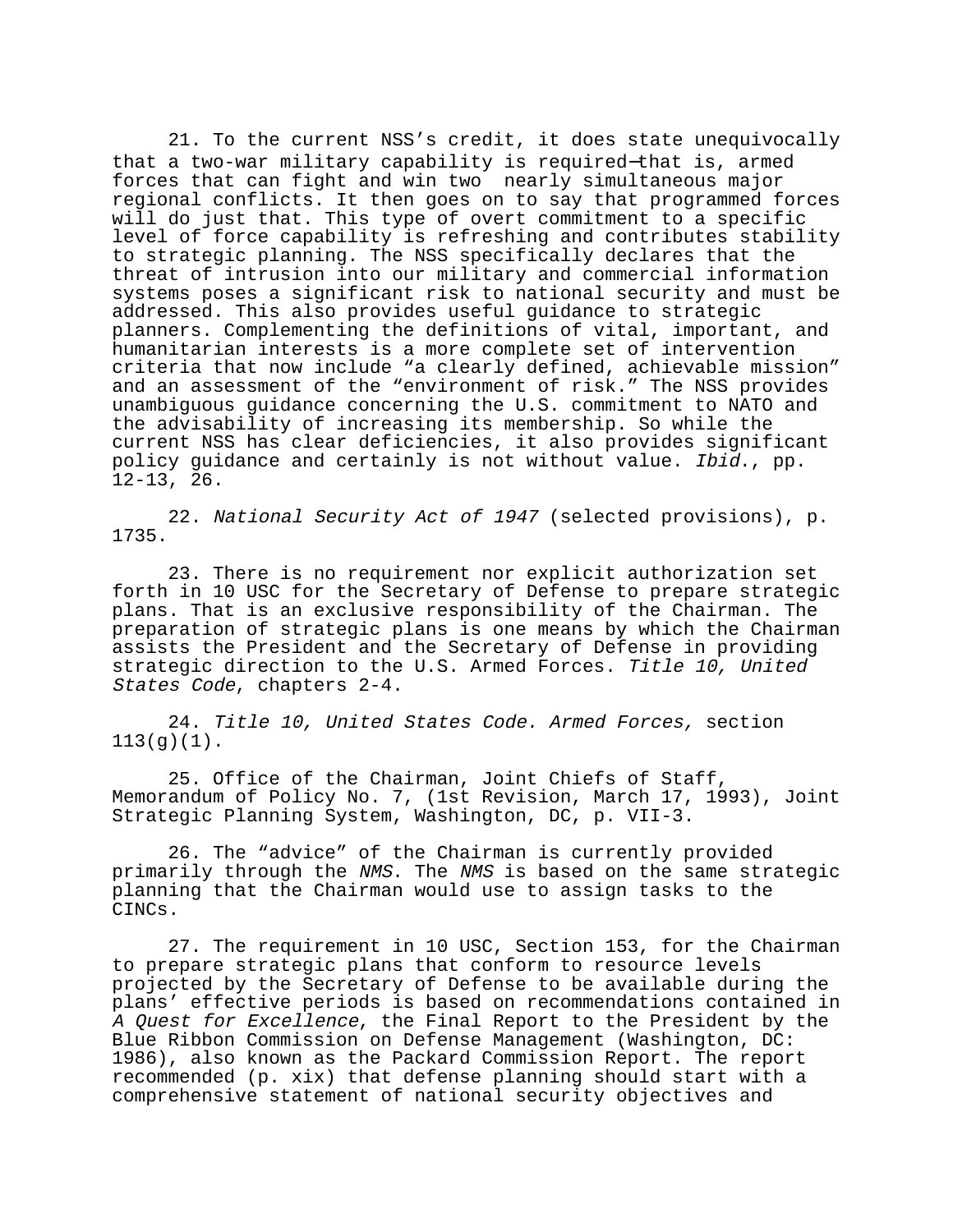priorities by the President. The President would then provide the Secretary of Defense provisional 5-year defense budget levels. The Secretary of Defense would, in turn, direct the Chairman to conduct strategic planning based on the provisional budget levels.

28. Carl H. Builder and James A. Dewer, "A Time for Planning? If Not Now, When?", Parameters, Vol. 24, No. 2, Summer 1994, pp. 4-15.

29. Office of the Secretary of Defense, Defense Planning Guidance FY 1996-2001, Washington, DC: May 23, 1994, pp. 4-11,  $15 - 25$ .

30. Ibid., pp. 29-40.

31. Ibid., p. A-1.

32. Title 10, United States Code. Armed Forces, section 113(g)(2).

33. Memorandum of Policy No. 7, (1st Revision, March 17, 1993), Joint Strategic Planning System, p. VII-3.

34. There is, however, informal coordination between the authors of the CPG in the Office of the Secretary of Defense (OSD) and members of the Joint Staff's Directorate for Strategic Plans and Policy. This coordination normally amounts to members of the OSD referring drafts of the CPG to Joint Staff officers for comment. The authors of the CPG are normally not part of the Joint Strategy Review process and the Joint Staff officers who review the drafts of the CPG may or may not be.

35. Ibid., pp. V-2, VII-3.

36. Ibid., pp. II-1 through II-11.

37. Ibid., pp. II-1 through II-11, V-2, VII-3.

38. Ibid., p. V-1. Note that on page I-2 the Joint Staff asserts that the JSCP fulfills the Chairman's responsibility for preparing strategic plans as well. We will show this to be incorrect.

39. Title 10, United States Code. Armed Forces, section 153(a)(3)(A) and (B).

40. Title 10, United States Code. Armed Forces, section 153(a)(1), (2), (3).

41. Joint Chiefs of Staff, Memorandum of Policy No. 84, (17th Revision−January 24, 1989), Joint Strategic Planning System, Washington, DC, p. 1.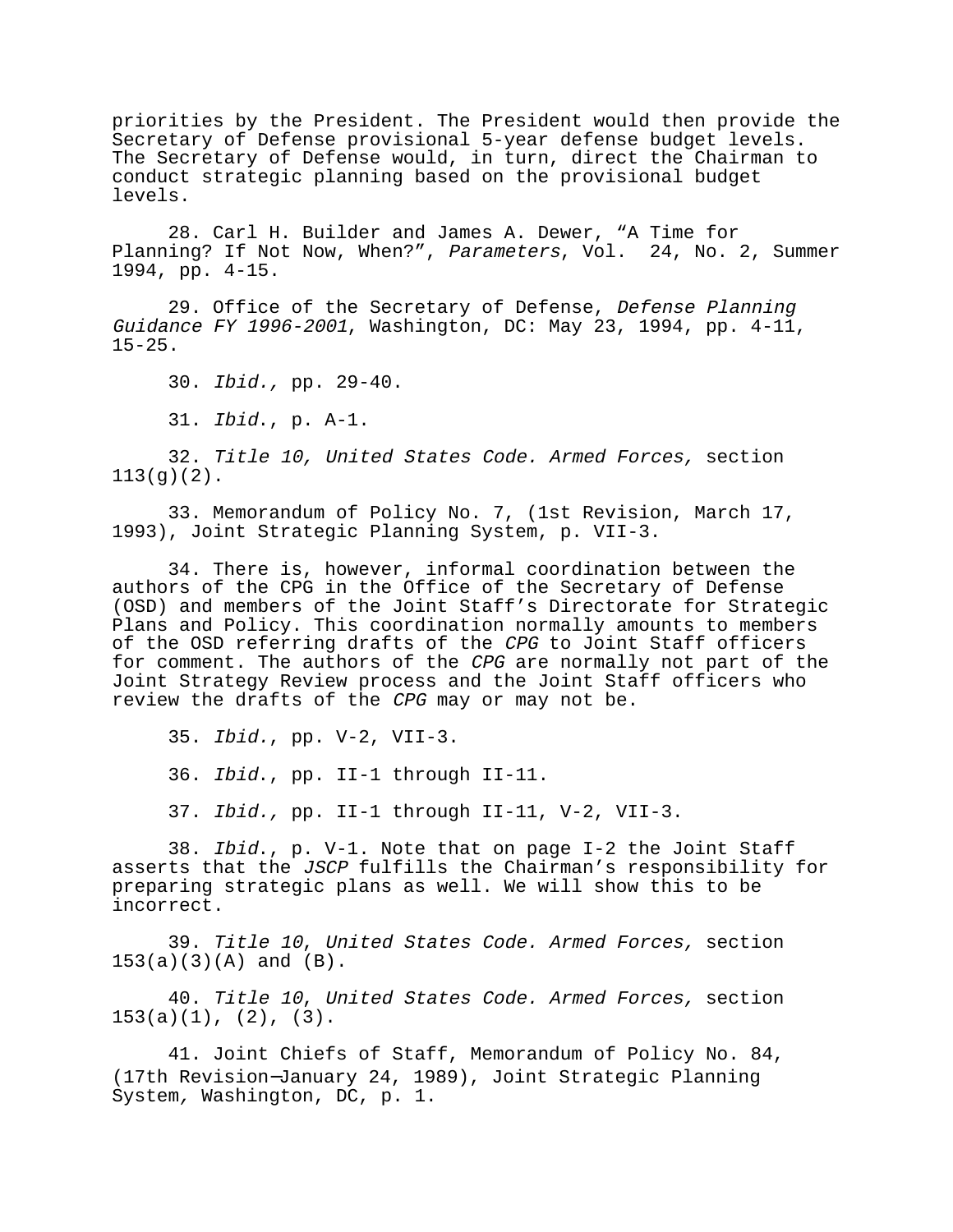42. Ibid., p. 9.

43. The Senate Armed Services Committee identified the inability of the JSPS to provide useful strategic planning advice and to formulate military strategy as one of the causes of ineffective strategic planning within the DoD. Admiral Zumwalt, a former Chief of Naval Operations, commenting on a key JCS MOP 84 JSPS document remarked ". . . I found this particular document to be almost as valueless to read as it was fatiguing to write. Some of its prescriptions always were in the process of being falsified by events. Others were so tortured a synthesis of mutually contradictory positions that the guidance they gave was minimal." See, U.S. Congress, Senate, Committee on Armed Services, Defense Organization and the Need for Change, pp. 495 496.

44. Memorandum of Policy 84, Joint Strategic Planning System, pp. 30, 35. The Base Case Family of Operation Plans was a grouping of OPLANs prepared individually by the CINCs in accordance with the strategy and guidance presented in the National Military Strategy Document and the specific tasks assigned in the JSCP. Collectively, they served as the "Base Case" for Chairman-level force capability determinations and assessments as well as for identifying risks associated with implementing national security policy and achieving national security objectives. Each plan within the grouping related to others with respect to force apportionments, assumptions, timing, and objectives.

45. Memorandum of Policy No. 7, (Issued January 30, 1990), Joint Strategic Planning System, p. 1. Based on the author's notes and experience as a member of the Joint Staff and the Joint Strategy Review (JSR) Working Group from 1990 to 1993. Although detailed JSR Administrative Instructions were published, they were never implemented. The conduct of the JSR was deferred until after the annual CINCs' Conference (also see Harry Rothman, Forging a New National Military Strategy in a Post-Cold War World: A Perspective from the Joint Staff, Carlisle Barracks, PA: Strategic Studies Institute, February 1992, pp. 12-15.) During the 1990 conference, the Chairman achieved consensus on a broad outline for a national military strategy for the post-Cold War period. Therefore, in consultation with the Service Chiefs and CINCs, the Chairman decided that the minutes of the conference, or more specifically the message that summarized the conference and resulting taskings, would suffice as Chairman's Guidance and no JSR was required. This is the point at which the formal JSPS began to fall apart.

46. Memorandum of Policy No. 7, (Issued January 30, 1990), Joint Strategic Planning System, pp. 20-31.

47. Ibid., pp. 24-25.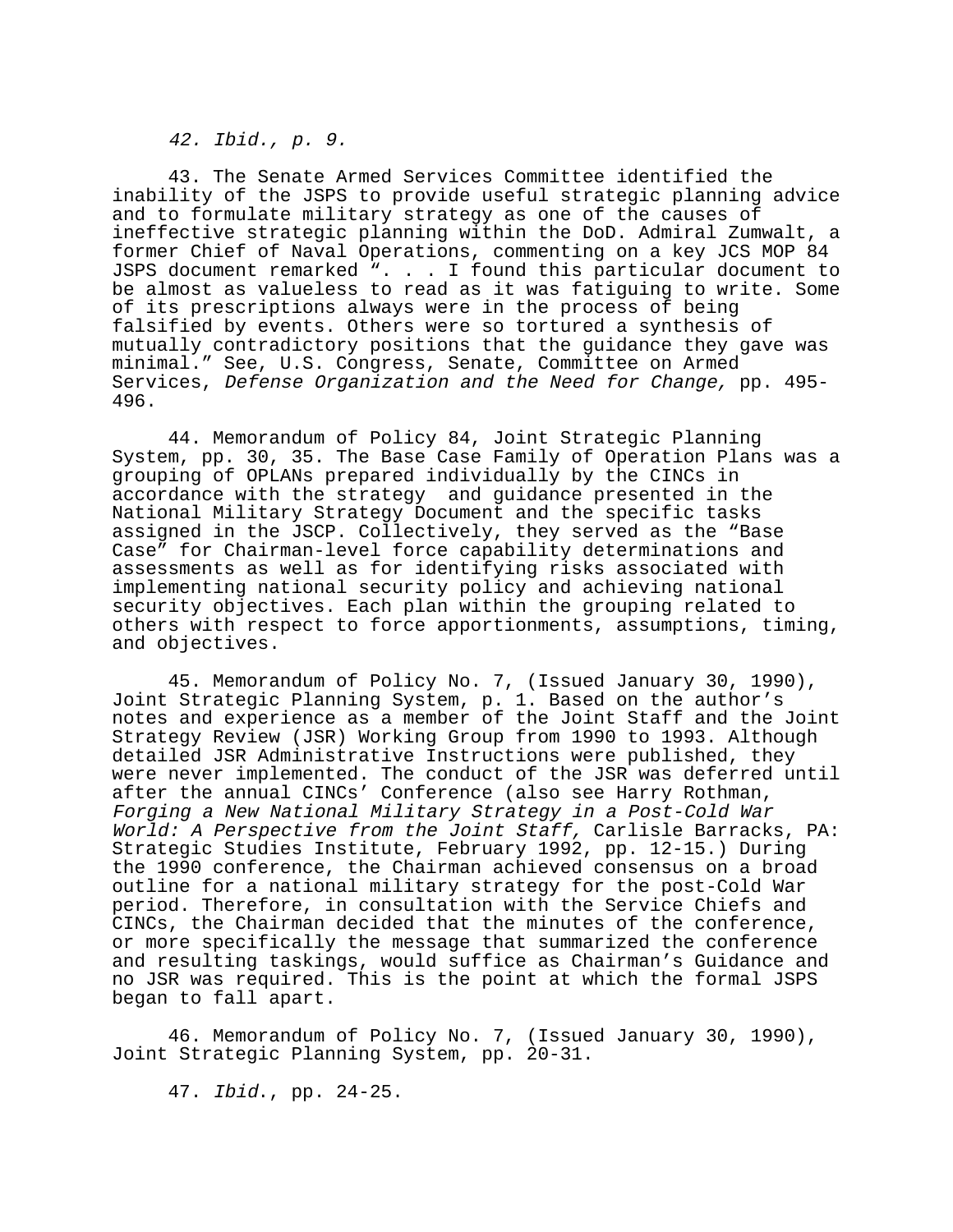48. Ibid. , pp. 32-39.

49. Ibid., p. 40.

50. Each military department transmits its proposals for resource allocations, in accordance with its interpretation of the Defense Planning Guidance, to the Office of the Secretary of Defense in the form of a document called the Program Objective Memorandum (POM). It is the Secretary of Defense's responsibility, in consultation with the CJCS, CINCs, and secretaries of the military departments, to rationalize and integrate the POMs into a coherent defense program.

51. Memorandum of Policy No. 7, (Issued January 30, 1990), Joint Strategic Planning System, pp. 48-49.

52. Based on one author's experience as a member of the Joint Staff working group formed to revise the JSPS. The Joint Staff office of primary responsibility, J-5, initially attempted to remove almost all of the structure from the process and eliminate the regular publication of documents such as the Chairman's Guidance, NMS, and JSCP. The Services and several of the CINCs resisted this since they believed regular document publication would bring them into the process because of standard Joint Staff coordination requirements for joint documents.

53. Memorandum of Policy No. 7, (lst Revision, March 17, 1993), Joint Strategic Planning System, p. 1.

54. Although an NMSD was not published under either CJCS MOP 7 or CJCS MOP 7 (Revision 1), NMSD FY 92-97 was published in 1989 (JSSM-162-89, Memorandum for the Secretary of Defense, Subject: National Military Strategy Document FY 92-97, September 21, 1989) in anticipation of revision of the JSPS.

55. The White House, National Security Strategy ofthe United States, Washington, DC: U.S. Government Printing Office, August 1991, pp. 3-4. Chairman of the Joint Chiefs of Staff, National Military Strategy of the United States, Washington, DC: U.S. Government Printing Office, January 1992, p. 5.

56. Office of the Chairman of the Joint Chiefs of Staff, JSSM-162-89, Memorandum for the Secretary of Defense, Subject: National Military Strategy Document FY 92-97, September 21, 1989, passim. Chairman of the Joint Chiefs of Staff, National Military Strategy of the United States, Washington, DC: U.S. Government Printing Office, January 1992, p. 5.

57. While the Joint Staff was involved in the JSR, the new Secretary of Defense initiated the now well-documented "Bottom-Up Review." The BUR, intentionally conducted outside the JSPS, served to delay publication of the new NMS. Additionally, although his predecessor had given guidance for the development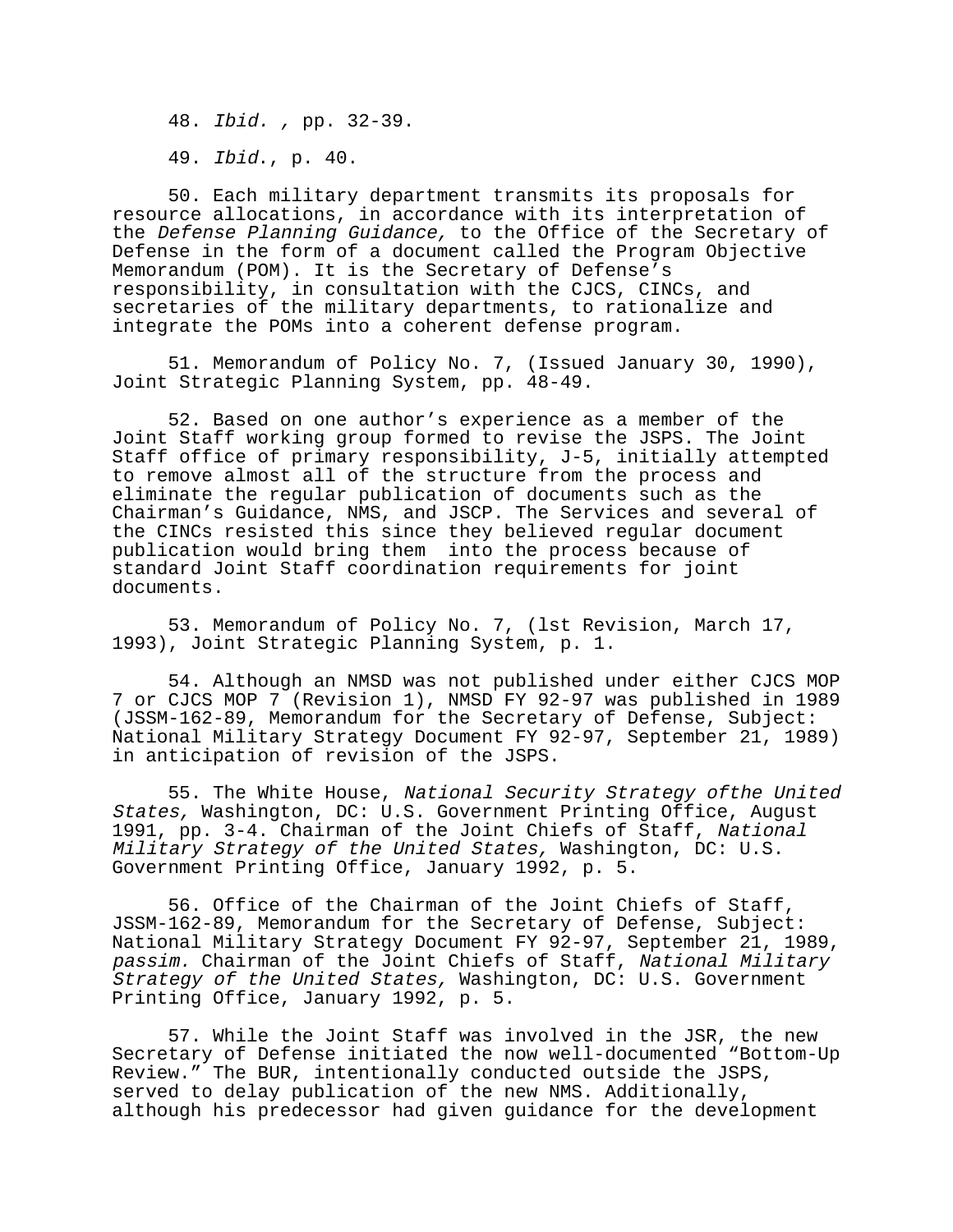of a new NMS, General Shalikashvili wanted the Joint Staff to have the benefit of his guidance before proceeding. Another factor is the delay by the new administration in publishing a new National Security Strategy. It would have been poor form to publish the new NMS before the new NSS.

58. National Military Strategy of the United States, February 1995, passim. We make this statement cognizant of a subtle difference between the NMS published by General Powell and the current NMS published by General Shalikashvili. In his letter transmitting the 1992 NMS, General Powell states, "This strategy provides a rationale for . . . a capability which will serve the nation well throughout the remainder of the 1990s. " The 1992 NMS was matched to the FY 94-99 FYDP. The comparable section of General Shalikashvili's letter transmitting the 1995 NMS says "This new national military strategy describes the objectives, concepts, tasks, and capabilities necessary in the near term . . . . " This NMS is matched to the FY 96-01 FYDP. The JSPS still describes the NMS as a mid-range product. It is not completely clear why the current Chairman infers his NMS is a near-term document. However, this could be additional evidence of the need for stability in strategic planning that could be brought about by strategic plans.

59. Office of the Chairman of the Joint Chiefs of Staff, Joint Pub 0-2, Unified Action of the Armed Forces, Pentagon, Washington, DC, August 11, 1994, p. I-5.

60. National Security Act of 1947 (Selected Provisions) in Title 10, United States Code. Armed Forces, pp. 1724-1725.

61. "This new national military strategy describes the objectives, concepts, tasks, and capabilities necessary in the near term to adapt the Armed Forces' proven capabilities to meet this challenge. John M. Shalikashvili, Transmittal letter, National Military Strategy, February 1995.

62. It is interesting to note that after 20 years of effort, the Australian Department of Defence has developed a threat ambiguous defense planning and force development methodology. See Thomas-Durell Young, "Capabilities-based Defense Planning: The<br>Australian Experience,*" Armed Forces and Society,* Vol. 21, No. 3, Spring 1995, pp. 349-369.

63. Certainly strategic planning conducted by the Chairman is important for reasons beyond those discussed in this essay. However, we are focusing our analysis on these key areas because they stand to benefit most from strategic planning directly under the purview of the Chairman.

64. Title 10, United States Code. Armed Forces, Section 161(b).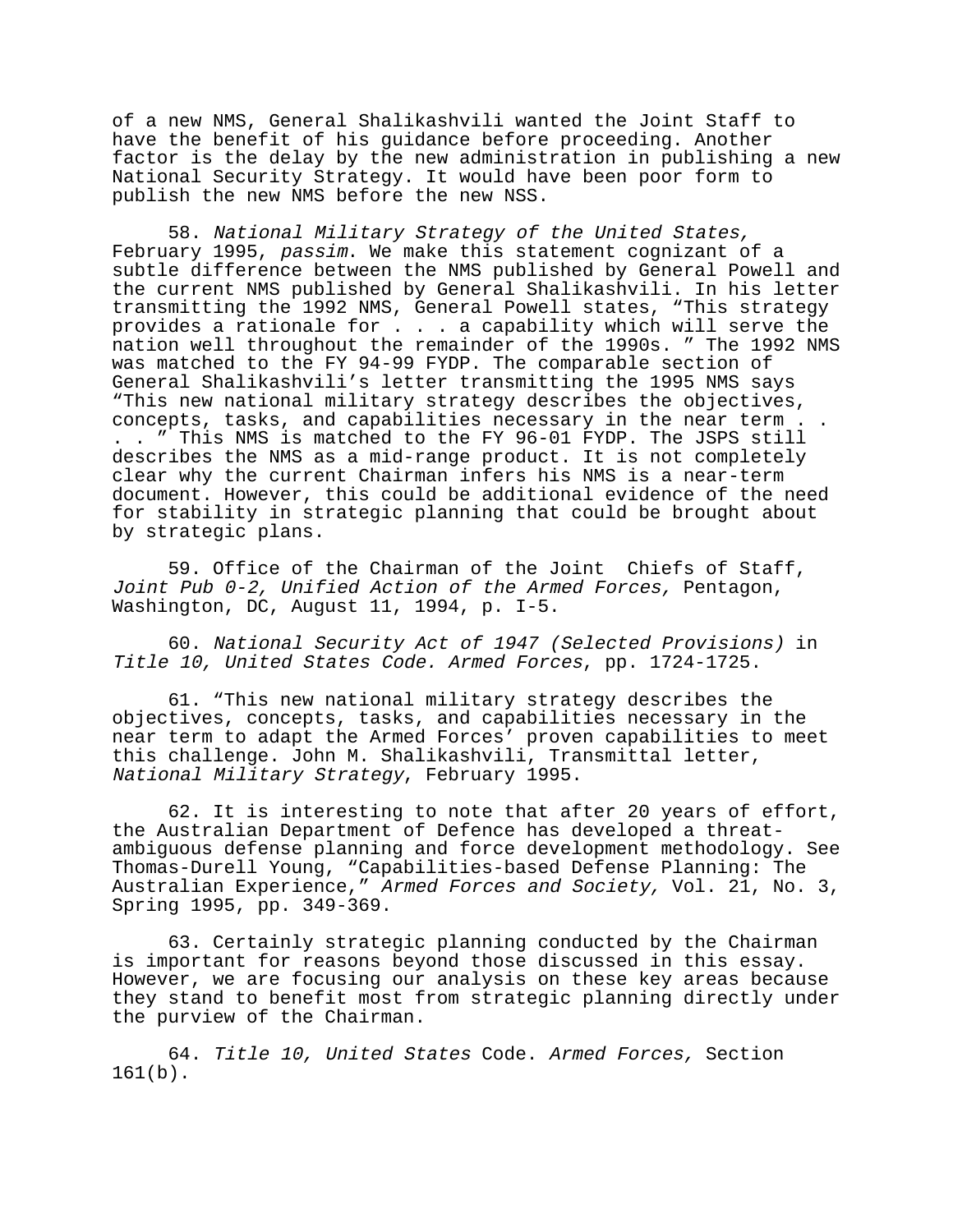65. The White House, Memorandum for the Secretary of Defense, Subject: Unified Command Plan, Washington, DC: September 24, 1993, passim, and, Office of the Chairman of the Joint Chiefs of Staff, MCM-144-93, Subject: Implementation of the Unified Command Plan, Washington, DC: October 6, 1993, p. 1.

66. Unified Command Plan, passim.

67. Recall the Chairman's responsibilities for strategic planning and providing for the preparation and review of contingency plans enumerated in Section 153 of 10 USC.

68. Title 10, United States Code, Section 153(a)(3). Deliberate operation plans are those plans developed by the CINCs during non-crises periods. They take approximately 18 months to develop and describe, in detail, the actions the CINCs would take if crises commensurate with the JSCP taskings were to develop. They are based on assumptions and contrast with crisis action plans that are developed in response to unanticipated crises. Crisis action plans can be developed by modifying deliberate operation plans or built from scratch in "no-plan" situations.

69. Deliberate operation planning within the Joint Operation Planning and Execution System uses the term "operation plan" vice 10 USC's use of the term "contingency plan. " There is a history behind this convention, but for the present it is sufficient to point out that the plans tasked by the JSCP are of the type referred to as "contingency plans" within 10 USC.

70. Memorandum of Policy No. 7, (1st Revision, March 17, 1993), Joint Strategic Planning System, pp. V-1 through V-7.

71. Memorandum of Policy No. 7 (January 30, 1990), Joint Strategic Planning System, p. 40.

72. Memorandum of Policy No. 7, (1st Revision, March 17, 1993), Joint Strategic Planning System, pp. I-2, I-3.

73. Office of the Chairman of the Joint Chiefs of Staff, Instructional Joint Strategic Capabilities Plan, MCM-126-92, Washington, DC: August 25, 1992, p. I-1.

74. Memorandum of Policy No. 7, (1st Revision, March 17, 1993), Joint Strategic Capabilities Plan, p. VII-3.

75. Title 10, United States Code, section  $153$  (a)(3)(C).

76. Title 10, United States Code, sections 153(a)(4) and 163 (b)(2).

77. Joint Requirements Oversight Council, CINC Newsletter, Vol. 1-94, Washington, DC: April 22, 1994, p. 1. Office of the Chairman of the Joint Chiefs of Staff, MCM-76-95, Subject: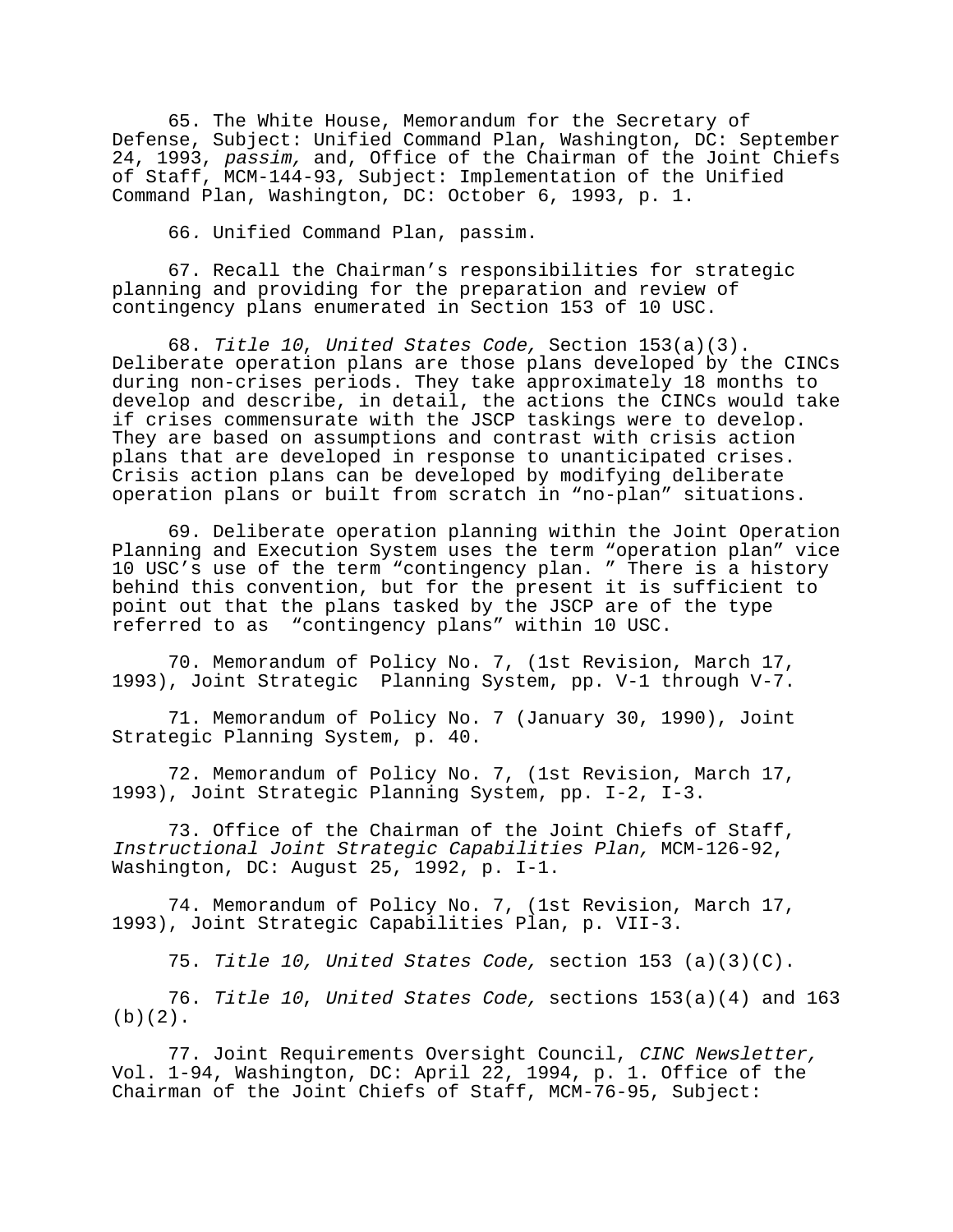Charter of the Joint Requirements Oversight Council, Washington, DC: February 7, 1995, pp. 1-2.

78. Office of the Chairman of the Joint Chiefs of Staff, MCM-76-92, Subject: Charter of the Joint Requirements Oversight Council, Washington, DC: May 19, 1992, pp. 1-2.

79. Office of the Chairman of the Joint Chiefs of Staff, MCM-76-95, Subject: Charter of the Joint Requirements Oversight Council, Washington, DC: February 7, 1995, p. 1.

80. See Office of the Chairman of the Joint Chiefs of Staff, Joint Pub 1-03. 31, Preparedness Evaluation System, January 1993, pp. 2-1 thru 2-7 and 4-1 thru 4-3 for a discussion of the CINC's Preparedness Assessment Report (CSPAR) and the Chairman's Preparedness Assessment Report (PAR). Also see Office of the Chairman, Joint Chiefs of Staff, Memorandum of Policy No. 7, (1st Revision, March 17, 1993) Joint Strategic Planning System, pp. VII-2 thru VII-3 and Office of the Chairman of the Joint Chiefs of Staff, Memorandum of Policy No. 53 (1st Revision), Military Capability Reporting, March 25, 1993, p. GL-3, for a discussion of the Chairman's Contingency Capabilities Assessment (CCA).

81. Title 10, United States Code, section 153(a)(3)(C) and (D).

82. This observation is offered notwithstanding the recently implemented Joint Monthly Readiness Reports (JMRRs) submitted by the CINCs. While the JMRRs seem to be effective in highlighting readiness strengths and deficiencies and can serve to inform the JROC in its deliberations, they do not go so far as to assess the effect current force capability strengths and deficiencies have on achieving national security objectives and implementing national security policy.

83. Given the JROC membership, which includes all the vice chiefs of the Services, there is a danger that these JROC sponsored assessments will rest largely on service consensus. Office of the Chairman of the Joint Chiefs of Staff, MCM-76-95, Subject: Charter of the Joint Requirements Oversight Council, Washington, DC: February 7, 1995, p. 2.

84. U.S. Army Concepts Analysis Agency, Ground Maneuver Workshop III, workbook for participants, June 1995.

85. Robert Holzer, "Pentagon Chiefs Get New Policy Weapon," Defense News, January 30, 1995, p. 1.

86. The ASD (PA&E) requests the IPLs by a memorandum to the CINCs. For example see the June 24, 1991, memorandum, Subject: Submission of FY 1994-99 Integrated Priority Lists.

87. Information received from a member of the Joint Staff Force Structure, Resources, and Assessment Directorate, the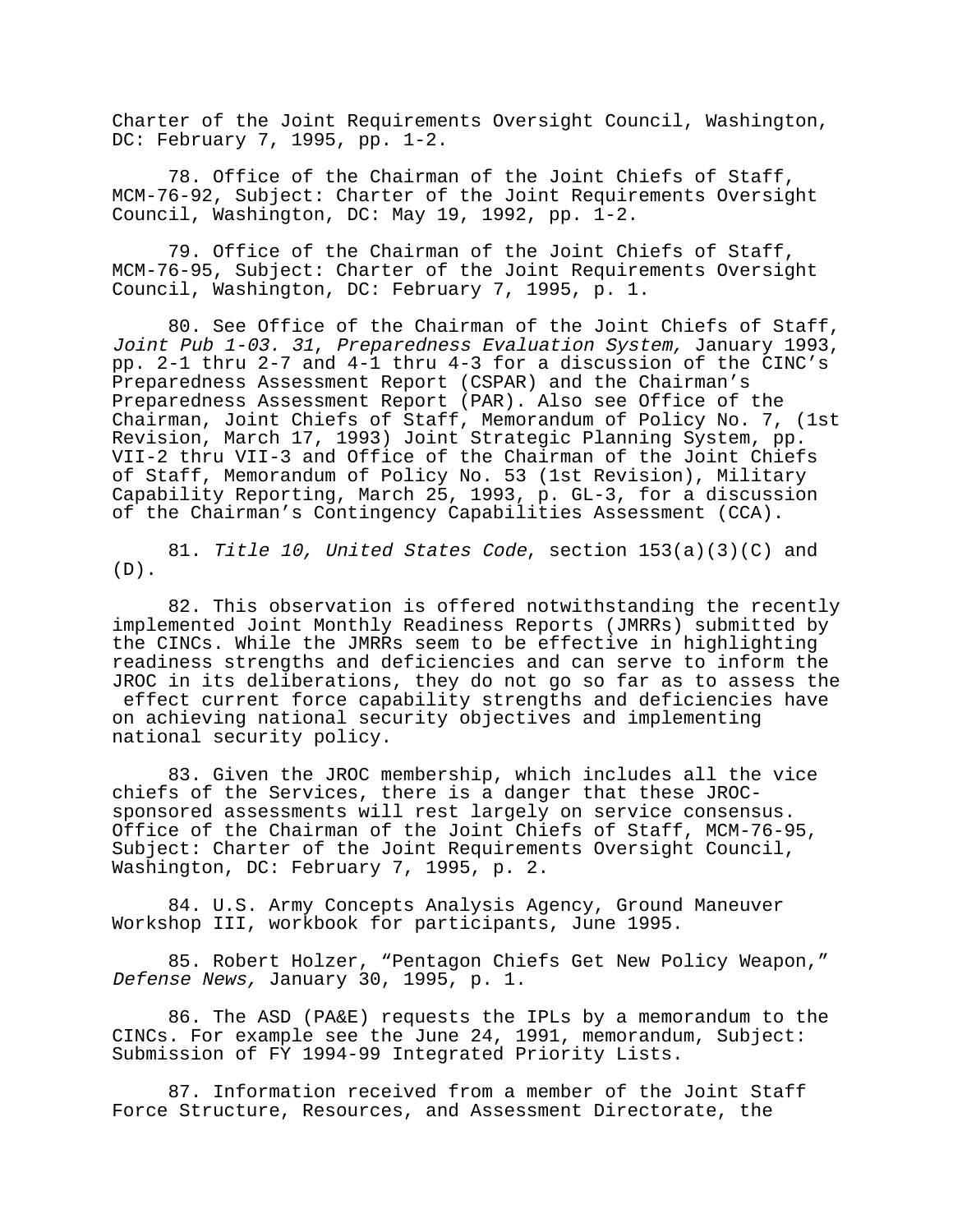directorate with staff responsibility for the JROC and CPR. The officer informed us the CPR will not replace the IPLs and the IPLs will continue to be submitted to ASD (PA&E).

88. William A. Owens, "JROC: Harnessing the Revolution in Military Affairs," Joint Forces Quarterly, Summer 1994, pp. 56-57.

89. Title 10 United States Code, sections 153(a)(4) and 163(b)(2).

90. Ibid., section 153(a)(2)(c).

91. Ibid., section 153(a)(3)(C).

92. Ibid., section 153(b)(1).

93. Robert Holzer, "U.S. Military Braces for Massive Mission Review," Defense News, Washington, DC, August 29 - September 4, 1994, p. 3.

94. "The Battle for Superiority in US Roles and Missions," Jane's Defense Weekly, October 1, 1994, p. 27.

95. Gilbert A. Lewthwaite, "Armed Services Battle to Standstill Over Roles," Baltimore Sun, May 15, 1995, p. 1; and, Mark Yost, "Mission Partly Accomplished," Wall Street Journal, May 24, 1995, p. 14.

96. Title 10, United States Code, section 153(a)(5).

97. "The concept of unified action highlights the integrated and synchronized activities of military forces and non-military organizations, agencies, and corporations to achieve common objectives . . . " Joint Pub 3-0, Doctrine for Joint Operations, Washington, DC: Joint Chiefs of Staff, September 9, 1993, p. II 5.

98. Joint Pub 1-01, pp. I-1 thru I-2.

99. Don M. Snider, Daniel Goure, and Stephen A. Cambone, Defense in the 1990s, Avoiding the Train Wreck, Washington, DC: The Center for Strategic and International Studies, December 15, 1994, pp. 4-6, 17.

100. Georgy Arbatov, "We Are Depriving You of an Enemy, " USA Today, November 16, 1989, Sec. A, p. 7.